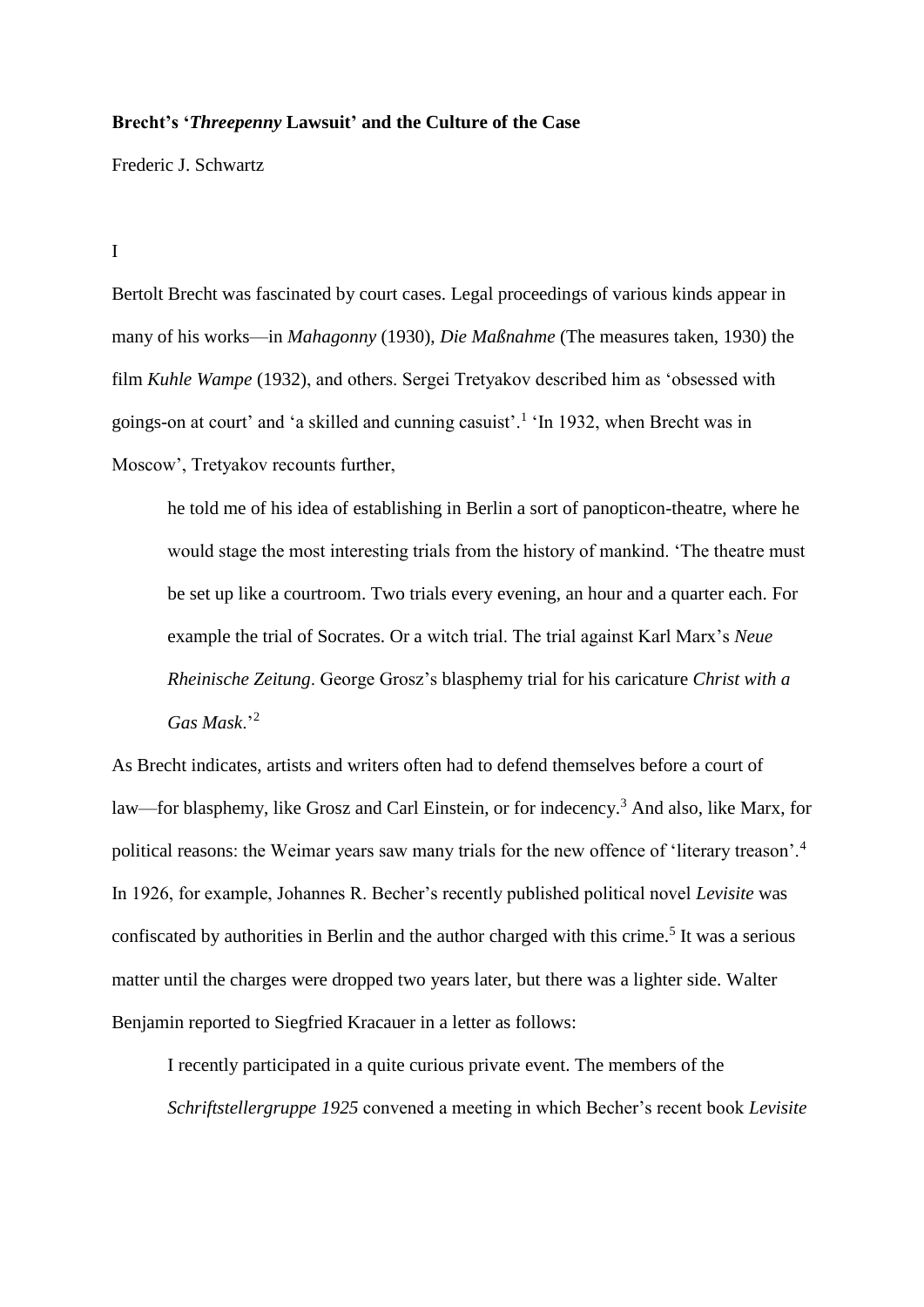was debated in the form of a court proceeding, with [Alfred] Döblin prosecuting and [Egon Erwin] Kisch as counsel for the defence.<sup>6</sup>

Benjamin tells us no more, but fortunately minutes of the proceedings were taken and circulated to the group. Brecht, it turns out, served as chief judge, with the writers Klabund (Alfred Henschke) and Rudolf Leonhard as jurors and Leonhard Frank as expert witness.<sup>7</sup> Becher was found innocent as he had not 'abused' the form of the novel, merely 'used it poorly'. 8 It is a nice legalistic distinction.

All of this must be borne in mind when considering Brecht's most ambitious engagement with the law: his unsuccessful court action of 1930 against the Nero Film company, with whom he had a contract to supply the screenplay for the film of the *Threepenny Opera* to be directed by G.W. Pabst, and his essay 'The *Threepenny* Lawsuit' (Fig. 1), an analysis of the proceedings. <sup>9</sup> Brecht had negotiated the right to 'co-determination' of the final film, and did in fact write a sketch for the screenplay. <sup>10</sup> But he finished this late and never properly delivered it to Nero; he also rewrote the play considerably, giving it a new and sharp political edge. He even gave it a new title: *Die Beule* (The bruise). <sup>11</sup> Not surprisingly, the film company, facing the complete disruption of their production schedule, simply proceeded without Brecht's treatment. While the details of the case are well known, what interests me here is Brecht's claim that the legal action to assert his authorial rights was carried out not for personal gain but as a 'sociological experiment', a stratagem by which Brecht could stage a battle between artistic freedom and capital in the public forum of the court of law. The case showed, he wrote, the inevitable result: that laws protecting artists were mere ideology, and that legal contracts concerning artistic rights would, when push came to shove, be found null and void before the power of big business. Beyond discussing the legal judgement per se, Brecht explored the press coverage to show that the case generated conflicting notions in the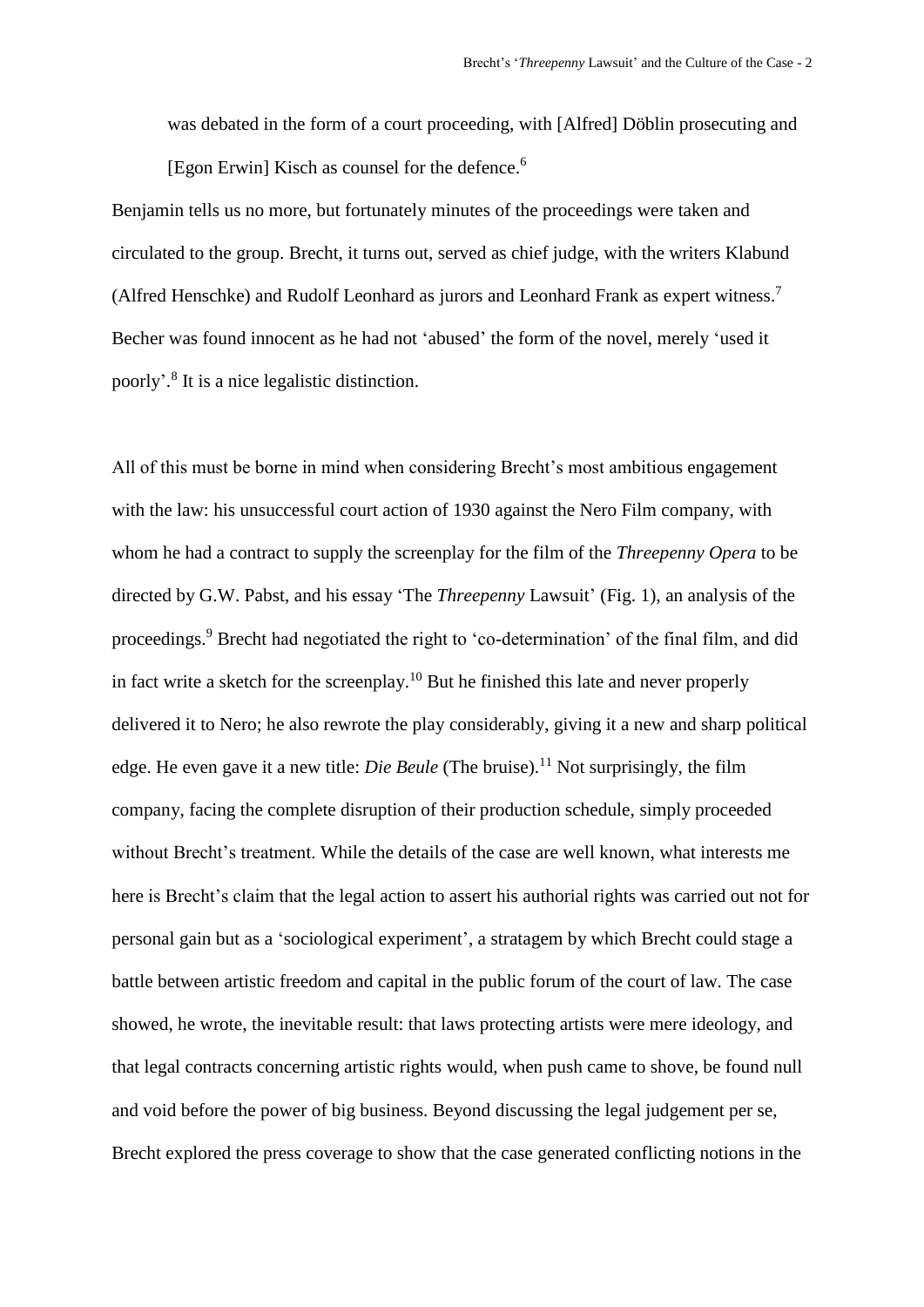public sphere about art, business and capitalism more generally. Using the seemingly public realms of the courts and the press, Brecht sought to show both how these institutions failed in their task of revealing and properly regulating the relations between subjects and larger social institutions, and also how they might after all do so, even as such relations were becoming increasingly opaque.

I would like to put these examples into a larger context, one I call the 'culture of the case'. The argument developed here and in the larger project of which this is a part is that cases of many kinds, in the late nineteenth and early twentieth centuries, functioned as key, indeed crucial, sites for the public production of knowledge; and that focussing on practices of the case in Germany and Austria can do much to illuminate a diverse array of artistic phenomena. <sup>12</sup> In these 'cases', a number of elements coalesced: legal process, often medical knowledge, and finally a fragile, volatile public sphere. This confluence was a consistent reference point for many artists of the time, the site of a set of practices that are themselves not necessarily purely visual or literary, but that nonetheless had a profound effect on how artists of different kinds negotiated their political, economic and in fact medial contexts. My argument here is that this literary episode draws terms from matters of the visual arts, and the visual more generally in modernity, and that it casts light on practices of montage, both avant-garde and vernacular. Yet practices of the kind I am referring to here are hard to grasp: they move promiscuously between genres, media and institutions, all of which have their own histories, and they take place in varying and often incommensurate registers of the social and the cultural. These practices are not consistent or even much theorised—and here Brecht is an exception. Instead they were more like instincts, gestures, even reflexes that crossed lines of discourse, style, ideology and medium. A look at how some of these practices functioned gives us a better sense of the breadth of issues at stake in the legal action as 'experiment'.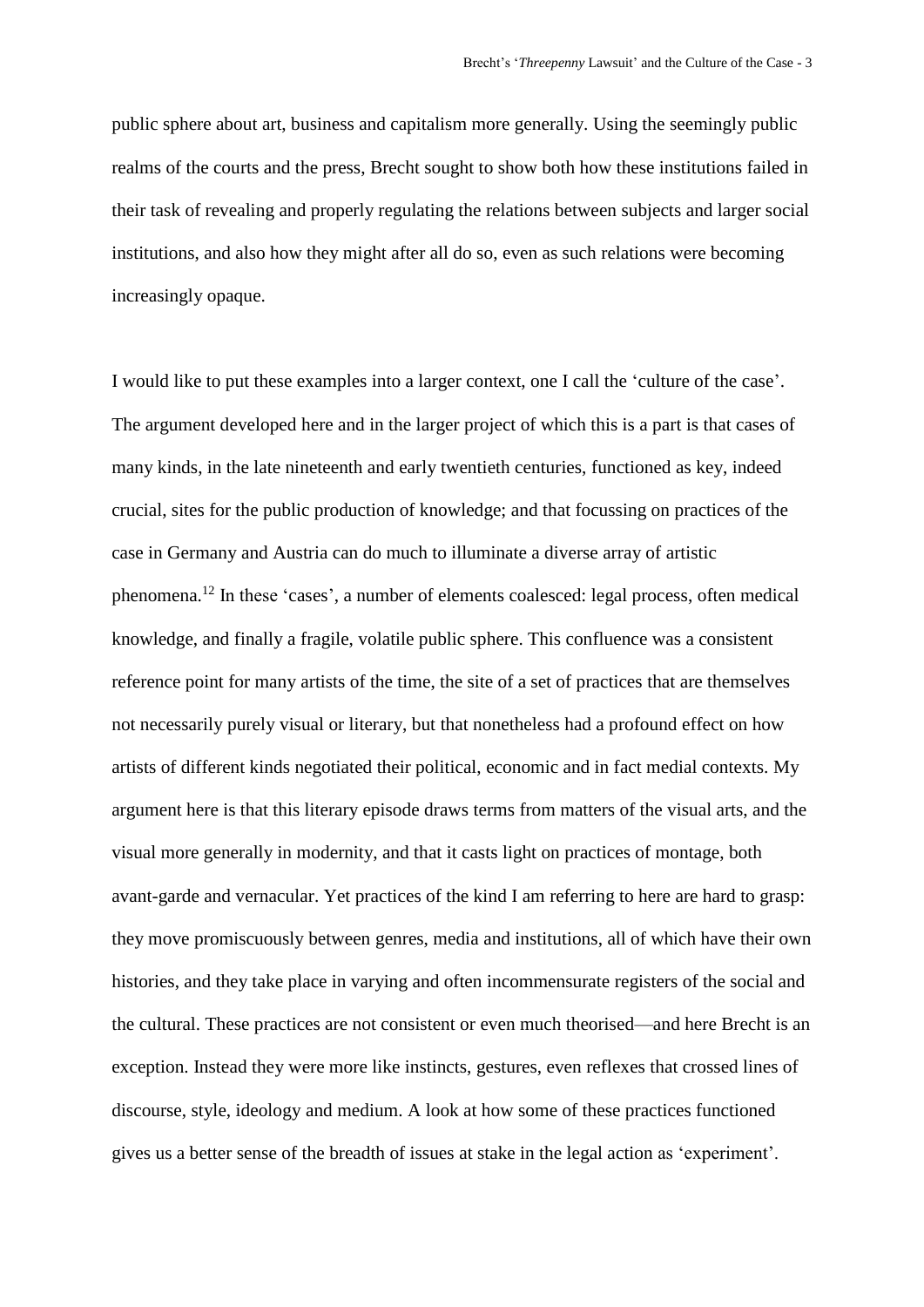II

The '*Threepenny* Lawsuit' is usually treated as a critique of the ideology of culture in advanced capitalism or as a founding text of media theory. It is here that Brecht developed his notion of the 'apparatus', and it is the source of many quotable insights. One is particularly well-known: 'The situation has become so complicated', writes Brecht, 'because the simple "reproduction of reality" says less than ever about that reality. A photograph of the Krupp works or the AEG reveals almost nothing about these institutions. Reality as such has slipped into the domain of the functional.<sup>'13</sup> Brecht's remarks are usually considered in terms of the necessity of montage, of the *construction* of reality. <sup>14</sup> The point is an important one that emerged out of his discussions with the Marxist economist Fritz Sternberg about the difficulty of *seeing* the social under capitalism. <sup>15</sup> But the '*Threepenny* Lawsuit' address another, less frequently noted issue beyond the one about vision and the problems of materialist epistemology; it concerns the relation of knowledge to the spaces of representation in modernity. For any such epistemology must also be social. Brecht described this later in his 'Five Difficulties in Writing the Truth' as the necessity of '*cunning* to spread the truth amongst many'.<sup>16</sup>

How, then, do you reveal the 'functional'? What sort of 'cunning' is requires? The 'case', I think, provides one answer. It was not only a form by which to assemble evidence and construct a social totality in which isolated or reified instances of modern life could reveal their logic and necessity; as such it was, in fact, quite imperfect. But more importantly, the case was a site at which this could be attempted in public. Brecht's '*Threepenny* Lawsuit' needs to be seen as part of a complex and shared project of using law as a medium, of using its procedures and discourses, its authority as well as its spectacularisation in the press, as a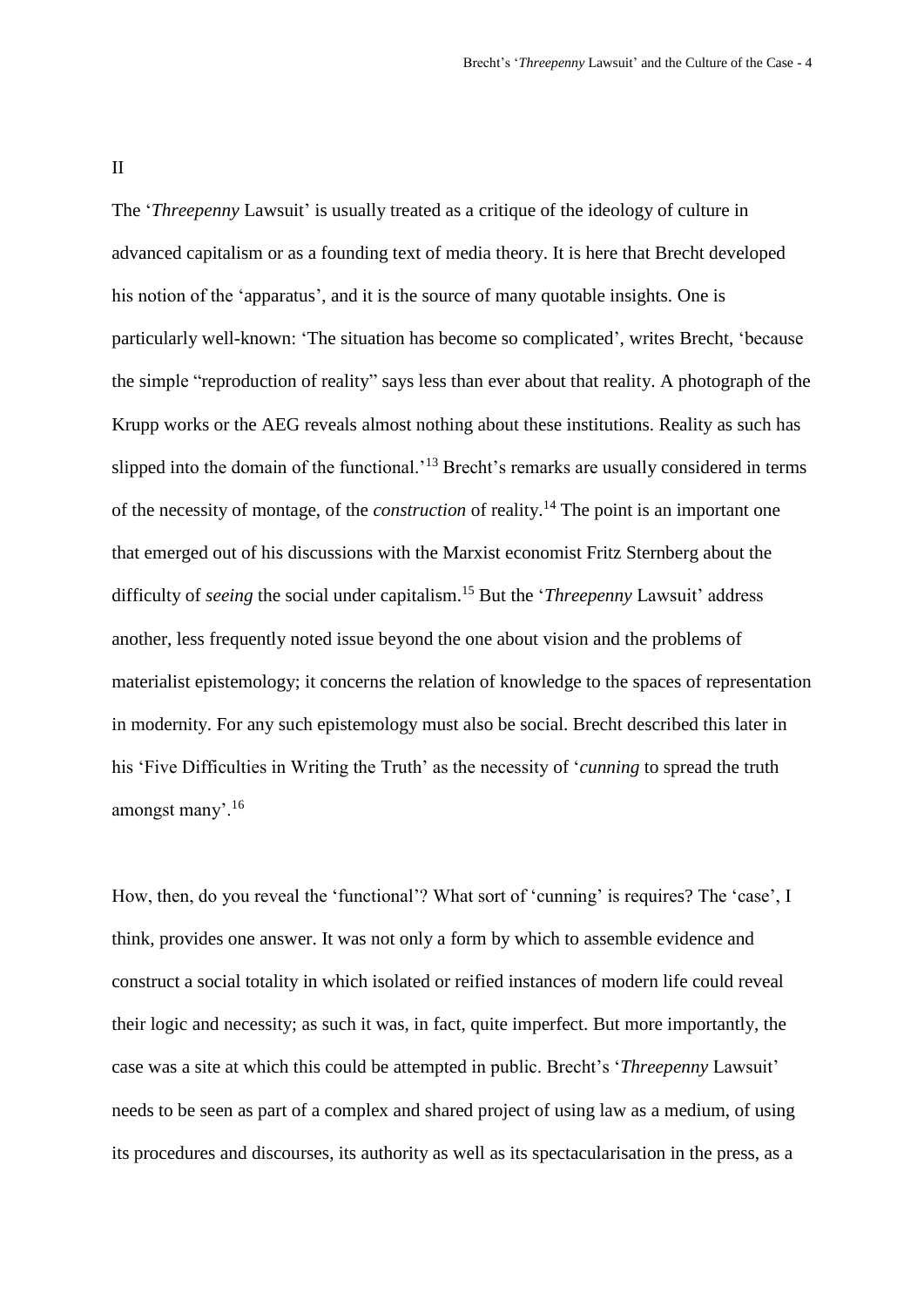way of condensing the complex workings of the social field in a tangible way and bringing them before the public eye. At issue here are not so much the ostensible matters of artistic freedom and authorial control. They concern the obscure technical and legal structures that might lie behind the making of a film, or business practices and their human effects that he then explored in *The Threepenny Novel* (1934), <sup>17</sup> or the invisible social configurations of *The Threepenny Opera*. And they concern the establishment of something like a public sphere punctual and fleeting—when the traditional spaces for reasoned discussion and debate, for the reliable establishment of consensus or public opinion, were no longer serving these purposes—if, indeed, they ever did.<sup>18</sup>

So: a lawsuit as a 'sociological experiment'. Brecht claims to have known that the case would be decided against him, but that he pursued it in order to reveal the way the institutions of the judiciary worked under conditions of late capitalism. This is hard to take at face value. Certainly victory would have set a valuable precedent for artists, and moreover have yielded a substantial settlement. But few people without substantial funds enter the notoriously unpredictable institutions of legal justice speculatively, and those who did so were both more circumspect and more expert. He might have known his case was weak, but more likely he thought his contract was watertight. The lawsuit as experiment was almost certainly an ex post facto rationale, one that could be called upon to justify an otherwise trivial and selfserving case and to provide material for another part of what was turning into his extraordinarily productive *Threepenny* complex. The terminology also situates this in a specific phase of Brecht's interests: claiming it was an 'experiment' seeks to turn the spaces of justice into a laboratory in line with his interest in behaviourist psychology and logical positivism and implying a scientific model for the establishment of social truth.<sup>19</sup> But this invocation of the natural sciences might blind us to the fact that the speculative,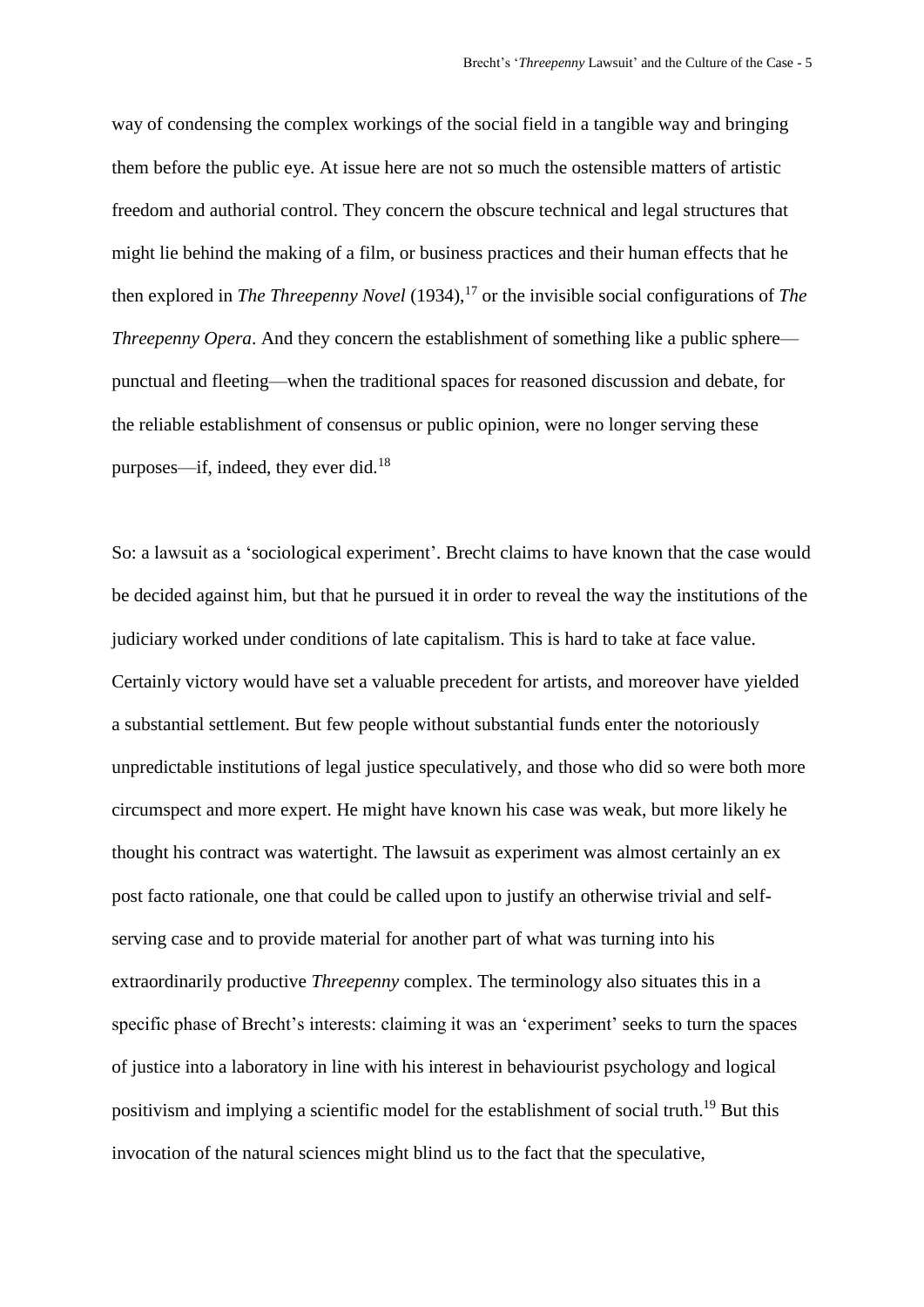'experimental' turn to the courts had many precedents at the time, that it was hardly novel, that it was indeed a commonplace.

Criminal trials, civil lawsuits and their public reporting were at the centre of the German press from the turn of the century. It is here, where something went wrong, when someone broke the law or when the law itself turned out to be broken, that matters of general concern could be drawn into public discussion, from miscarriages of justice to laws in need of reform and even to fights over political influence. But this was not Habermas's ideal type of the public sphere. The practices here involved raising the ante in often unpredictable ways, working in public with the very means of spectacle and sensation, the forms of a commodified market for news and images that represented in fact as great a threat to reasoned debate and consensus as did censorship. This culture of the case had its maestros. Maximilian Harden, main author and editor of the Berlin journal *Die Zukunft* from 1892 to 1922, was one of the greatest.<sup>20</sup> At times self-destructively he drove a series of court actions to combat what he saw as the disastrous policies of Wilhelm II. He flirted with the strictures against *lèse-majesté* and faced trial in 1893, 1898 and 1900. Sometimes he could establish his claims as fact and was acquitted, other times he ended up in prison; his average was about fifty-fifty. To counter the influence of certain circles over the monarch, he maliciously exposed the homosexuality of some of the Kaiser's advisors—the so-called Eulenburg Affair.<sup>21</sup> Harden called such use, or abuse, of the press and courts his '*Flucht in die*  Öffentlichkeit', the risky, go-for-broke flight to the public stage.<sup>22</sup> It could go wrong and often did, but it opened up a different sort of manoeuvring room in the tactics of any cause. He even developed his own literary form for this kind of *forensis* as a key to political or historical life. The third and final volume of his popular *Köpfe*—a series of extended historical character studies—was titled *Prozesse* (Trials), and included chapters on Carl Hau,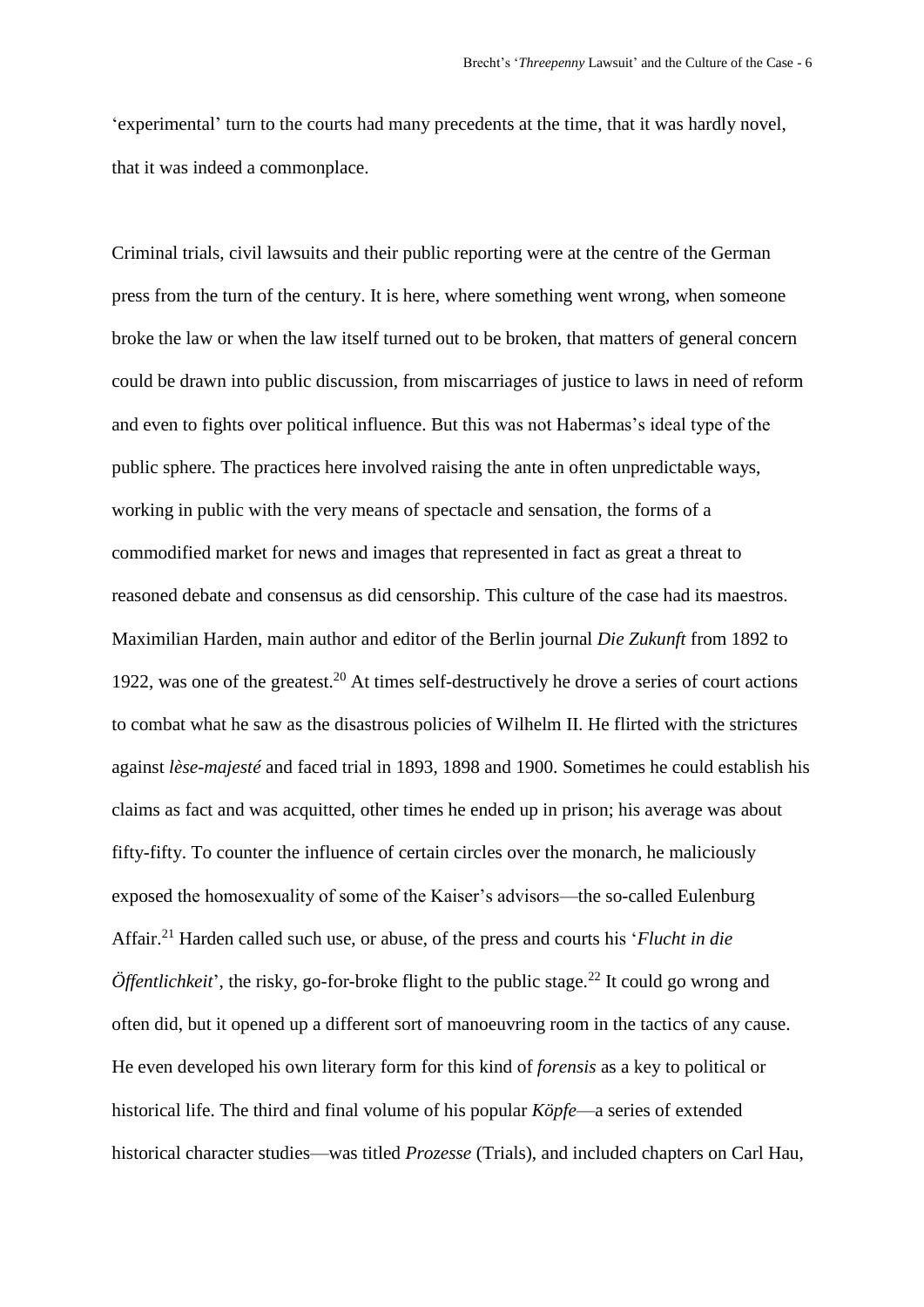the charismatic jurist convicted on circumstantial evidence in 1907 of the so-called Molitor murder; on the private tutor Andreas Dippold, convicted of excessive discipline leading to the death of his charge; even on Pontius Pilate considered in terms of the legal proceedings leading to the crucifixion of Christ.<sup>23</sup> Harden's one-time protégé Karl Kraus was another master of the case, generating much of the copy of his journal *Die Fackel* with documents of Viennese legal proceedings.<sup>24</sup> The courtroom was one of the main sites of his work. Beyond merely responding to every misrepresentation of his own position or person by legal means, he made a habit of issuing insulting or potentially libellous statements with the intention of provoking prosecution or litigation from those he had insulted. The technique was to force the discussion of the actions of prominent people into the public—problematically public zone of the courts and their coverage in the press. In 1927 he travelled especially to Berlin to call one of his favourite targets, the theatre critic Alfred Kerr, 'the biggest crook in the country', forcing Kerr to defend various aspects of his behaviour over two decades before the courts and the public. The annotated files of Kraus's many court cases have been published and fill four thick volumes.<sup>25</sup>

There was, in other words, a thriving and recognised culture of the case. It had various literary forms as well. Beyond the crime novel, the Pitaval tradition of published criminal cases found a readership in a significant literary public from the beginning of the nineteenth century.<sup>26</sup> In the early twentieth century, Hugo Friedlaender's series *Interessante Kriminal-Prozesse von kulturhistorischer Bedeutung* (Interesting criminal trials of cultural-historical significance) had a wide following.<sup>27</sup> These appeared in the format of colportage, of the penny dreadful or dime novel: cheap paper, orange or red cover, and purchased by mail order or travelling colporteur (Fig. 2). The tradition was given new life in a particularly ambitious literary project starting in 1924: the series *Außenseiter der Gesellschaft: Die Verbrechen der*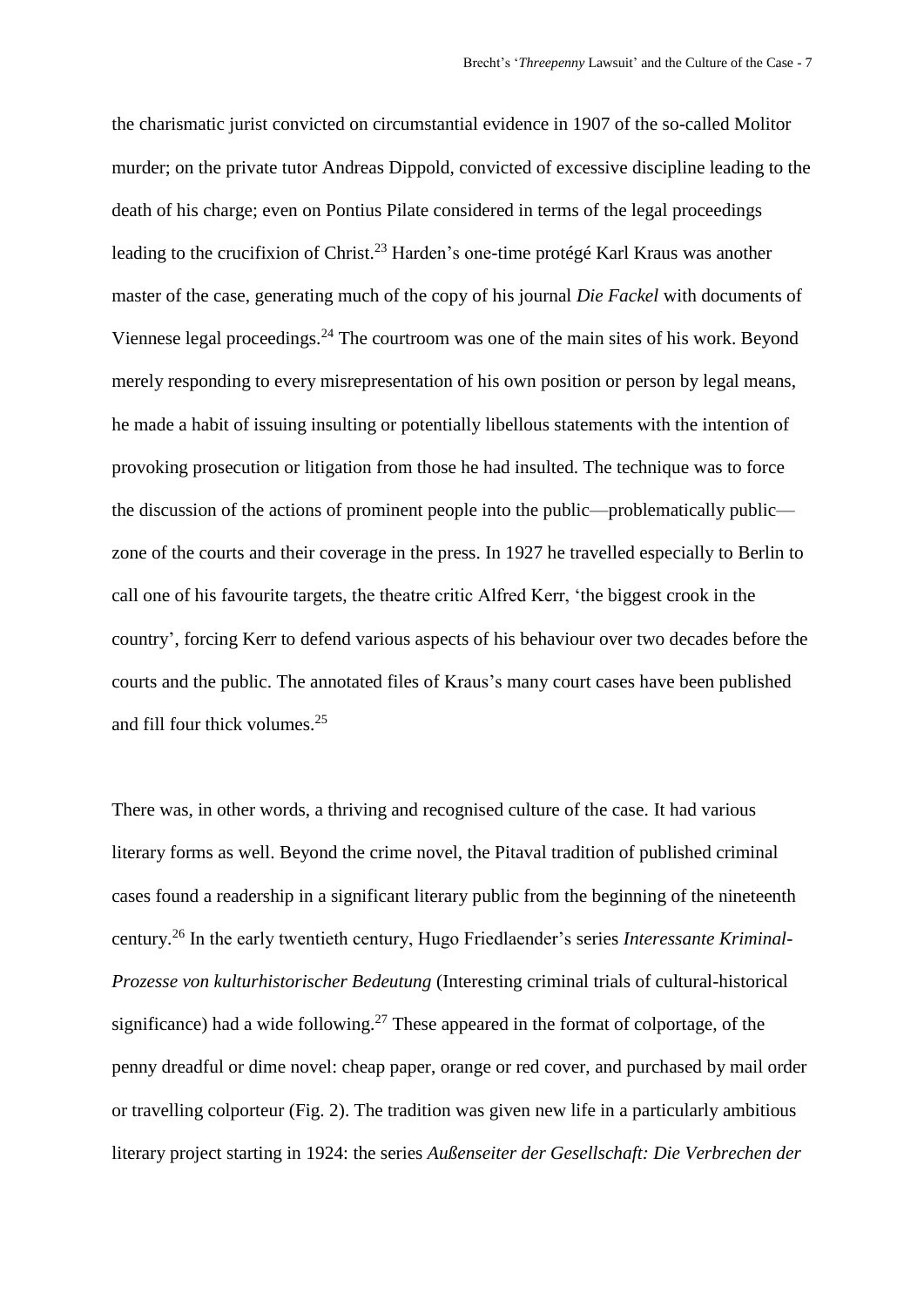*Gegenwart* (Outsiders of society: crimes of the present) published under the editorship of Rudolf Leonhard, where prominent cases such as the Austrian spy Colonel Alfred Redl, the mass murderer Fritz Haarmann and others were treated. <sup>28</sup> Some of the finest writers of the time contributed to the series: Alfred Döblin, Egon Erwin Kisch, Theodor Lessing, Hermann Unger and Ernst Weiß. The series ceased publication with the bankruptcy of the press before announced volumes by Arnolt Bronnen, Max Brod, Thomas Mann, Walter Hasenclever and Joseph Roth appeared. The level was high, despite the deliberate reference to the colportage format in the volumes' bright red covers (Fig. 3), and the series has been studied in its contribution to the intersection of literary modernism and the case study. Where the series departs from earlier precedents is in its focus on the courts as the site of an important form of reciprocity: in studying how criminals were subject to the machinery of justice, that system itself was held up for inspection.<sup>29</sup> Not only crimes but the intricacies of their treatment by the criminal justice system were to be brought into the public eye; the justice system was used as a lens through which the problems of the present were to be brought into a new and sharp focus.

The overlap of literature and law was a significant one in the second and third decades of the twentieth century. This was a period of the so-called 'crisis of justice', one of many perceived crises in a period of accelerated change. And while the historiographic model of 'crisis' has been justifiably challenged in recent years,  $30$  the problems of judicature were both very public and very real. The legal positivism (attention to the letter of the law and limiting of the discretion of the judge) that had accompanied the formation of the German legal code in the nineteenth century led to an increasing distance between the judiciary and public under changing social conditions; the continuity of personnel in the legal bureaucracy from the Kaiserreich into the Weimar years combined with the independence of judges from political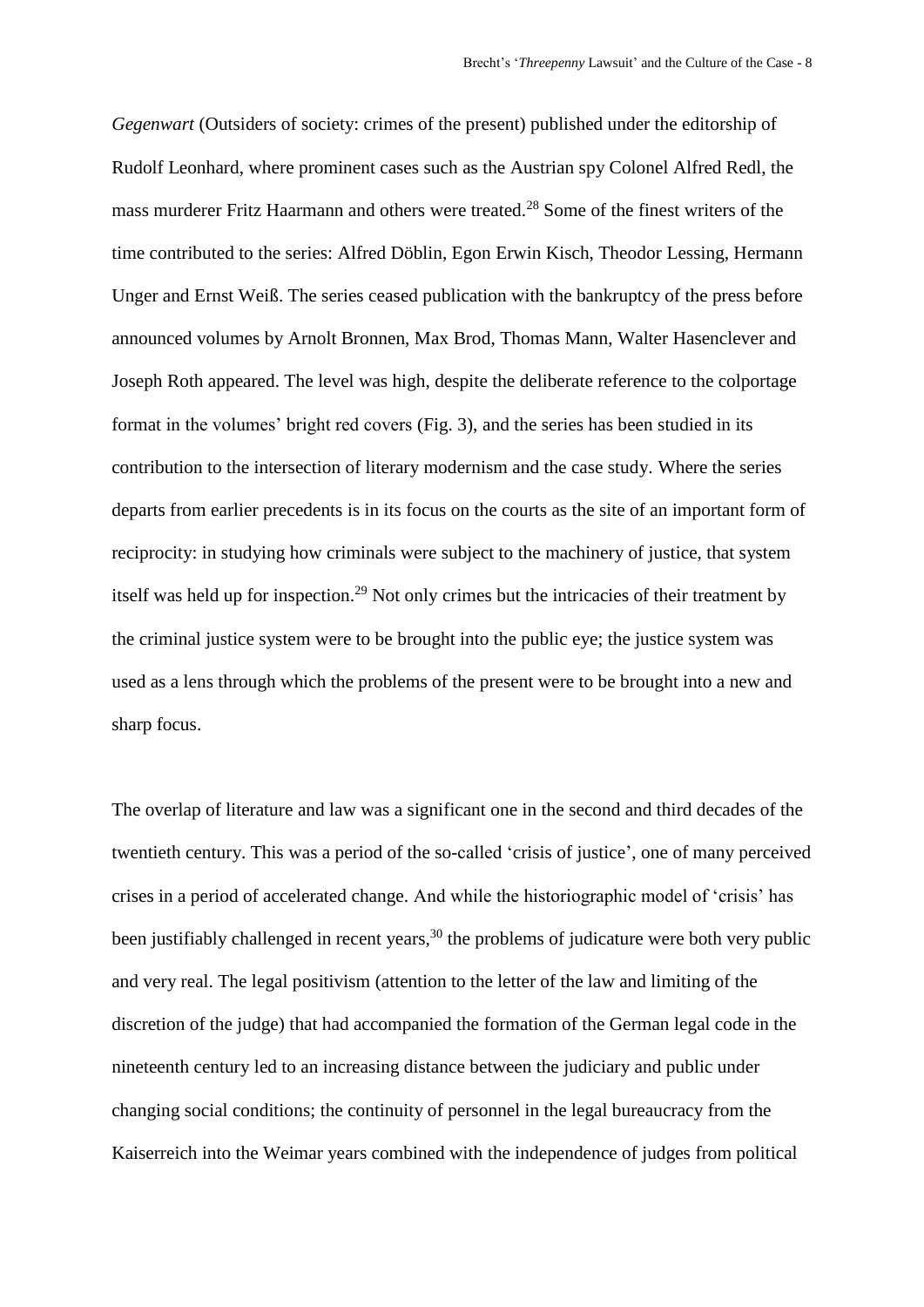oversight turned what was once a modernising approach into an increasingly conservative, indeed reactionary political form of justice; and the many incompatibilities between the new Weimar constitution and the existing legal codes undermined the achievements of the former.<sup>31</sup> The administration of justice was a site at which the various nonsimultaneities of a changing society were seen to be figured. The bestsellers of the time included many 'cases' or *Fälle*, fictional and otherwise (Ricarda Huch's *Der Fall Deruga* (1917) and Jakob Wassermann's extraordinary *Der Fall Maurizius* (1928), to name just two). The court was a *topos* as well in literary Expressionism. And if important works by Kafka, for example, can be seamlessly subsumed under this phenomenon, we might better think of them as commentaries on it as well—an attempt, among other things, to come to terms with the relationship between the archaic concerns of justice and the bureaucratic and often opaque administration of contemporary law.

It was thus a truism that the law was a sensitive site, a place where the skin of administered modernity wore thin and the pulse of the contemporary could be felt. While court reporting had a history, its practitioners were now celebrities.<sup>32</sup> The most prominent was Paul Schlesinger, who covered the Berlin court at Moabit under the pseudonym 'Sling' for the prestigious *Vossische Zeitung*. <sup>33</sup> Court reporting was the *métier* of the famous *rasende Reporter*, the racing reporter Egon Erwin Kisch, who was famous for both his tattoos (with their criminal resonance) and his vast criminological library.<sup>34</sup> Sling's protégée Gabriele Tergit achieved fame as the court reporter for the *Berliner Tageblatt* (Fig. 4). She sums up the cliché:

Better than the work of our authors, poets and historians, the original sources—the letter, the diary, the notes after a chance conversation—tell us the essence of the era.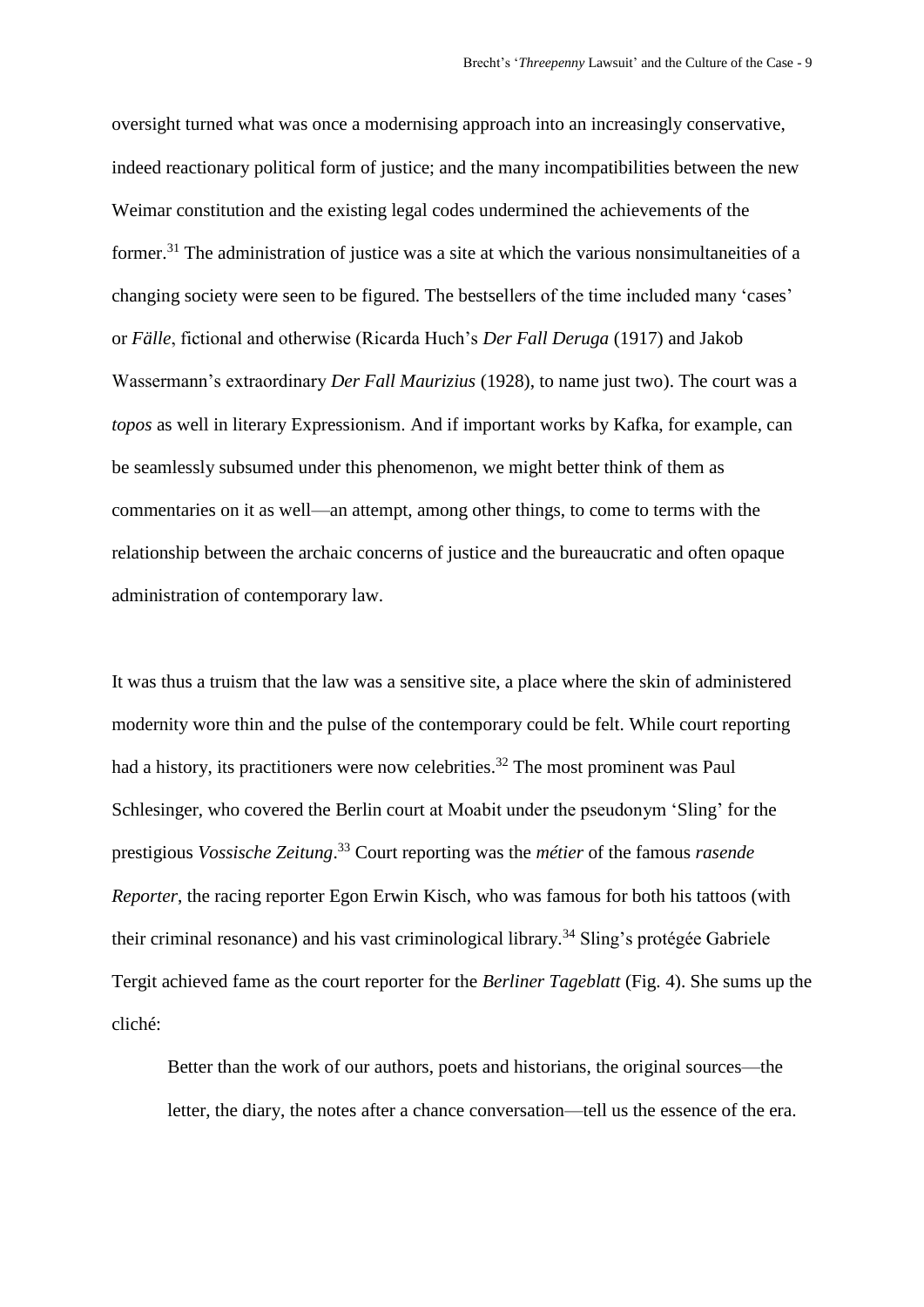Beyond the usual formalities, the files of a criminal case consist of these original

sources in which we gain insight *(Erkenntnis)* into the typical feelings of an epoch.<sup>35</sup> The other side of the epistemological potential of the criminal case is, of course, its spectacularisation, as legal matters came to be selected, packaged, dramatised and distributed in a commercial press drawing energies from, and feeding into, a well-supplied public fascination with crime in literature, film and crime magazines, the commodified forms through which representations of crime circulated. And it is here that the *Außenseiter der Gesellschaft* series was notable. It often drew attention to the intersection of the courts with other institutions. The press was seen as a constituent element of the cases, despite its seemingly subordinate, supplementary status. It was clear in these volumes that the newspapers did not simply report on and react to what happened in court: the press was shown to be the site of an event every bit as 'real' as the acts that precipitated the reportage. The focus is shifted from crime scene and the scenography of justice to the site of their mediation. And the books of the series drew attention to wider phenomena in their forensic forms, for example to the natural sciences in the form of criminalistics, and to the rapidly changing and professionalising field of psychiatry. The books not only reflected but reflected upon the nuts and bolts that held together the edifice of modern justice.

Involved in this series were the likes of Döblin, Kisch, Leonhard: this was the circle of the radical *Gruppe 1925*, in which Brecht was active—indeed as judge in the mock trial of one of its members, Johannes R. Becher. In his 'experiment' that turned legal proceedings into a literary text, one with exemplary ambitions of public representation, Brecht was knowingly working within an established model, one of the most prominent and ambitious of the culture of the case.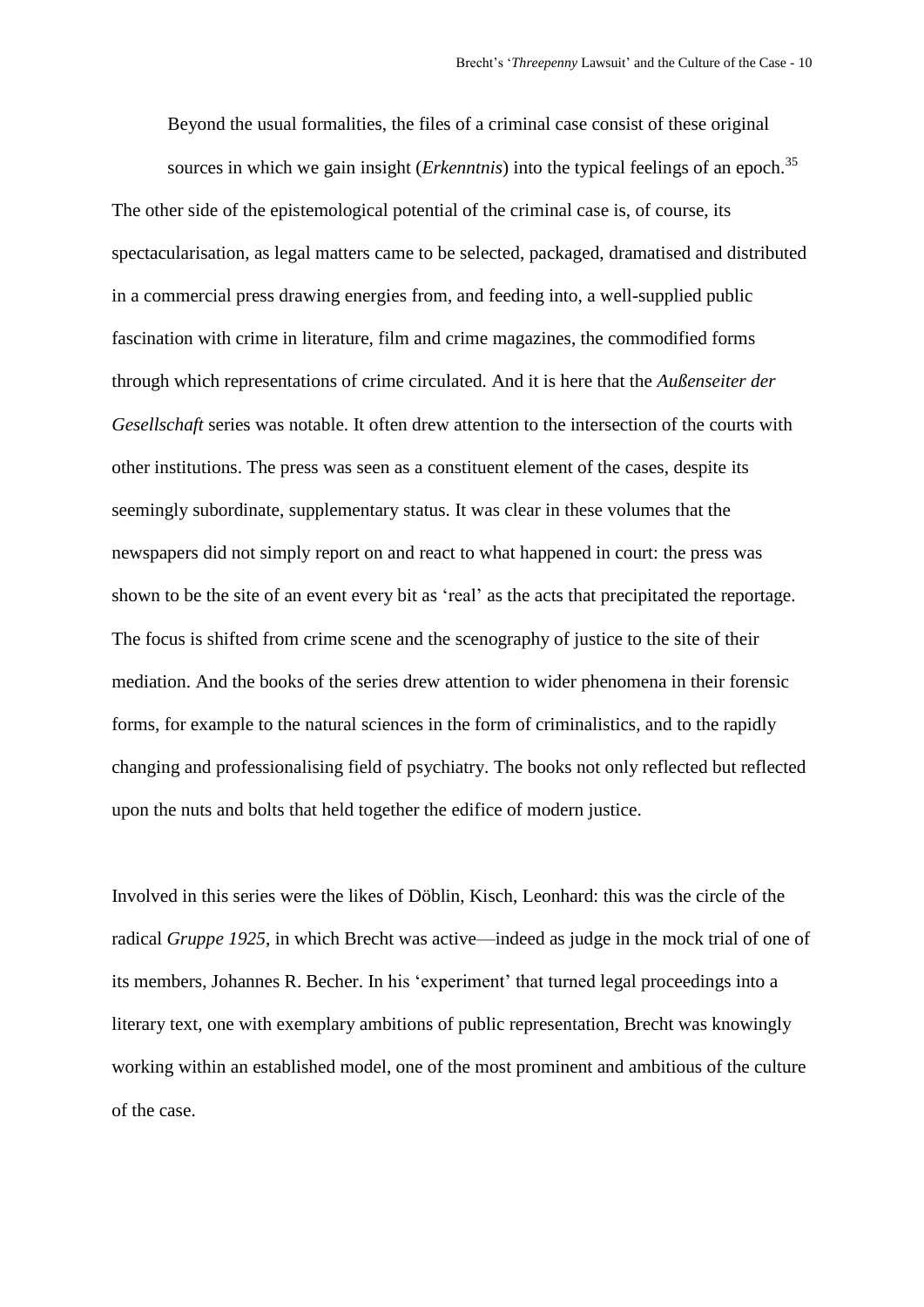For cases and their documentation were also the site of exploring the radical possibilities of literary form. In his *Die beiden Freundinnen und ihr Giftmord* (The two girlfriends and their murder by poisoning), Döblin wrote an extraordinary book out of the files of a famous murder trial (which he did not attend); <sup>36</sup> in *Berliner Alexanderplatz*, he incorporated medical, legal and press documents.<sup>37</sup> These were part of his project of 'epic' writing: his way of making writing 'a public matter',<sup>38</sup> of achieving a 'closeness to everyday communication',<sup>39</sup> of incorporating documents and pre-existing material into writing. Döblin could, he wrote in 1928, 'hardly prevent [himself] from simply transcribing entire documents from files (*Aktenstücke*).' <sup>40</sup> The case was one way of achieving the '*Konnex mit dem Publikum*' he sought.<sup>41</sup> It represented a crucial intersection of daily life with the actual dramas of the present, with the fates of contemporary subjects, however mundane. 'Life writes in an unsurpassed way', he wrote, and the case and its documentation was one place to find history writing itself. <sup>42</sup> It was a ground of epic literature.

#### III

Back to the '*Threepenny* Lawsuit': it is a complex, rich and rewarding text. But it is also problematic at many levels, and this is no doubt the reason for the strange lack of sustained engagement with it in critical theory, its relegation to the status of a source for a few key passages of media theory and a treasure trove for useful aphorisms. It is worthwhile, I think, to pursue a few of these problems for the light they shed on what is at stake in the lawsuit itself and in the larger culture of the case.

Indeed, the very premise of the text is questionable. Brecht takes for granted that the film company's termination of his contract allowing co-determination of the screenplay for the *Threepenny* film was an 'intolerable injustice', <sup>43</sup> that the fundamental legal battle was not between different positions or sides of a contract but simply a matter of the interests of those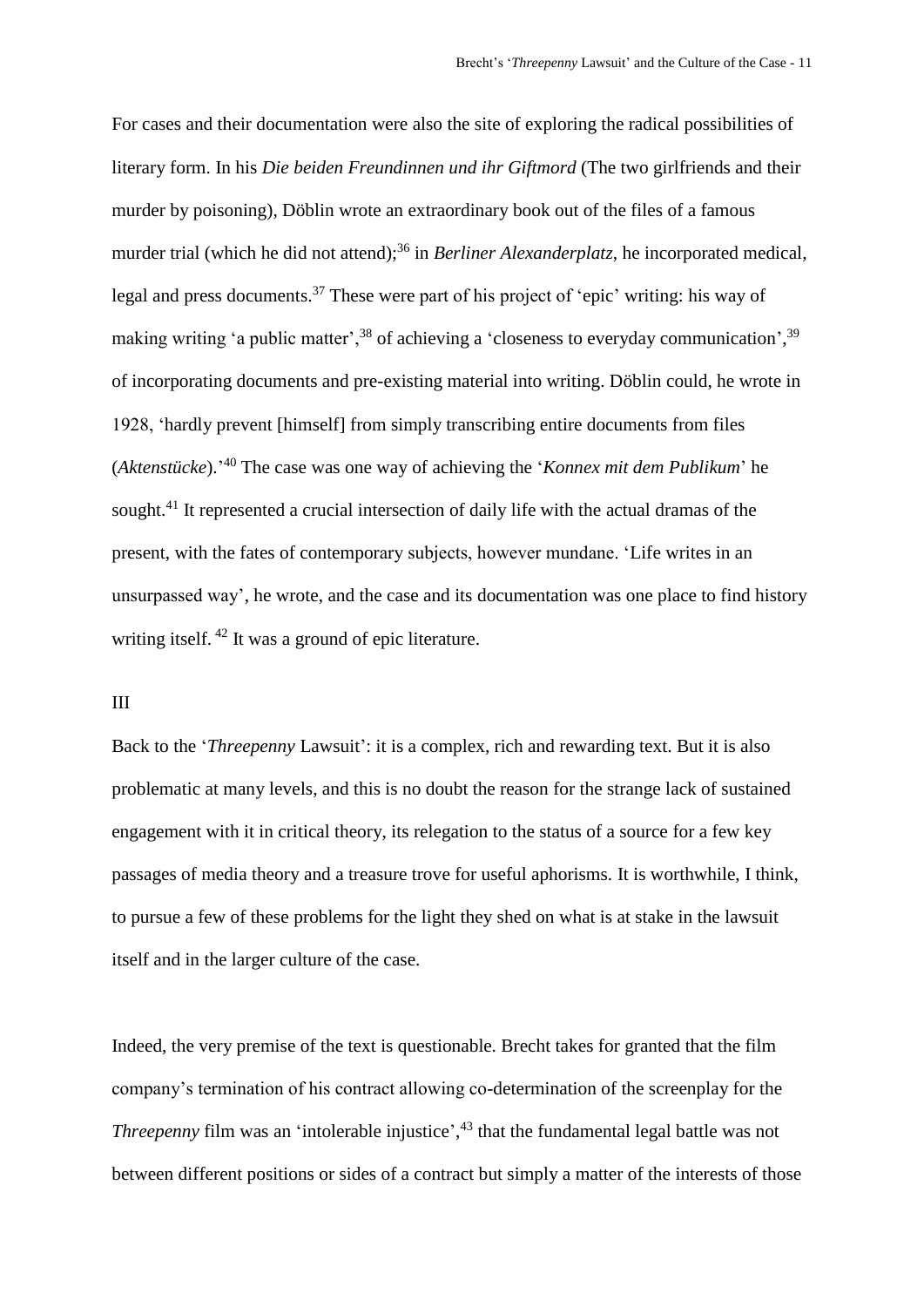with a million marks at stake against a single, isolated artist. The legal victory of the side with greater financial power was 'only a question of time'<sup>44</sup> and showed that 'intellectual interests can be protected only as long as they are not too expensive. Any further than this and they lose their claim for justice.<sup>45</sup> 'When the court decided against us in the suit, it proved the flexibility of the laws, gave the rights to the crude forces of [economic] reality,' and was simply 'an all-too-obvious confirmation of the power of capital.<sup>46</sup> The logic is circular: this state of affairs is both starting point and conclusion. And we ignore at our peril the fact that Brecht had a very feeble case indeed. In his invaluable and authoritative study of the '*Threepenny* Lawsuit', Steve Giles has looked into all aspects of the case and shown Brecht's overestimation of the right of 'co-determination' he had negotiated, his misunderstanding of the law, his failure to deliver on his obligations and his frequent signs of bad faith. Brecht also overlooks the fact that at stake was not the huge issue of what rights an artist had in late capitalism, but a single contract. And it was a contract of a kind with which Brecht had little experience but which already had precedents and customary usage. Cases such as these were important, for they concerned the nature of the contracts that would govern this kind of economic exchange, what could and could not be assumed in them. The legal models for these relations were crucial for authors whose texts were to be turned into films, for screenwriters, composers and others whose creative work was part of the machinery of production in the new technical media such as film. Brecht's case on its own, however, could hardly carry the weight and exemplary status he ascribed to it in his polemical account.

Further problems emerge from Brecht's naïve assumptions concerning the rights historically granted to authors in traditional media and genres (fiction, poetry and drama in print; the visual arts of painting, drawing and sculpture; musical composition; etc.), as if the law in fact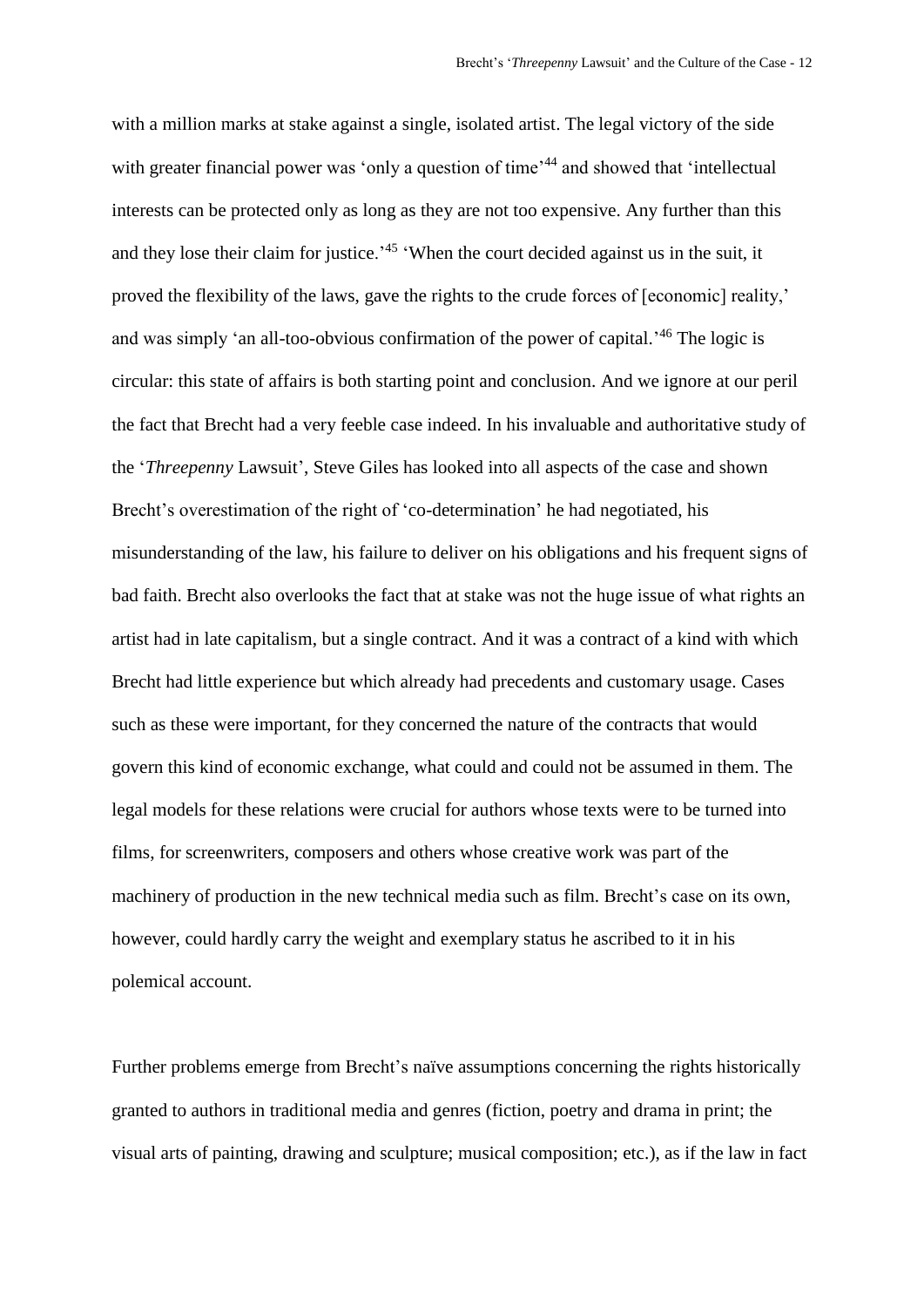reflected and enforced the very fetishized notion of art Brecht himself rejected. He writes as if great privileges were given to these producers of intellectual (*geistige*) goods that distinguished them from matters of 'material' or monetary concerns, in line with Enlightenment and Romantic notions of individuality, personality and genius. Yet the very category of 'intellectual property' did nothing of the sort. It simply identified products of a specific, non-tangible type whose status as commodity needed different rules. Without protections of property of a generally 'cultural' kind, the fundamentally economic activity of literary authorship and publishing could not proceed in a consistent and stable way, nor could the production of images be successfully exploited by artists and their publishers. Laws such as copyright were always already about economic exploitation, and the privileges accorded to artists—though inflected by and framed within the bourgeois discourse of autonomous art existed in order to protect property of different kinds and to allow them to be integrated into the larger economy in which they functioned. The logic of such statutes was not to protect but rather to take something intangible and render it saleable and tradeable nonetheless. As Molly Nesbit and others have shown, new media and production technology were always a problem for the law (indeed, copyright was the result of negotiating the economic conditions created by the printing press). $^{47}$  The law was always playing catch-up with such developments, needing to redefine the nature of both labour and saleable commodities (including immaterial ones) in order to keep the wheels of social production turning. In writing that 'the court must make production possible', as if that were a development of industrial capitalism, Brecht fails to understand that ensuring the smooth production and distribution of works of art was a legislative and juridical imperative already in the age of artisanal technique. In writing of the assumption that 'incorporeal rights must be protected', he neglects to say that this was a matter of *commercial* law; and in writing that 'the rights of the individual must be protected', he could not find the passage in the Civil Code (BGB, *Bürgerliches Gesetzbuch*) he cites, for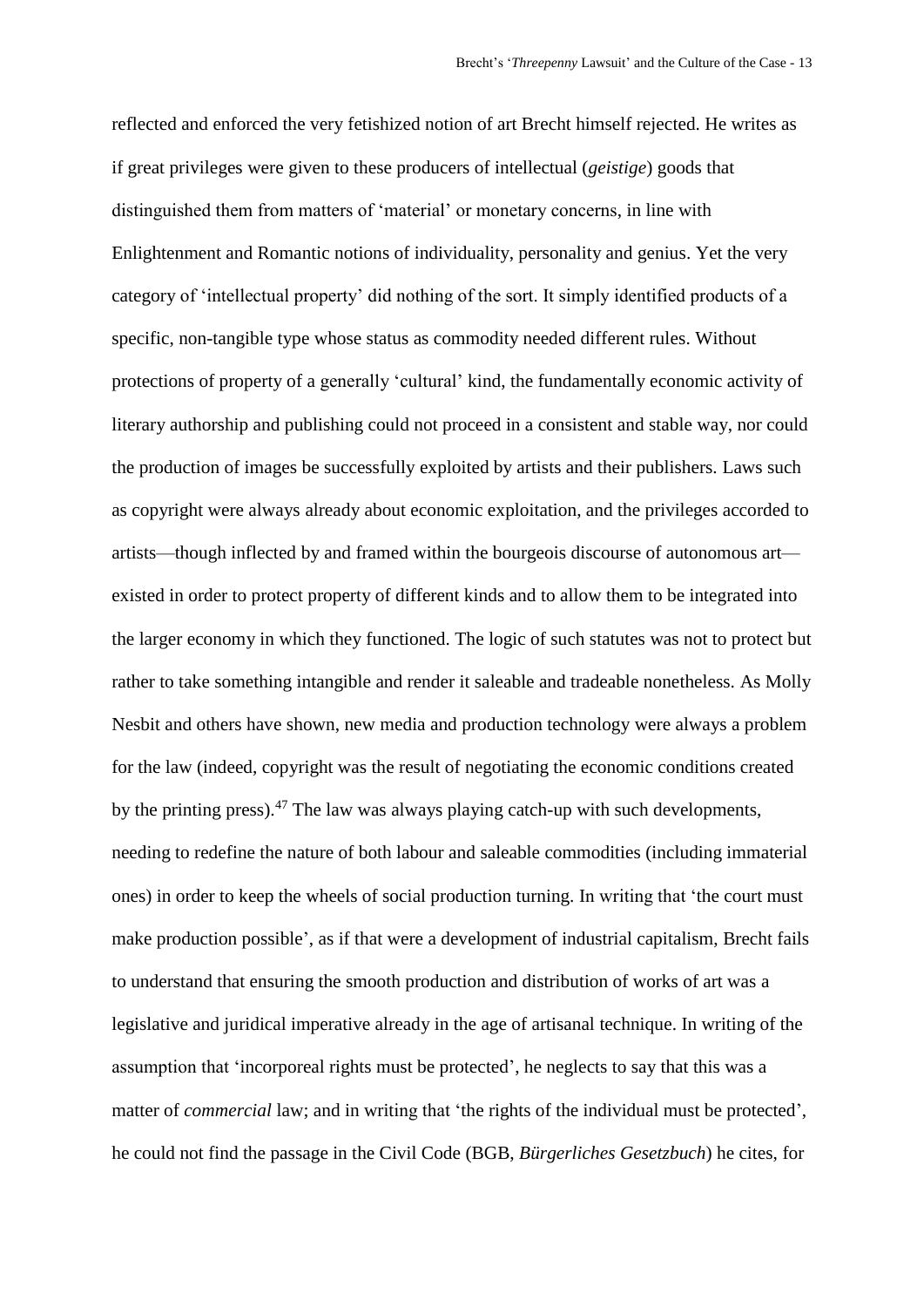it simply is not there; nor could he have explained why that has any bearing on economic activity of a cultural kind. There is a fundamental mismatch between his polemics and the mundane context of the minutiae of commercial law. And when we look at other examples of the culture of the case—court reportage, the *Neue Pitaval*, Egon Erwin Kisch's *Kriminalistisches Reisebuch*, Carl Hau's *Das Todesurteil*, films such as Fritz Lang's *M* very few indeed address issues of commercial law (unless, of course, business matters took on human interest or precipitated more spectacular crimes).<sup>48</sup>

In the second strand of Brecht's argument, it is not the legal decision per se but the *Vorstellungen*—the ideas or notions about the case, about law and art that prevail in society—that are the object of study. Here Brecht's sources are not the legal arguments, positions and judgements but less expert examples from the extensive reporting of the case in the German cultural, business and general press (Fig. 5). If the axis defining the first part of the argument separated the artist from capital, the axis around which these texts are now disposed is a different one. On the one side, there are those who recognise the modern conditions under which artists work: the inevitable commodification of the work, its lost autonomy and aura, its separation from the subjectivity and personality of the individual creator, the role of capital in its production, the commercial pressures on taste, the division of labour within the production. Even when such analyses come from those opposed to Brecht in the case, Brecht sides with their clear-sighted recognition of the nature of modern media and their economic conditions. Thus he has nothing but praise for some of the subtle accounts contained in the legal opinion *against* him; these represent, in their materialist and 'dialectical' analysis, a 'progressive' position in their analysis of the apparatus of film production and their recognition of the principles organising it. On the other side are those whom he criticises as behind the times, who support his *legal* position in the name of justice,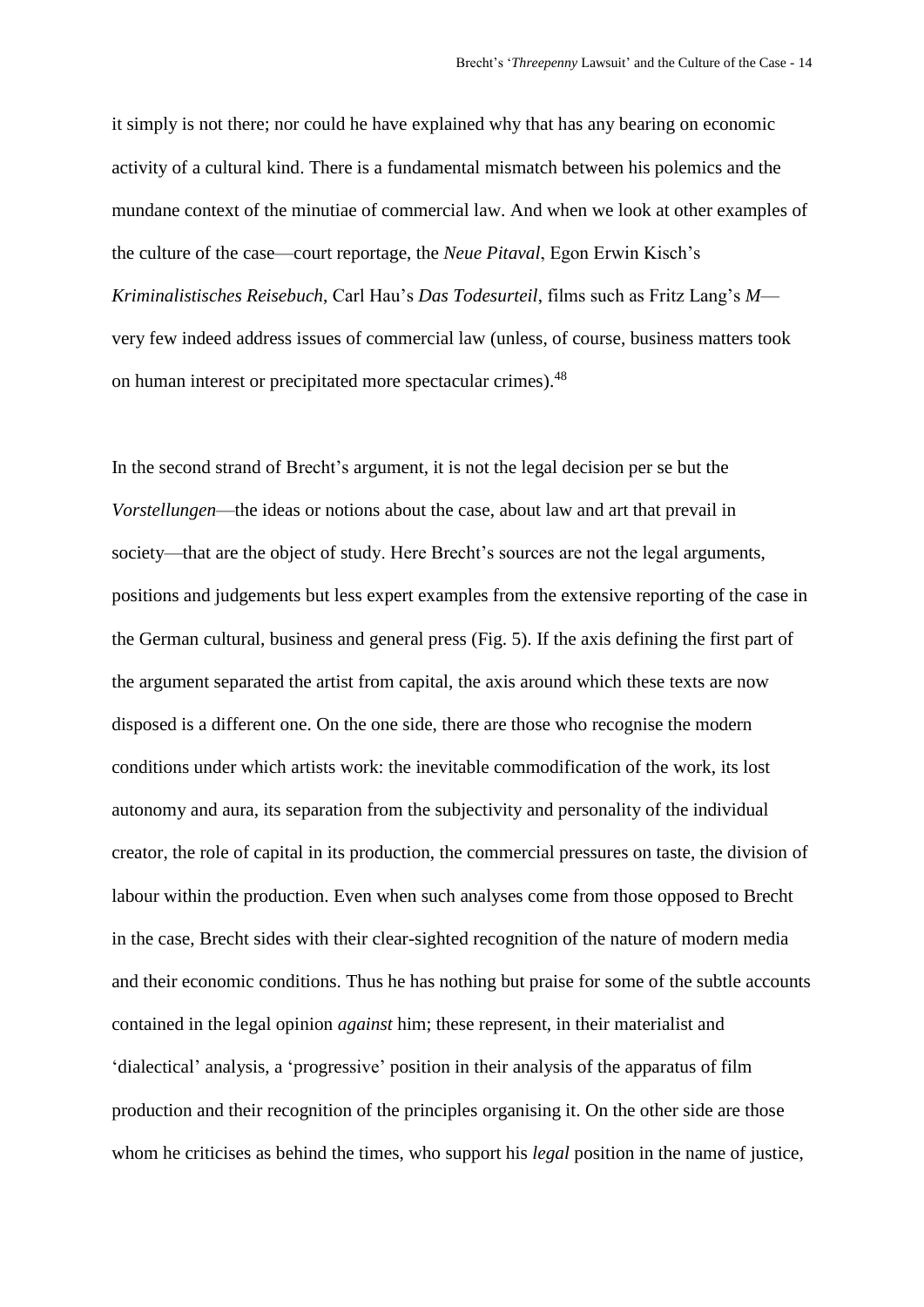out of reverence for the artist and out of belief in the autonomy and the sanctity of art.<sup>49</sup> In the cultural press Brecht finds elements of both views combined: the recognition of the 'weight of economic facts' and the critical disenchantment with them. In both camps, pro- and contra-Brecht, he finds the 'ideological schizophrenia of the petty-bourgeois journalist', which

manifests itself in the cohabitation in his consciousness of different realms of ideas, in their gradual shifting towards one another. At one and the same time he has at least two ideas about the same thing: he derives one from upper-class idealism, which will impose Individuality, Justice, Freedom, etc. on reality and the other from reality itself, which prevails in all its tendencies against the idealism, deflects it, domesticates it, *but also lets it exist*. 50

Those whose views emerge from 'reality', which Brecht affirms, fail to use this perspective to criticise the bourgeois ideology of art; and those working from this 'ideology' refuse to challenge the reality that destroys these ideals. The juxtaposition of different views shows two sides of a false coin, in Barthes's terms a 'myth' that holds competing and irreconcilable views in tension. The radically different views—espoused on all sides—are not separate but part of a whole, albeit a false one. The bourgeois press recognises precisely what is happening in the arena of culture in a society whose production is based on industrial capitalism, but it neither draws (progressive) conclusions about the nature of the work of art under these conditions, nor does it challenge these conditions. It is the situation Peter Sloterdijk has influentially called 'cynicism' and has defined as 'enlightened false consciousness'. 51

It is a tour-de-force: in pursuing aims he himself ultimately finds untenable, Brecht erects a screen on which he can project a large array of comments, judgements and analyses to be studied, compared and investigated. With this distance, he dismisses critics who supported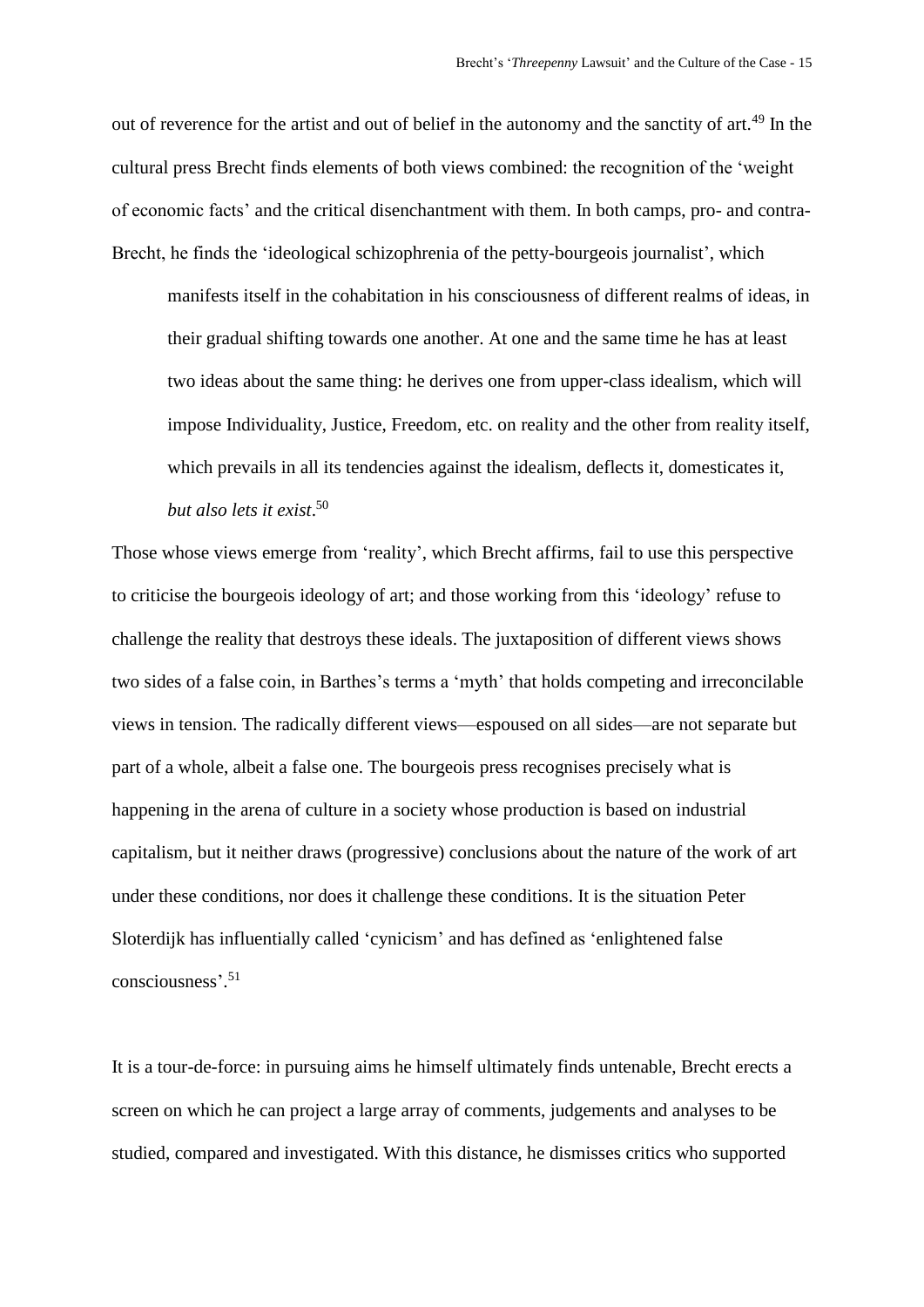him (most significant, perhaps, is Siegfried Kracauer<sup>52</sup>) and draws happily for support from those who opposed him. That this also serves to justify, ex post facto, his own disingenuous actions and deflects criticism of those who saw him as compromised by accepting a settlement from the film company to end the case, is only in keeping with the extraordinary potential of the *Threepenny* project, which started with an opera (which prompted accusations of plagiarism of its materials, and indeed lawsuits over this<sup>53</sup>) and resulted in an additional film treatment, a novel and a theoretical monument of his turn to Marx—not to mention a film at Nero's expense that ultimately did little to harm Brecht's popularity.

But when faced with Brecht's text, the legal experts could only have shrugged their shoulders. For this is ideology critique, based on the firm bed of what Brecht called 'reality' and demonstrating conflicting and contradictory beliefs about it. The law approached things rather differently. Though it could support sophisticated philosophical thinking, in practice its ontologies were rather more inductive and emerged ad hoc. Its epistemology looked quite different too. There the logic was of determining the facts of the case (the *Tatbestand* that is the start of any legal judgement in German courts) and the *Subsumtion* under the most appropriate law. Though its legal casuistry was the very opposite of dialectics, it was a method that worked well; indeed, the legal acuity in evidence in the attempts to define the nature of cultural contracts in an age of rapidly emergent media is nothing if not impressive (if produced under urgent commercial pressures).

Perhaps this is all beside the point. In the use of the institutions of legal process as a medium of a public sphere, in conjuring a space for debate in an oversaturated print culture, as the site for the public production of knowledge, Brecht's 'case' is a monument. He understood the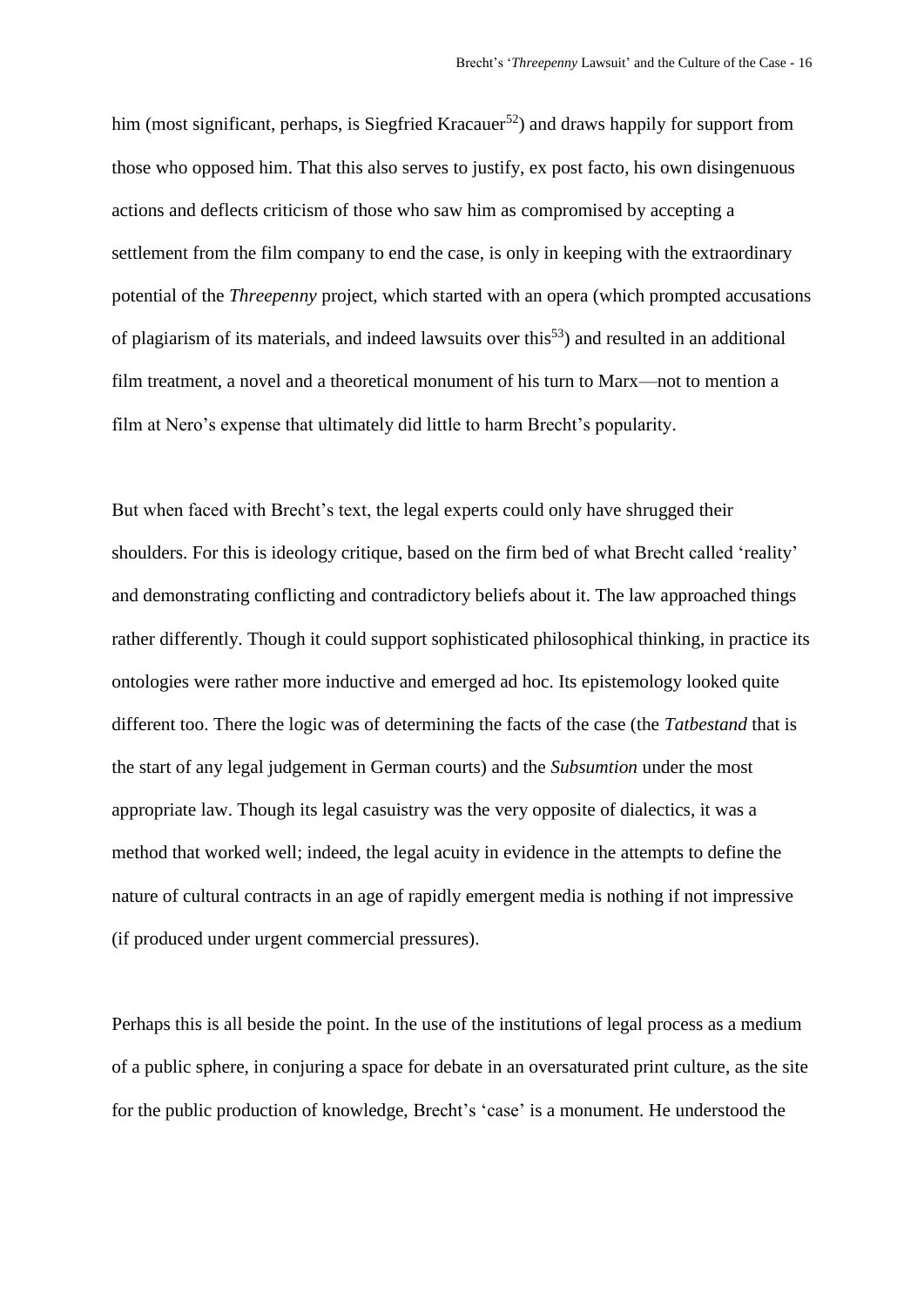inadequacy of the press as the site of necessary and rational debate. 'The public had the right to our pursuit of justice,' he wrote, perhaps disingenuously. But he recognised that

the public had not made this claim for quite some time… We had to furnish the public with a claim which they were no longer in a position to make themselves but were nonetheless still obliged to make. The speculative quality of our suit soon receded behind these possibilities of bringing into view social attitudes (the press, the cinema and the courts), that is, of staging an experiment in collaboration with players who otherwise are difficult to engage.<sup>54</sup>

Brecht grasped the potential for reciprocity inherent in the case, the possibility of bringing into the public eye and putting on trial the very institutions of social order and discipline. In the course of such a case,

the court becomes the defendant, whose defence is the social order, which then also becomes the defendant. For the court, which in the beginning was permitted to apply the law, is soon forced to state something about the law itself. The legal case becomes unimportant and the case of the law becomes acute.<sup>55</sup>

He translated the instincts, habits and projects of many other practitioners of the case into a programme:

*The courts, and with them the press, must systematically and on a large scale be drawn into the organisation of sociological experiments*. Since the public prosecutor in the bourgeois state in no way represents the interests of the entirety, the interests of the individual injured party being also those of the masses, court lawsuits can be used precisely to bring into the public consciousness the deeper, less noticeable social processes that constantly transpire… Discussion methods are needed that resemble more closely collective thinking processes.<sup>56</sup>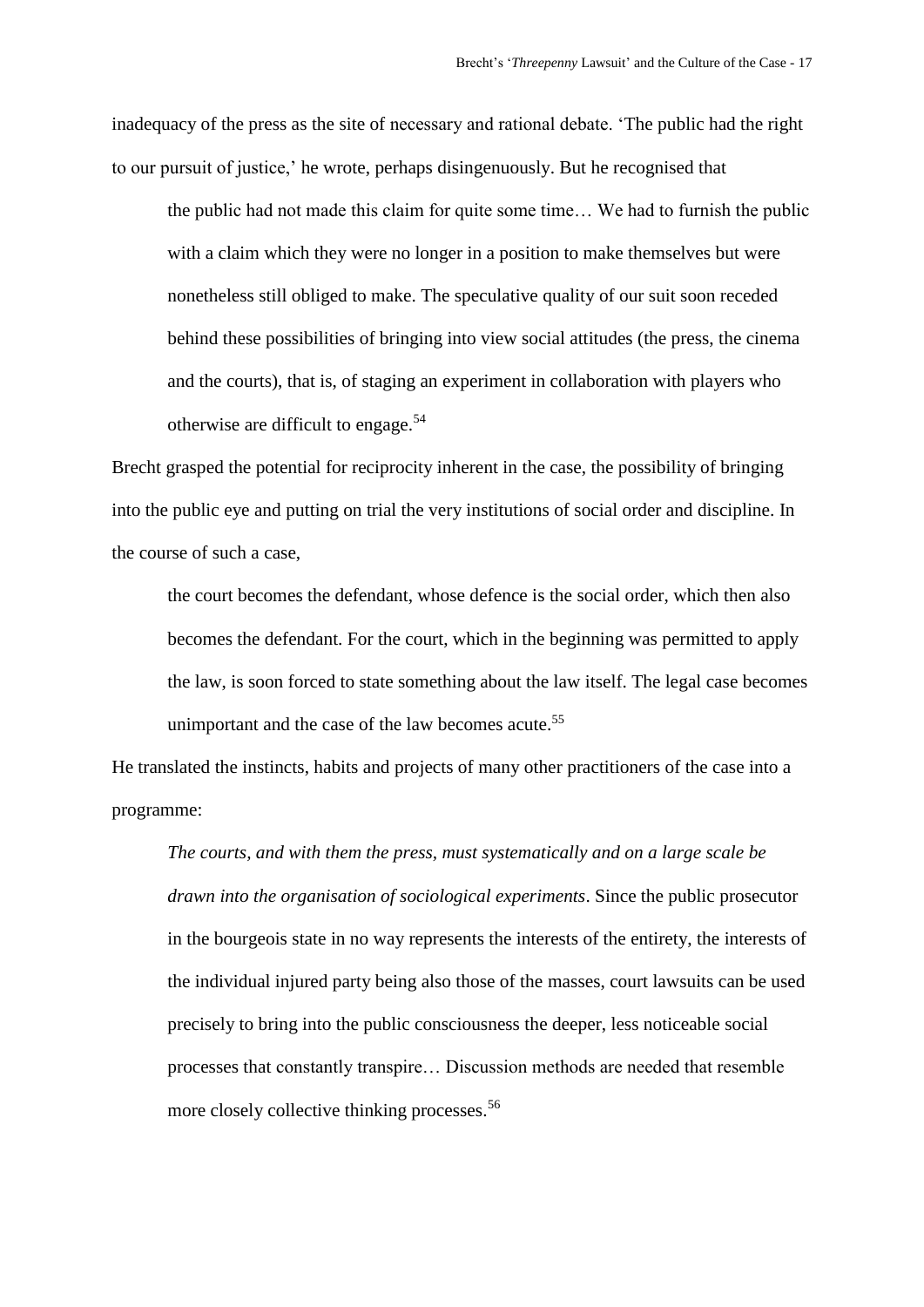From a case played out in public, an attempt at the public production of knowledge, Brecht leaves us with many conclusions in the conditional tense. He might have had a poor grasp of the law. He might have convinced no one with his text at the time. He might have at first missed his target (the film company Nero) before finding another he could hit (petty bourgeois ideology). He might have only followed the example of prominent figures such as Alfred Apfel, George Grosz's lawyer, in mobilising the press as an extension of the courtroom.<sup>57</sup> He probably played very dirty indeed, starting legal action against critical voices who threatened to steal his thunder.<sup>58</sup> He might have extracted himself from his self-inflicted legal difficulties only by the seat of his pants. Like many practices of the case, his was a deeply ambivalent endeavour. But Brecht filled a courtroom and turned it into 'an auditorium full of writers listening attentively to the lawyers' words',<sup>59</sup> he generated public discussion, and he left a text thoroughly mining the events and their written representations in different genres and discourses for their complex and contested potential for social knowledge.

### IV

Turning legal proceedings into a medium of *Öffentlichkeit* was, as I have described it, a sort of reflex, an instinct, but as we have seen it has its complexities. Yet there is a logic that connects the practices of the case and its practitioners. It involved opening up a space between three social entities: the institution of the press, the institution of the law and the new demographic constellation of artists and intellectuals without a secure economic base for their work and for their lives, who started with concerns essentially cultural but tended toward political radicalisation (left or right) due to their proletarianisation. That constellation was called at the time the group of *geistige Arbeiter* (intellectual workers); we can consider a smaller section of it and call it the avant-garde. They were not lawyers—though surprisingly many of the writers among them had studied law or otherwise knew its workings intimately,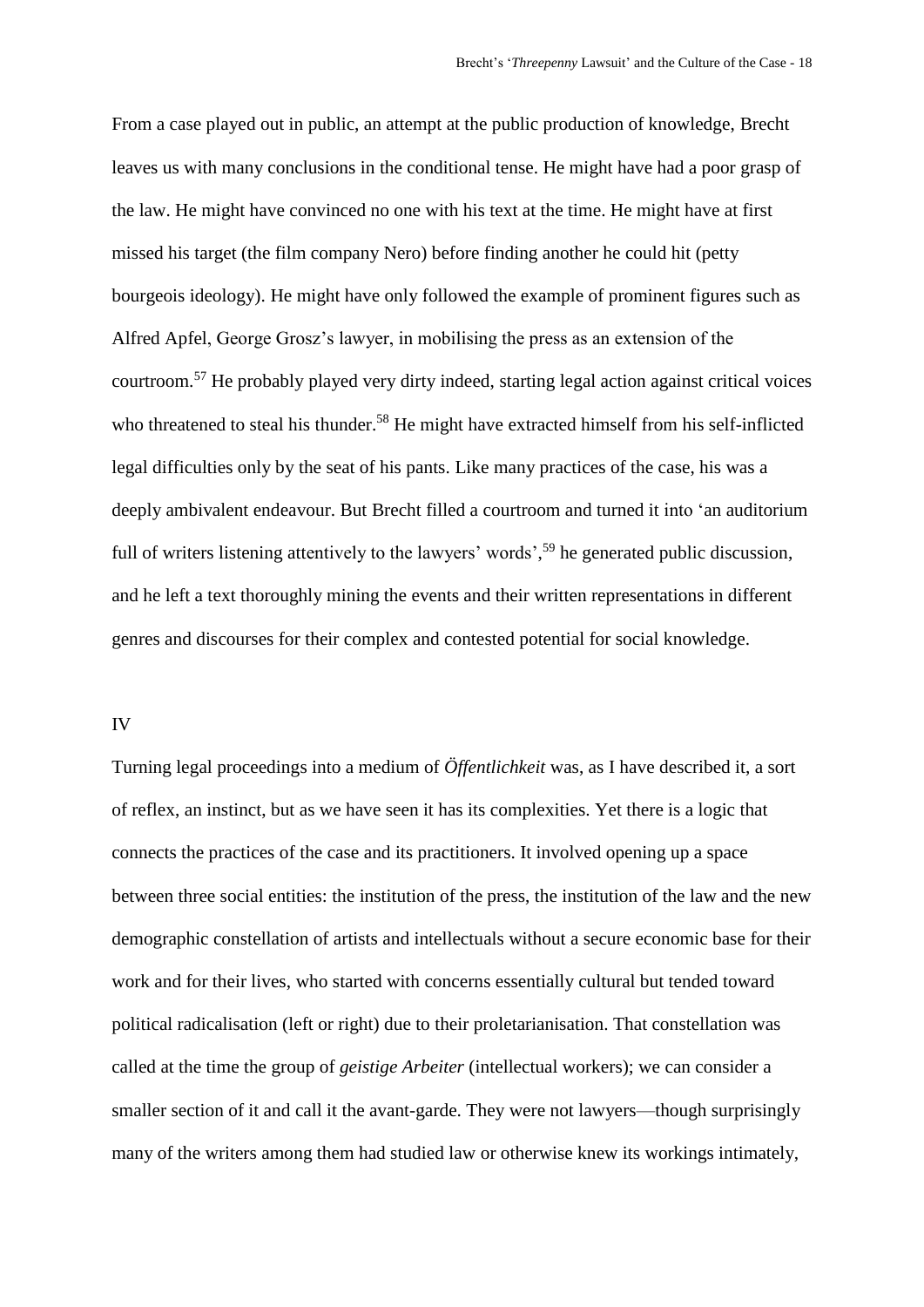something indicative of the class backgrounds and high level of education of this group.<sup>60</sup> As a radicalised group of intellectuals outside the university and art academies, it produced much of what we consider the important criticism of the time (and included the likes of Walter Benjamin and Siegfried Kracauer, though neither of them had, in fact, studied law). But we need to separate their work from what Brecht called the 'apparatus', here the medial venues of the press which provided the intellectuals of the word with concrete possibilities for publication (to the extent that it could be absorbed into the model of journalism). Or, in Brecht's case, we need to recognise that his work involved but was not identical with the theatre, where avant-garde practices could develop in non-simultaneous, potentially obsolete media due to the fact that their productions were based on limited investment and therefore limited capital risk.<sup>61</sup> Publishing too could sustain this work, having similar corners of insignificant risk. In the interchanges between the precarious social group and the improvised, occasionally incidental institutions that offered concrete supports for it, we might also identify the zone of extra-academic *theory*. And created in this space in-between, the invoked, interpellated, artificially created public sphere cannot be equated with pre-existing (if themselves changing) institutions such as the press and its readers alone, nor with the formally public procedures of the courts, nor with the small group that mobilised both. For historians, institutions and venues seem, perhaps, relatively stable, and histories can attach to them. But I think the practices of the case were more fragile, messy, unpredictable and contingent than such traditional objects of social and historical study, as was the space in which a public could form; and the practitioners of the case, as 'free-floating intellectuals', <sup>62</sup> were also always in-between and improvising. Their work with the press had shown them that despite the lack of pre-publication censorship, this area was not transparent but needed to be activated by practices of publicity (of which the case was one). It thus made sense for Brecht to open this space in-between, and it would have resonated with those like him. It was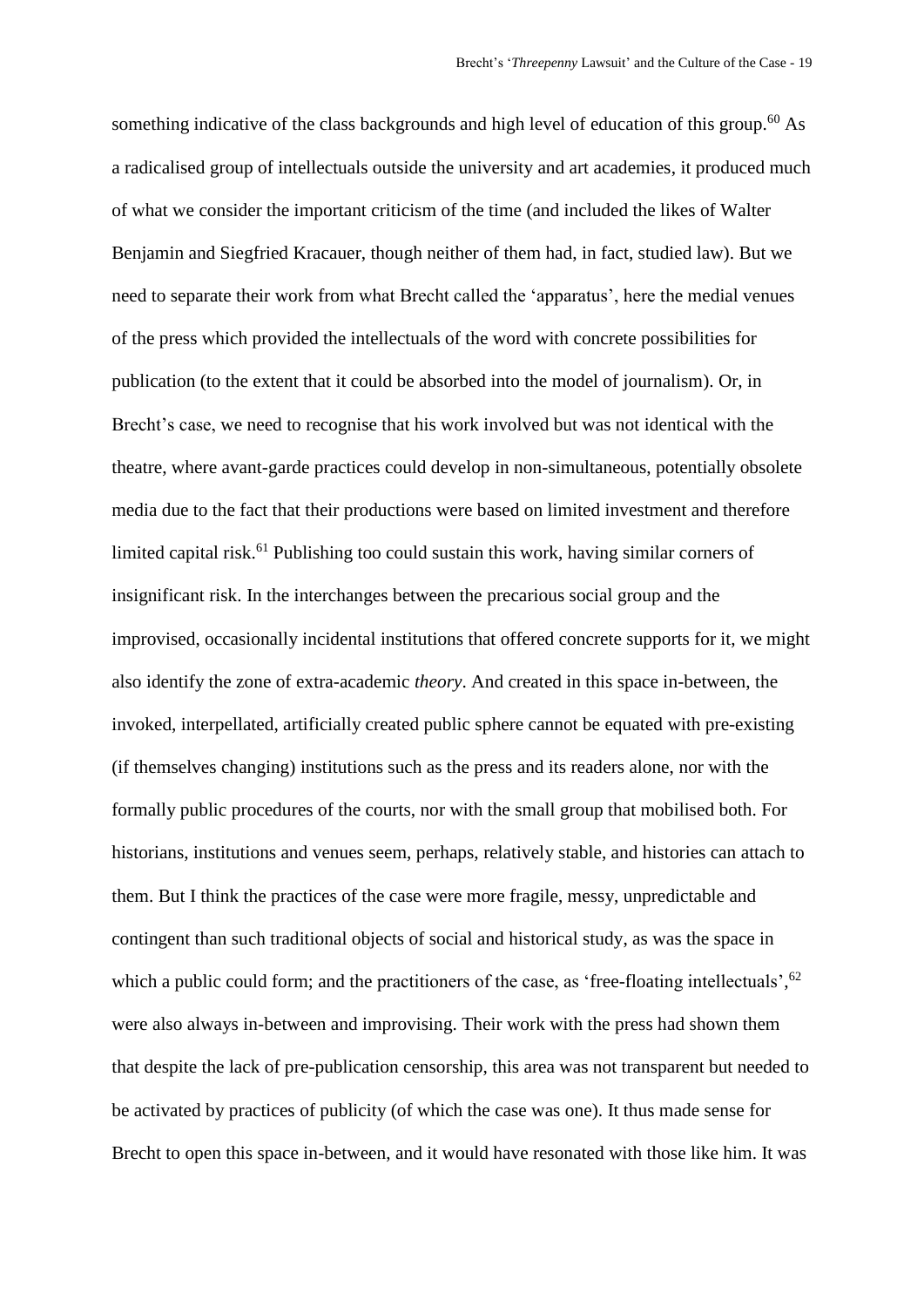a reflex, and this explains some of the contradictions of Brecht's text: the traces of improvisation, the sense of meddling and gambling, the tendency toward disingenuousness and dissimulation that characterise the 'experiment'. As a *Flucht in die Öffentlichkeit*, a reckless rush to the public, Brecht did not have to orchestrate his case as carefully as he claimed: according to the rules of this game, that could happen retrospectively.

In discursive terms, the move involved written interventions that prised open an area between different discourses and genres: between court reporting, legal texts and the new forms of the proletarianised intellectual turned avant-garde: the essay, the aphorism, the miniature or the fragment. Medially, all these involved print, but here too the avant-garde made up its own rules. And here we can identify a crucial distinction between Brecht's essay 'The *Threepenny* Lawsuit' and some other examples of the culture of the case. Brecht's use of print media was distinctive: it was the practice of *montage*.

As printed and bound prose, a page from the '*Threepenny* Lawsuit' does not look that different from, say, a published legal decision (Figs. 6 and 7). Each is read from the first page to the last; each works with quotes. Both have a clear order: the legal case with the judgement (*Urteil*), facts of the case (*Tatbestand*) and the reasons for the decision (*Entscheidungsgründe*); in Brecht's text an ad hoc but logical, intuitive and clearly indicated set of sections. But Brecht's 'Case' section differs from the legal 'facts of the case', though both call on a mix of authorial voices and inserted documents. Though the *Tatbestand* mixes, like Brecht, different sources—narrative, contracts, letters, precedents and so on—the point is to create a coherent overview of facts deemed relevant. Brecht's section on the case starts similarly but then changes tack. After a brief introductory narrative and quotations from the contract, followed by the court's decision, the text shifts to a kaleidoscope of extracts from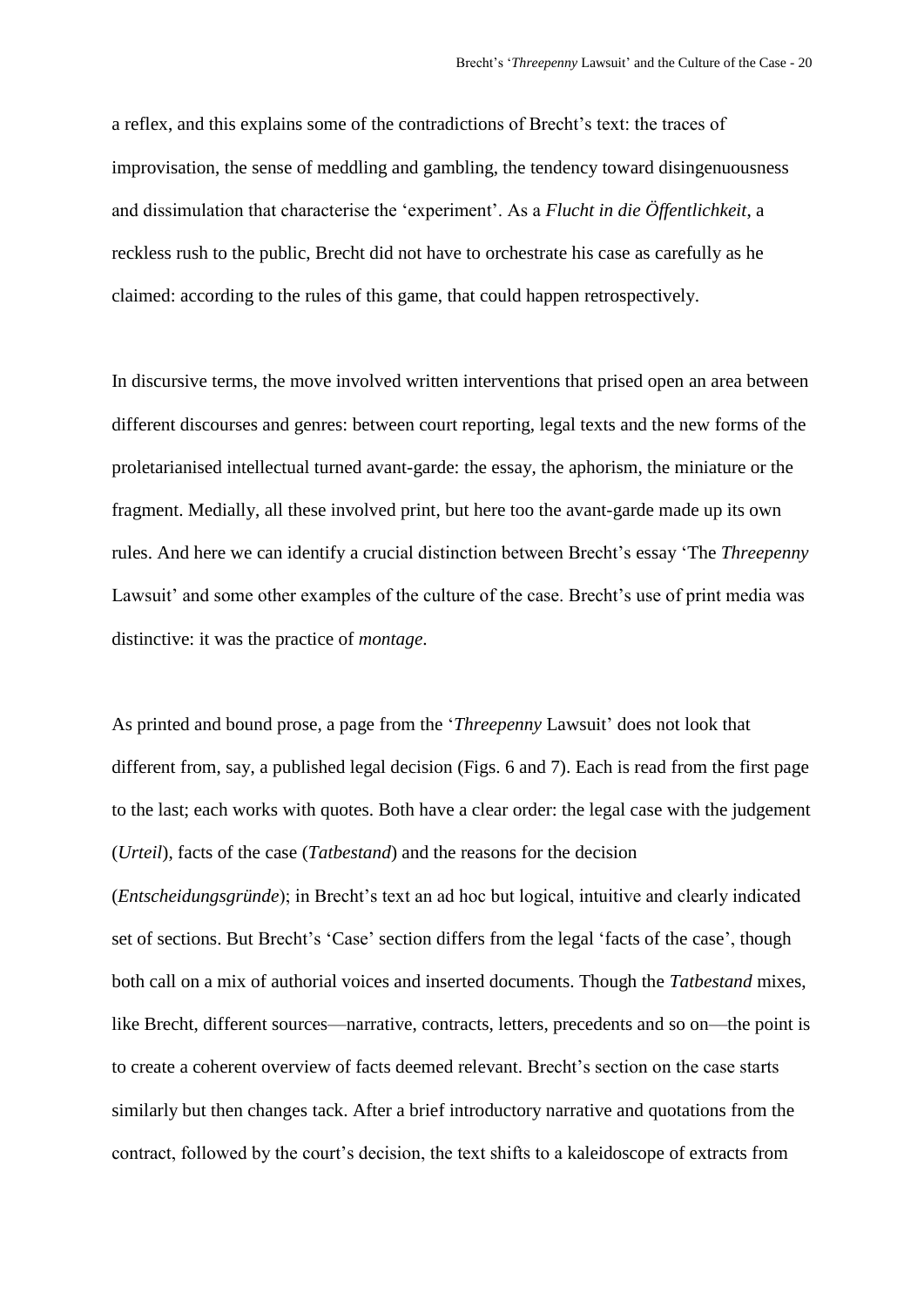the press, identified by the source periodical but not by date or author, representing contradictory views and divided into sections preceded by short, ironic phrases that mimic headlines or adverts, rather like the sections of Benjamin's *Einbahnstraße* (One-way street). Instead of a clear or ironed-out narrative, we have a cacophony of differing views which do not resolve into a clear image. The case is exploded, reversing the usual labour of a legal document, and Brecht's work in the following sections becomes that of drawing out the contradictions, pointing up the gaps, stressing not only the heterogeneity of the incorporated documentary material but the confusion of the different positions, the mutual exclusivity of views often expressed in the same text.

Brecht incorporates foreign material, often documentary in nature, highlights its heterogeneity, stresses contradictions and refuses narrative or logical harmony: it is an avantgarde technique. His working method evokes that of both visual artists such as Raoul Hausmann, Hannah Höch and John Heartfield and writers such as Döblin. Werner Mittenzwei describes it: Brecht

usually wrote with a typewriter. Corrections were carried out with scissors and paste. After reviewing the manuscript, he cut the text apart and montaged (*montierte*) it anew. He cut out even short sections of a few lines and pasted them on [to the paper], even when rewriting them would have been far more rational. Montaging the sentences was fun and increased his pleasure in the task. He operated here like a cutter or editor (*Schnittmeister*) with a film.<sup>63</sup>

Brecht's use of this technique in the context of the case would have made sense, certainly to his colleagues from the *Gruppe 1925*. As we have seen, for Döblin and others the law looked 'epic': it showed how heterogeneous elements of contemporary experience came together, and it was an important source of material for their own use. But how were materials in fact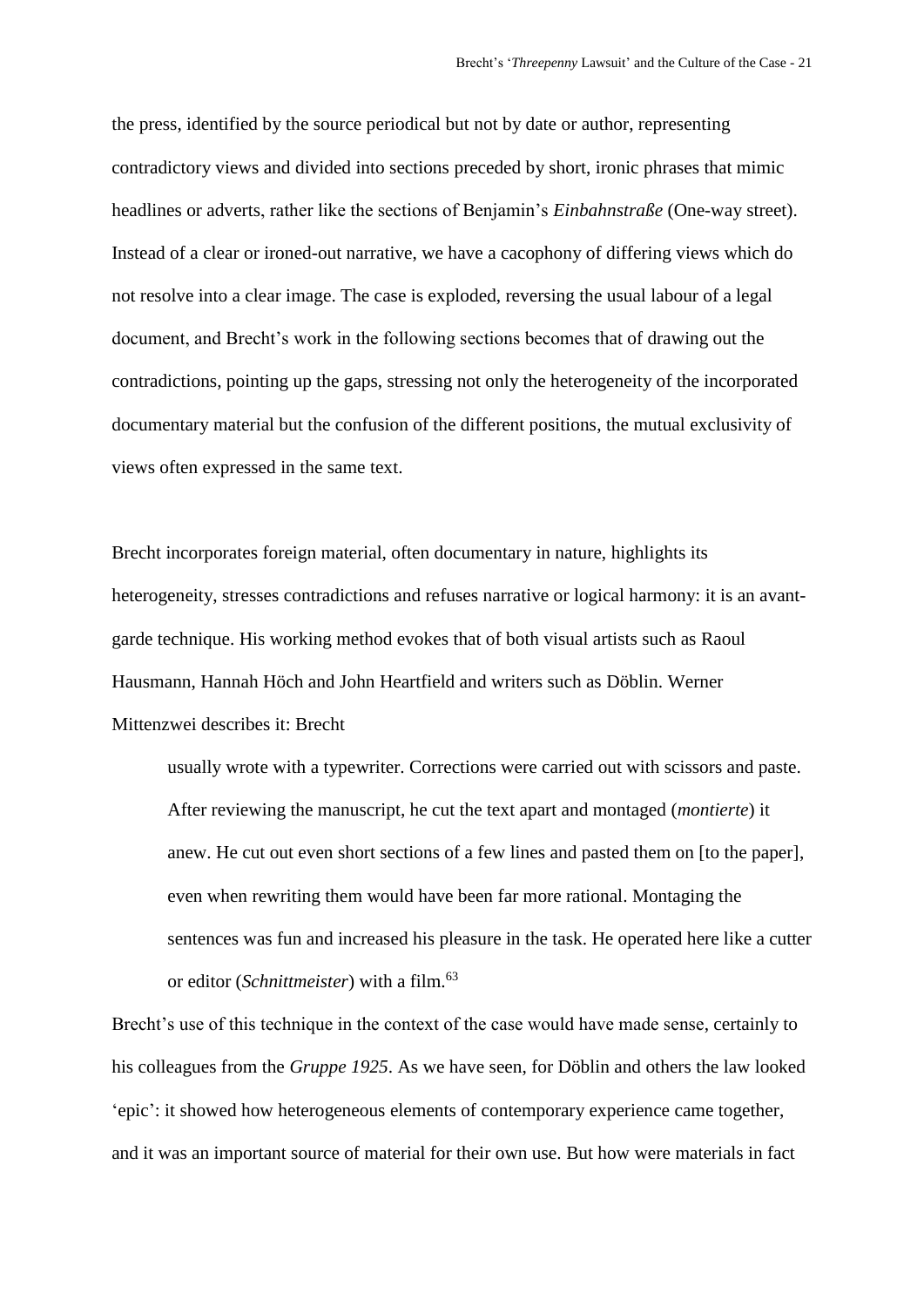used in the administrative forms of the case? Was the avant-garde instinct a logical response to the sites and practices of judicature? And what of the spectacularisation of the 'case' in the newspapers, illustrated weeklies, in novels, theatre dramas and film? It is worth reconsidering the '*Threepenny* Lawsuit' text again in the light of such questions. Instead of asking how Brecht used the case as a medium, we can ask in reverse: how did he use the media of the case? For the manipulation of texts on paper was central to many aspects of the culture of the case.

In writing the '*Threepenny* Lawsuit', Brecht worked with *newspaper clippings* (Fig. 8). Anke te Heesen has described in great detail the function of newspaper clippings in the cultural and knowledge production of the late nineteenth and early twentieth century.<sup>64</sup> The practices drew upon long traditions of both scholarly excerpting by longhand and women's scrapbooking. In the former, practitioners sought to compile and store text data for later use at a time when books were expensive and scarce; in the latter, women sought to select textual and visual evidence of events they found meaningful, drawing from an increasing flood of impersonal news and assembling a set of subjectively meaningful items. <sup>65</sup> The establishment of newspaper clipping agencies commercialised and rationalised the practices of extracting meaningful data. Customers of various kinds could contract out the work of scouring scores of newspapers for items on a single topic. Artists, for example, would subscribe to such a service and receive published reviews or mentions of their exhibitions; scientists could keep track of public reports of developments across the world; and those in the public eye kept track of their representation in the press. Subscribers were spared the time and expense of finding these clippings themselves, which was, in any case, impossible for a single person. The clipping services allowed for a universe of print now beyond survey to be scanned by employees with scissors, paste and instructions to find clippings of a constantly changing set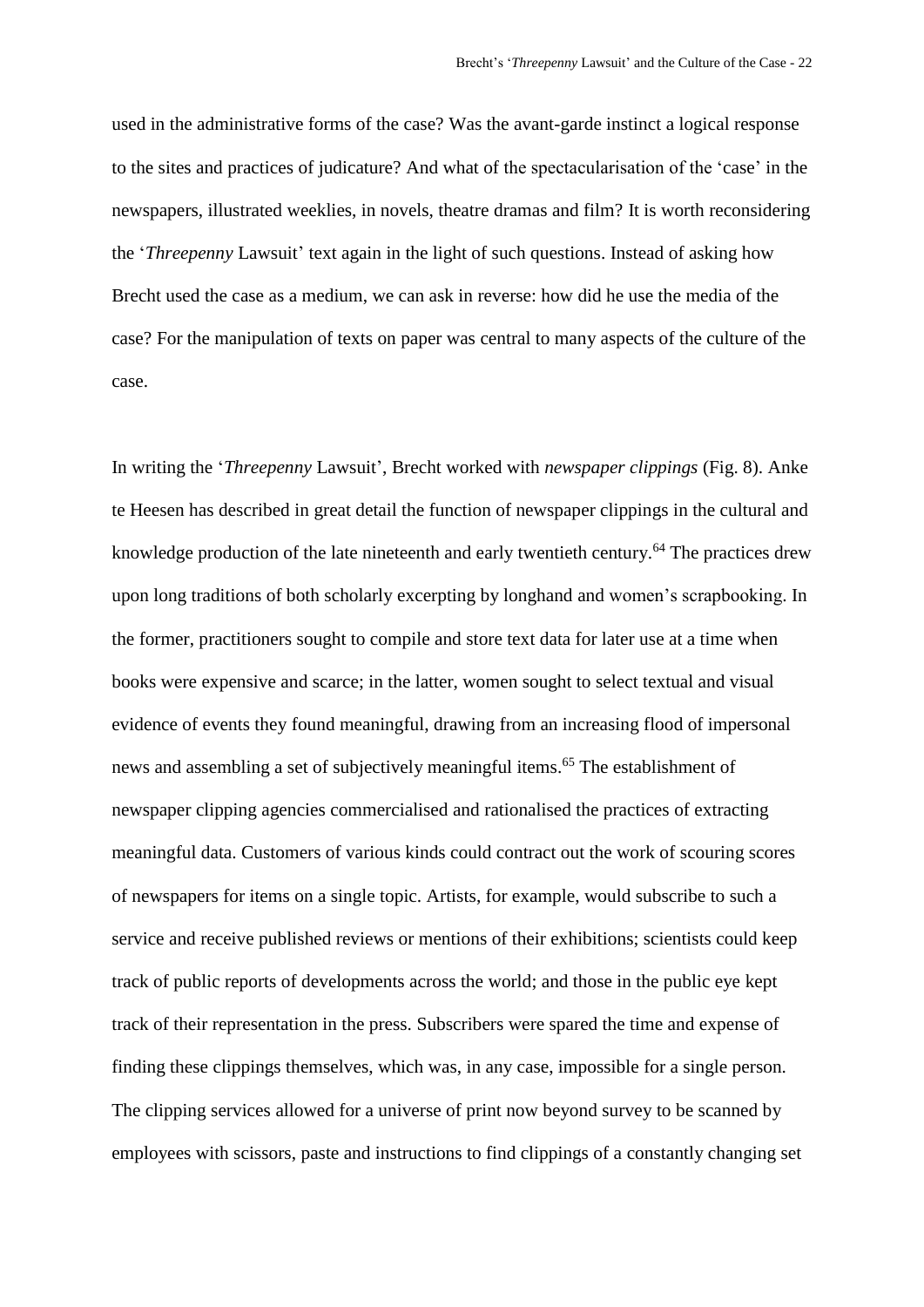of topics. It was a method of overseeing the daily flood of public texts from newspapers and journals, managing the data and archiving it. In montaging accounts of his own court case, Brecht might well have engaged the services of one or more clipping agency; and in doing so, he would have been following a thoroughly normal practice of the time.

The newspaper clipping had a past that was scholarly and learned, and a contemporary resonance that was up-to-date, bureaucratically organised and invoked the practices of commerce and industry. And, as te Heesen has explored, it was also central to the practices of the avant-garde. But it also continued the scrapbook tradition of the personal management of public representations. And the use of the newspaper clipping was contemporary with, and embedded in, documentary practices of the culture of the case. Consider a literary genre of the time: the edited diaries, journals or memoirs of those at the centre of cases—legal, medical or publicistic. There was no shortage of such books. One of the most famous was *Tagebuch einer Verlorenen: Von einer Toten* (Diary of a lost girl: by one now dead) of 1905.<sup>66</sup> It is a diary, the account of a young girl's life from a middle-class upbringing to prostitution and death, told with a remarkable candour, self-awareness and touching humanity, in an at times awkward and changing style as the girl grows into an adult. Pages were missing, and the central events they apparently recount need to be reconstructed by the reader. The book showed a thoroughly typical case, a fate that could be that of many women. The documentary material was published with an introduction by the popular novelist Margarete Böhme, who writes that she is merely the 'editor' and explains how the (incomplete) manuscript has come into her hands. A facsimile of two pages of the original, handwritten diary is included in early editions to vouch for the book's authenticity (Fig. 9). But it was in fact a fabrication by Böhme, though she never admitted it.<sup>67</sup> And since practices of the case moved across media with great energy (if not always ease), it is no surprise that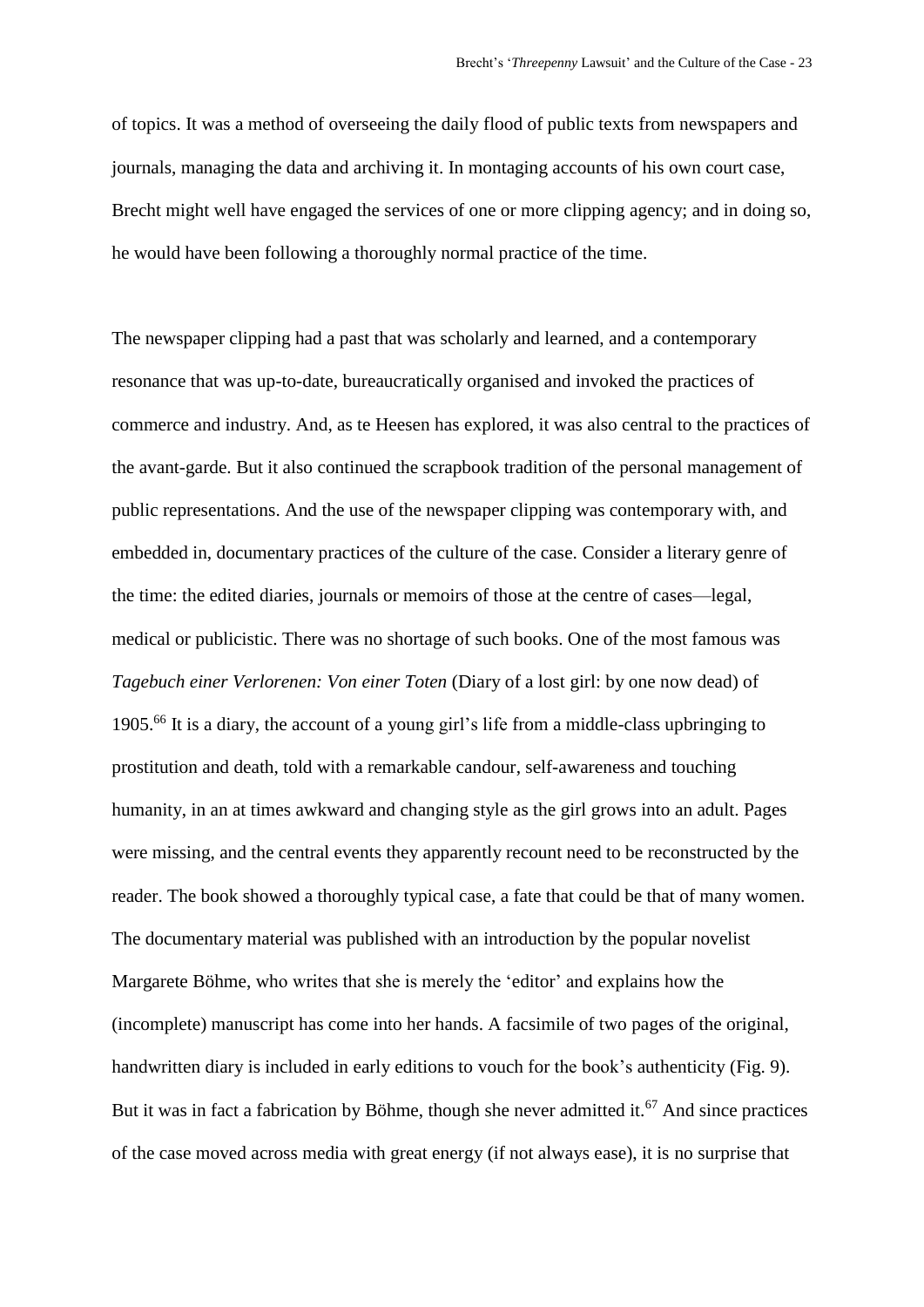the bestseller was turned into a theatre drama and adapted as a film three times (the last was the famous film by G.W. Pabst, starring Louise Brooks). $68$ 

From the medical-psychiatric side, we could point to books such as the anonymous *Tagebuch einer männlichen Braut* (Diary of a male bride), the journal of a hermaphrodite 'edited' by one Walter Homann.<sup>69</sup> Or indeed, from the time of the *Threepenny Opera*, the sensational *Vom Leben getötet: Bekenntnisse eines Kindes* (Killed by life: confessions of a child), edited by M.I. Breme.<sup>70</sup> It is a complicated case, full of deception; but then, media store and distribute data, not 'truth' (though certain genres spoke the rhetoric of documentary authenticity: the facsimile showing the fallen girl's handwritten diary). Here the story is of a Bremen girl's two-year descent from innocence to death, and it is a powerful indictment of the hypocrisy of civil authorities in dealing with women suspected of prostitution, and of the inhumane penal and medical treatment to which they were subjected while forcibly separated from family, friends or legal advice. It is a dated diary in the young girl's own voice. The book was a bestseller: 5000 copies were sold in the first three weeks of its appearance, and it went through many more editions. The case became even more notorious when the victim's mother, Elisabeth Kolomak, was exposed as author, and with that she became the author of a whole series of crimes. Procurement was the one for which she stood trial. The shift transformed her from the bereaved to the accused. But the claims of shocking brutality on the part of the Bremen police turned out to be as true as the original authorship was false. It was a typical case in that the publication and trial opened view into the actions of authorities, and typical in that the roles of accuser and accused, victim and offender switched, exposing the problems of youth and of class sexuality, the plight of women and the institutions of social discipline alike to unwelcome but breathless public view. The celebrity court reporters of the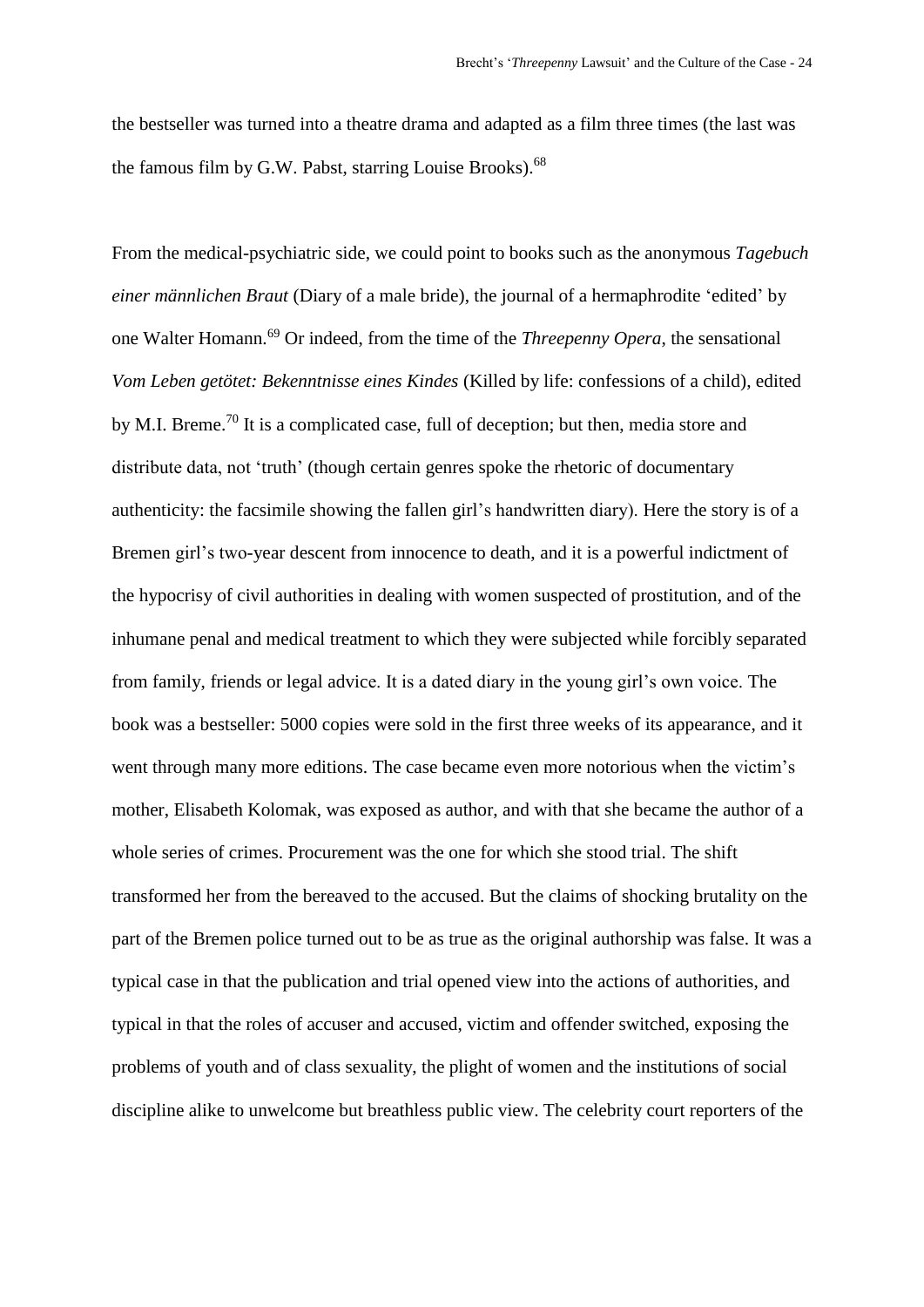time were despatched to Bremen and reported on the steady flow of revelations and competing allegations.

But it is the practice of the case on the side of the *readers* that interests me. One reader turned her copy of the book into an album of newspaper clippings, leaving evidence of (presumably) her close concern with the case and attention to its development and reporting (Figs. 10 to 12). Photographic portraits from an unidentified illustrated newspaper are pasted in to make a frontispiece; a small notebook is titled with a clipped headline and contains newspaper reports, including the court decision (only the judgement and legal reasoning, as the 'facts of the case' were well known). Perhaps it was someone with familiarity with the conditions described, perhaps someone who knew one of the protagonists. The clipping of the theatre listings from the *Hamburger Fremdenblatt* (Fig. 13, second from bottom) show how the case crossed media and genres, turning from court case and documentary to spectacle in a melodramatic drama by June 1927 ('age restricted'); by the end of the year it had also been made into a film.<sup>71</sup> The inside back cover expands the scope with an article comparing Frau Kolomak to an eighteen-year-old woman who stood before a court in Duisburg accused of the murder of two children, a court reportage concerning 'sensational trials'. The object shows both the entropic energy of the case, the new relationships into which it could be brought, and one reader's attempt to draw together paper traces of it, to make sense of the story and to preserve evidence of it.

The book, the court case, the clippings, the scrapbook, the theatre play and the film trace a social, legal and also a medial narrative. But though a practice of cutting and pasting, though an engagement with modern, spectacularised forms of information and entertainment, the scrapbook is a kind of montage very different from Brecht's. It shows not observation but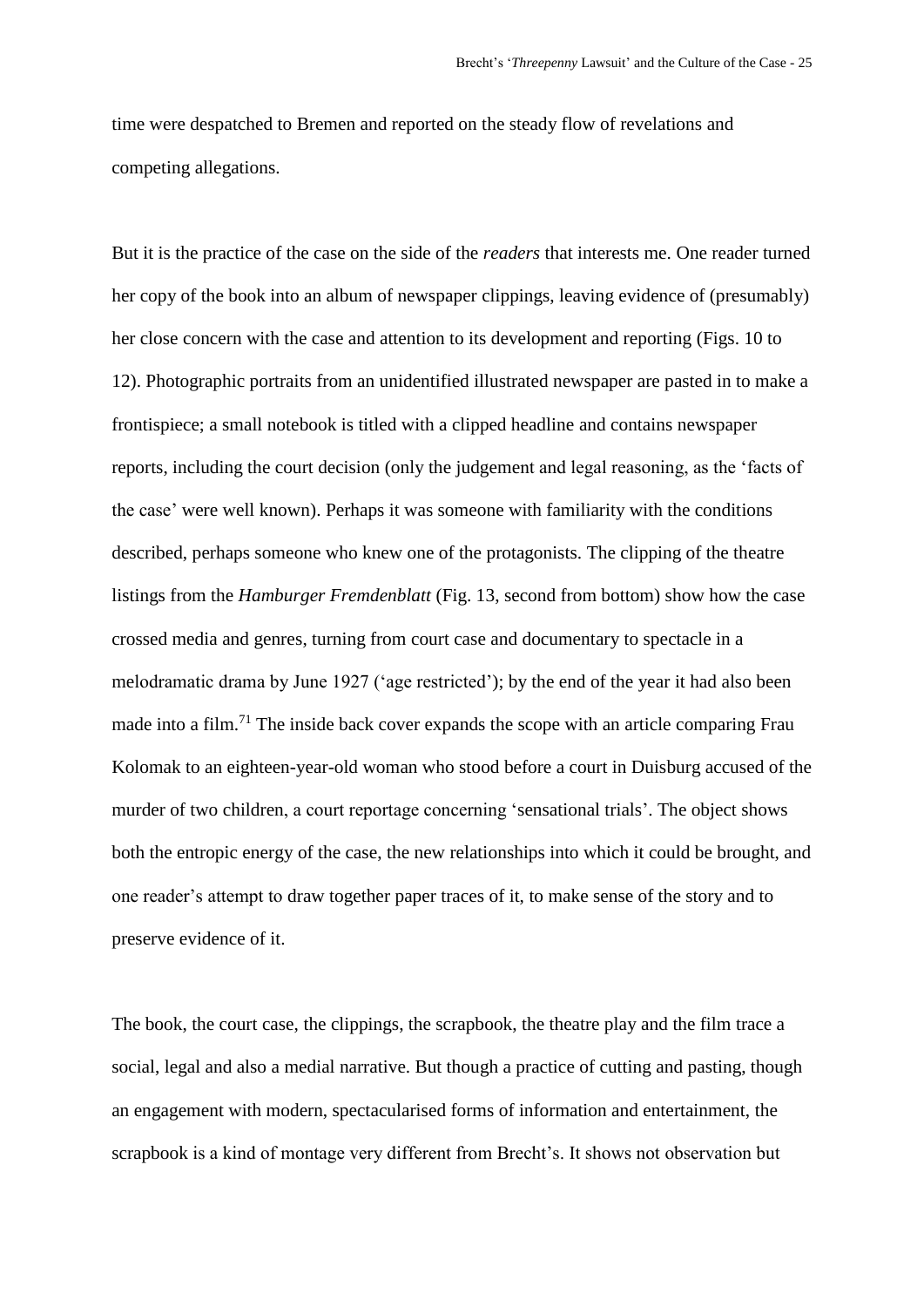emotional investment, not distance but involvement. The insertion of heterogeneous material does not estrange; instead the differences between the documentary texts, the commentary and the images are played down. Any shocks or jolts come from the human drama contained in the collaged materials, not the physical, spatial juxtaposition of them. It leaves the texts uncommented (beside the editorial acts of their selection and placement) instead of subjecting them to further analysis. While in Döblin's terms the incorporation of the familiar, the everyday, the documentary makes it an 'epic' practice, it is not Brecht's form of epic. The collaged book revels in the ambiguity of the case, its twists and turns. It makes of the case not a social-scientific experiment but a melodrama.<sup>72</sup> In the attention to scandal, tragedy, injustice and their spectacular traces in print culture, however, it too is a practice of the case and a manipulation of its modern media.

Similar practices used to rather different ends from Brecht's emerge from a look at another medium of the case, the administrative-technical form of its documents: the records or 'files'. These similarly involve paper. Instead of scissors and glue, however, the tools are mostly the hole-punch, staples, string, horizontal stacks of files or rows of vertical lever-arch files.<sup>73</sup> The files of a criminal case might mix handwritten text, typed pages and photographs. In one example (Figs. 14 to 17), we find also the printed and distributed arrest warrant, affidavits from experts of various kinds, letters to the accused and his own letters to others, court transcripts, correspondence with the lawyers, sworn statements, newspaper clippings and the pre-printed forms that expedited the office work of the machinery of justice.<sup>74</sup>

The volumes of the *Außenseiter der Gesellschaft* series replicate these practices of legal files. There are the authors' narrative and analysis, photographs and biographies of the principals in the case, handwriting samples and graphological analyses, transcripts of the court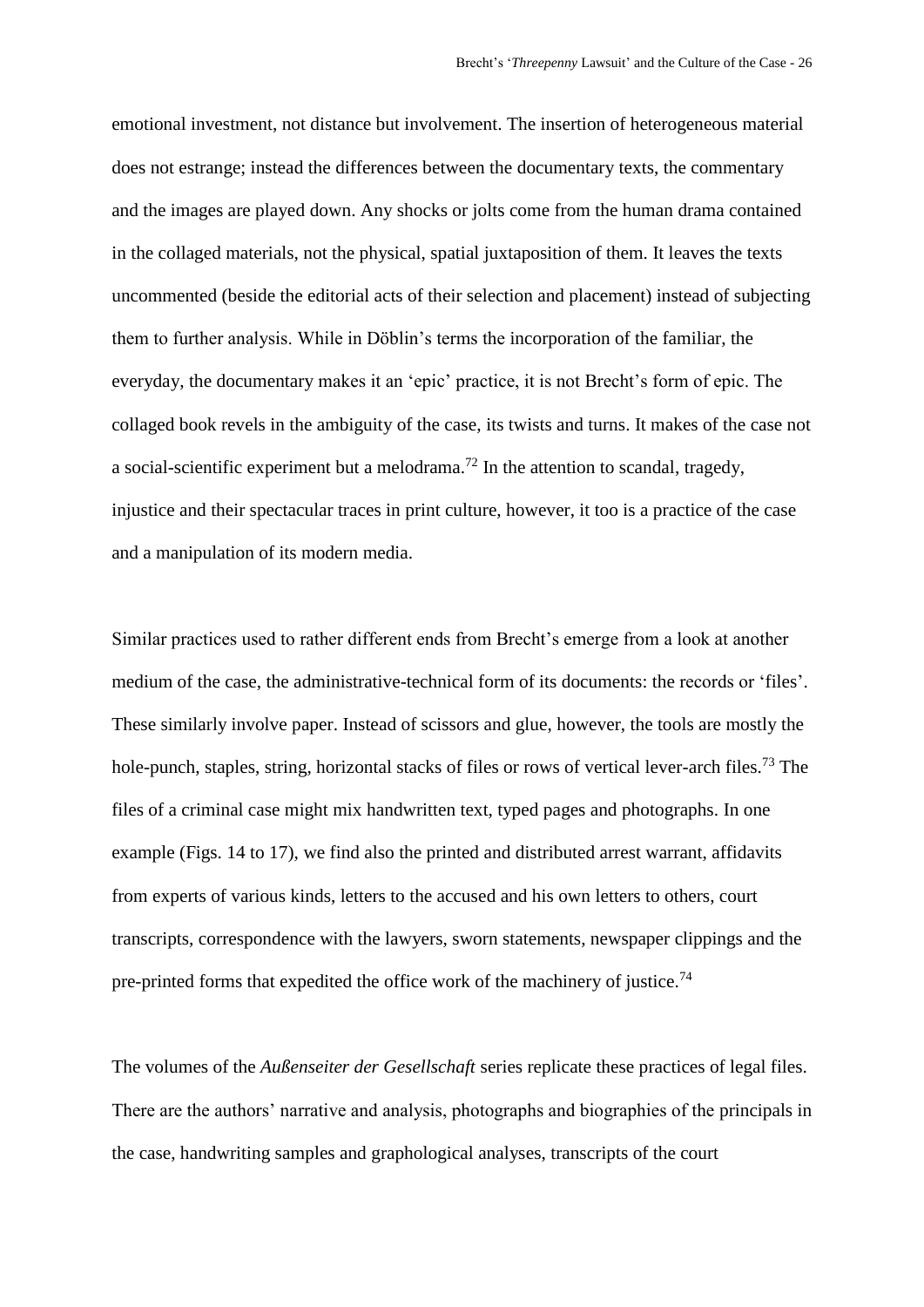proceedings and the legal judgements, newspaper clippings and reports showing the press coverage, excerpted passages from the expert medico-forensic literature, crime scene maps, and witness lists (Fig. 18). Here too we see the physical elements of the *Threepenny* lawsuit, but with a very different texture, organisation and phenomenology of production.

In other words, Brecht's lawsuit was about media, but it was also negotiated *through* media. His manipulation of them looks, on the surface, rather like other practices of the case. Foucault would consider these manipulations to be work with the ''dossier', that is to say, a case, an affair, an event that provided the intersection of discourses that differed in origin, form, organization, and function' that would allow one 'to draw a map, so to speak, of those combats, to reconstruct those confrontations and battles, to rediscover the interaction of those discourses as weapons of attack and defense in the relations of power and knowledge.<sup>75</sup> In general, however, I prefer to name these accumulations by the specific media of the case used, not only to point to the space at which various discourses and dispositives meet but to insist upon the materiality and the specific practices they entail. For as we have seen, these practices were not only those of apparatuses of power; their practitioners were not always authorised to enter the dossier; their intersections were material and embodied. Moreover, the differences between Brecht's use of these media, and both popular and administrative uses of them, are significant: they point to a sort of mismatch between Brecht's experiment and the more common texture of the case. Perhaps this might go some way towards explaining the problematic status of Brecht's text, its eccentric position in the culture, its failure to convince as a whole.

Brecht's montage is that of the avant-garde. It is diacritical and dialectical; it works by juxtaposition and surprise; it generates meaning by difference. The cutting, pasting, binding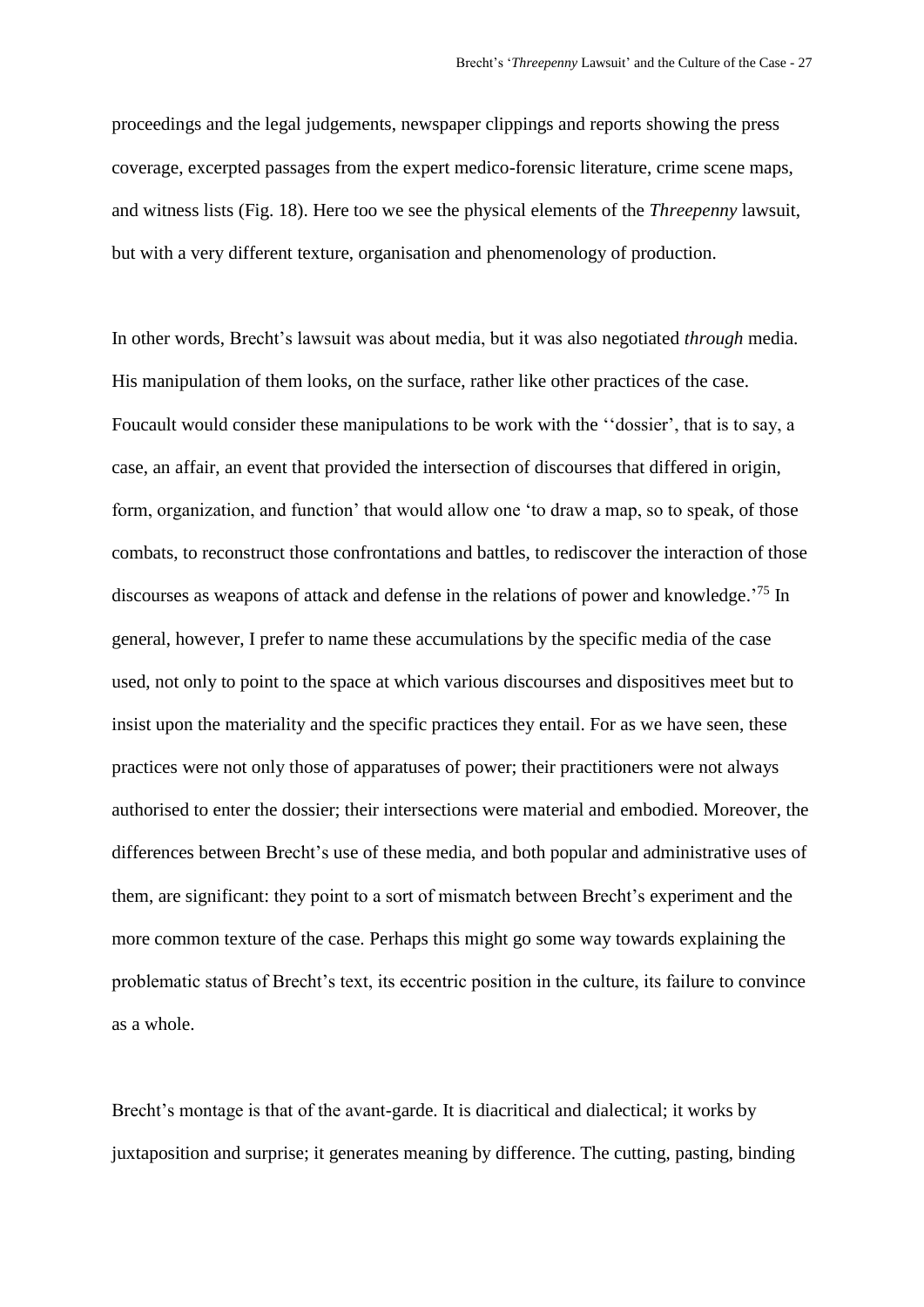and archiving in the more widespread medial practices of the case have a different principle. Instead of juxtaposition, they work by *accumulation*. They grow inexorably and organically, and they stop only arbitrarily, not with a conclusion but with the end of proceedings or press coverage, or indeed with the end of interest, perhaps even by the statute of limitations. They have an air of tedium about them, of melancholy and indeed helplessness that contrasts with Brecht's sovereign and playful approach. The usual practices of the case involve immersion, absorption or the danger of getting utterly lost in the endlessly accumulating documentary material. They are not agile: instead they involve the risks of obsession or compulsion or complete loss of overview and perspective.

The different practices imply different epistemologies. The 'experiment' elaborates its methodology, moves its objects around and exposes contradiction. These lead to conclusions, a tidy taxonomy of attitudes toward media and law that can be classified as progressive or regressive, up-to-date or obsolete, a clear view of reality or ideology. The text is filled with gestures that say '*Q.E.D*'. Scrapbooks and records yield a different kind of knowledge, one a little less secure and satisfying. Evidence is piled on evidence; expert opinions clarify or fail to clarify any of a myriad of questions, and then they raise new ones. The facts of the case may be disputed and need to be established, often by fiat. Evidence is laboriously altered in its media: photographs, for example, need to be transposed into words, and written words into oral ones in a criminal trial. The case needs to be pieced together as a narrative, and this story or picture of the world is always incomplete and imperfect. Conclusions emerge on the balance of evidence, from the laborious and often contested determination of relevant laws under which the facts of the case, as they have been laid out in the decision, can be subsumed. Formulations are sober and quick wit is scarce. Decisions emerge by weight and accretion of evidence rather than bolder jumps of reasoning. Meaning is often absent, and the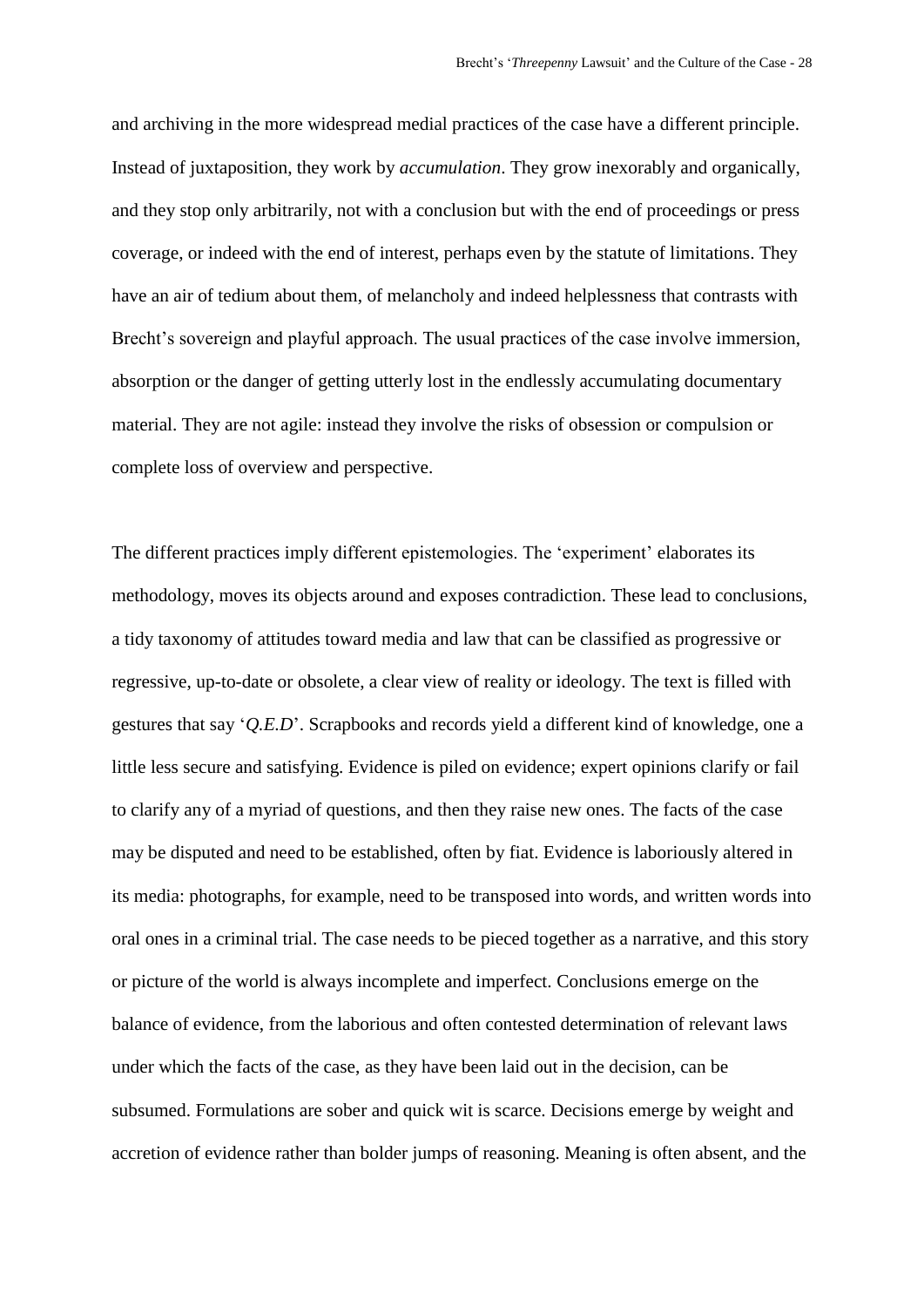things often signify nothing but themselves. In contrast, Brecht sought to do something most practitioners of the case were trained to avoid. His intention was to generalise; from the beginning, he tried to draw out of the case not a contingent and limited decision but an overall truth.

And the different practices have their own differing temporalities. The shock of juxtaposition, of montage, generates meaning in a flash. Except in rare instances, the spark of illumination is foreign to the cases of the series *Außenseiter der Gesellschaft* or its lower-market, melodramatic contemporaries. Duration and exhaustion are the leitmotifs of contemporary literary accounts of the work of the courts.<sup>76</sup> Court cases are rarely seen to end correctly; they simply terminate and form the basis of a contingent form of knowledge that could start an endless series of appeals, ended only by the refusal to review judgements or accept new evidence, or by the decision of a higher court. And even then, the cases do not necessarily end. The text of Theodor Lessing's account of the crimes and trial of Haarmann, the 'werewolf of Hannover', does end with a conclusion: '*Unser aller Schuld*'—our own fault words written, he says, in January 1925.<sup>77</sup> But between the delivery of the manuscript and its printing, Lessing added a nearly endless series of notes, epilogues, and accounts of new evidence. It shows the messiness of an open-ended process of publicity and knowledge, a montage with the glue never dry, with conclusions rarely final and seldom trustworthy.

In context, we can see that Brecht's montage has a shadow: not the work of an avant-garde, nor the intersection of apparatuses within the dossier, but a lower-order form of accumulation of paper materials that neither negotiates between institutions nor resolves into secure knowledge. Brecht's text thus involves a complex series of moves. First, Brecht remediates the contemporary practices of the popular interest in the case, the newspaper clippings and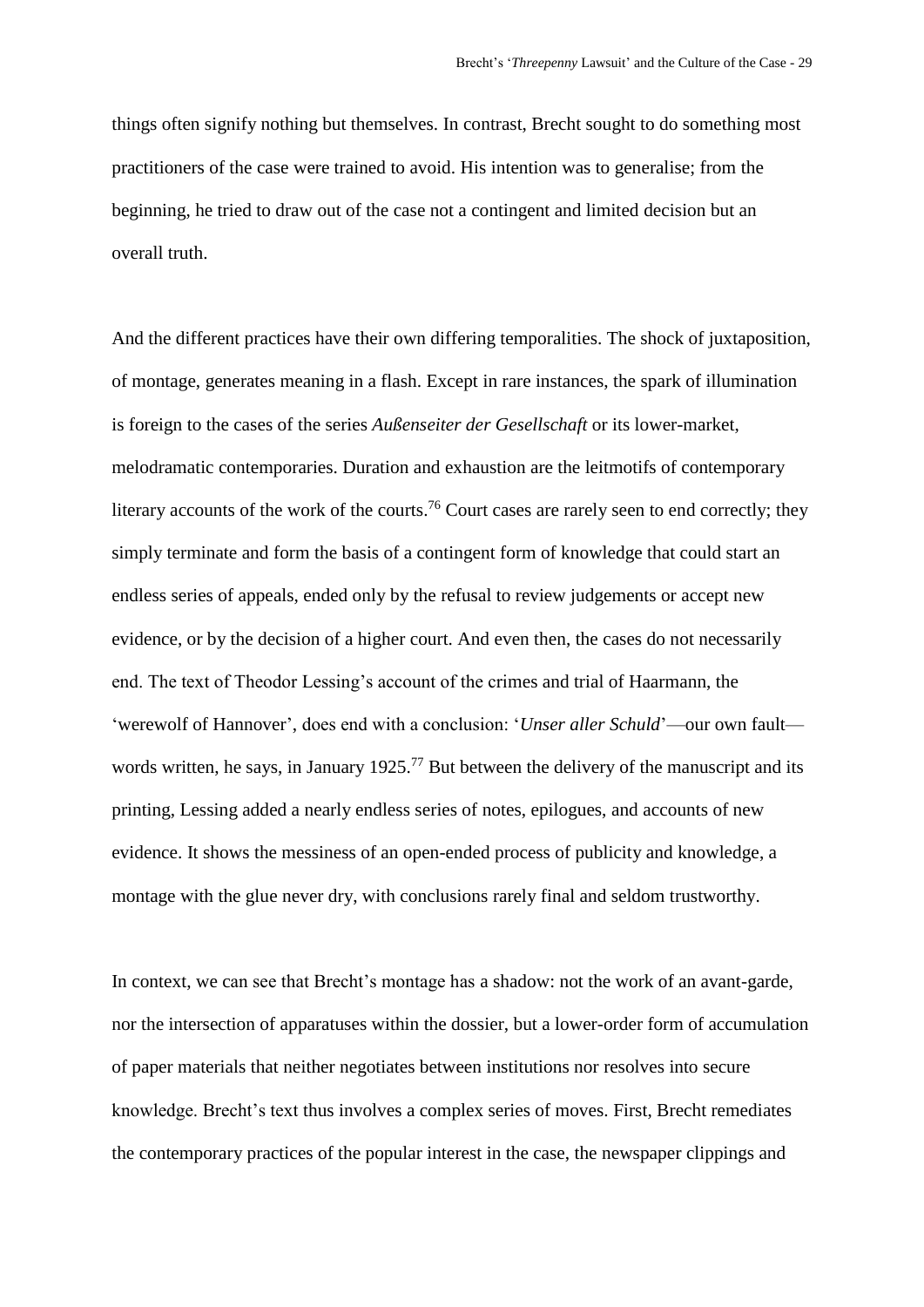scrapbooks. This is, in fact, remediation in reverse: Brecht takes the medial fragments that made up his evidence and smooths them out into a conventionally printable text, turning the occasionally compelling visual interest of the photographs and playlists, of the reader's reengagement with news at discrete moments in time, into a neat set of fifty-seven pages analysing a general state of affairs.<sup>78</sup> Second, he remediates the legal file, the court records, reorganises the untidy material of the older culture of the case into a neat series of juxtapositions and analyses. The cutting and pasting make the end product shorter, not longer. Brecht shows a kind of non-simultaneity of the law in relation to the new media, not only in its judgements on them but in its use, or not, of them, in its forms of utterance, its publicity, its often inadequate staging, its narrow, reifying focus on the *Sache*, matters relevant to the case, and the careful bracketing of *obiter dicta*. And though the older culture of the case, based on orality and the written word, the physical presence of the witnesses, judge and jury might seem obsolete in the age of new media, its rigid code of court procedure was still in effect and the definitive form of legal process.

#### V

Readers of the '*Threepenny* Lawsuit' would have recognised its obvious but ambivalent position in the culture of the case, and somehow found it lacking. Those more familiar with legal casuistry than Brecht might simply have shrugged, appalled or amused by Brecht's dilettantism. For his part, Siegfried Kracauer found Brecht's grandstanding a misuse of an overstretched legal system, and a misuse of the sphere of publicity that could surround it:

Such a transformation from a naively instigated suit into a conscious experiment would have been extraordinarily useful if the experiment had disclosed certain social conditions and the ideas conditioned by them that could not have been achieved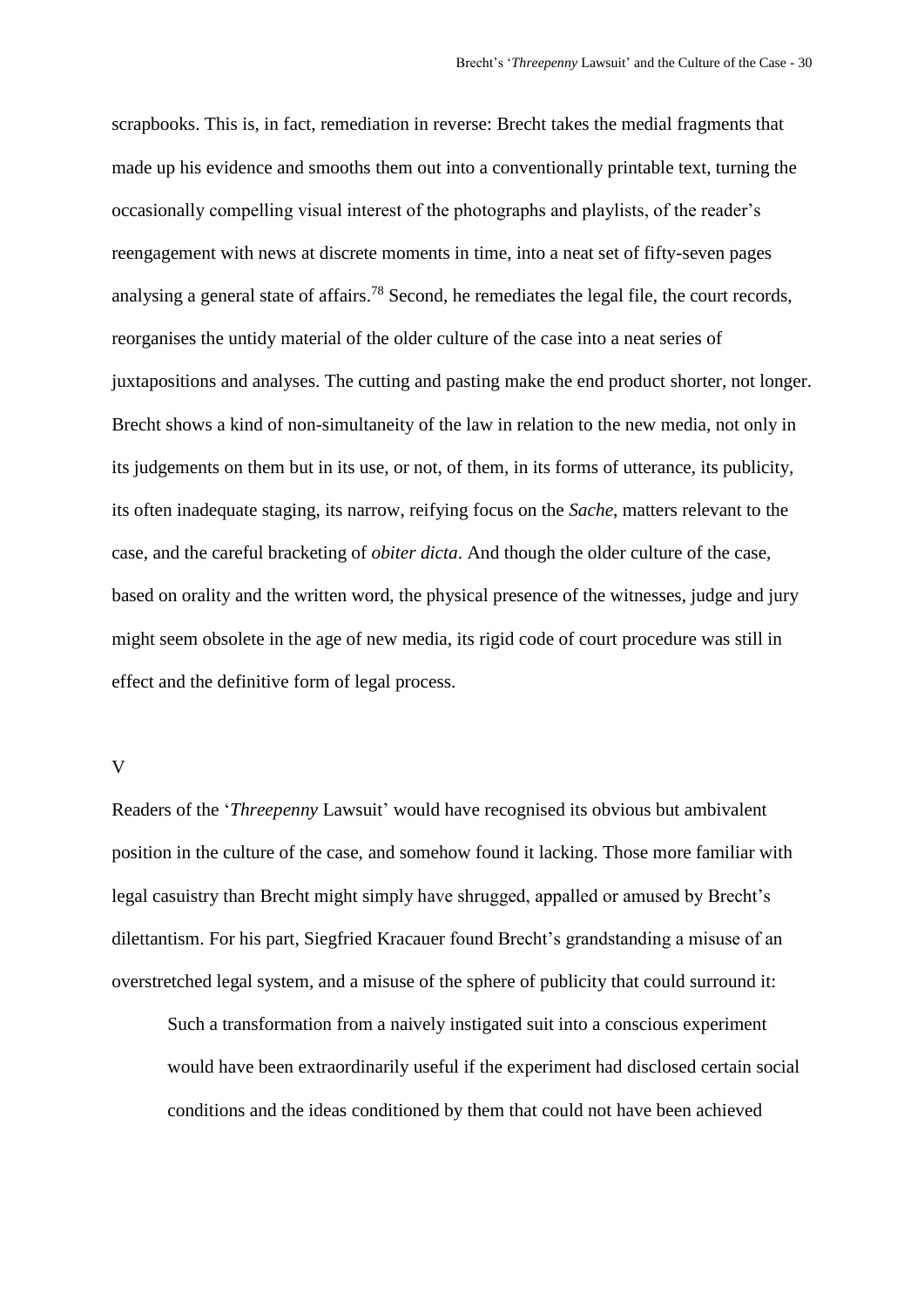otherwise. If, however, it only leads to results that could be achieved by other means, and without instigating a lawsuit, then it is at least superfluous. It *is* superfluous….

And beyond the fact that the '*Threepenny* Lawsuit' has little meaning as an experiment—in its present stage, reality is so provocative that it hardly needs to be provoked through 'experiments'. On the contrary, the 'sociological experiments' that Brecht suggests be organised are harmful. In their very superfluity they damage what they claim to affirm: the necessary measures in the class struggle. Not only due to their superfluity, but also because they originate in an *individualistic* attitude. They have the wilful character of a private sport.<sup>79</sup>

Others may have missed the ambiguity and ambivalence of both the law and human action for which the case provided the stage. For that, Brecht would have had to show how people of the time were exposed to the institutions of modern bureaucracy and the machinery of justice, or insight into how laws might not be fit for purpose. For this, perhaps, he would have had to be an 'outsider of society'. But he was an insider; he was in a position to bring legal action and not merely find himself exposed to it. Or if not an insider, he adapted himself to the machinery and protocols of social power, even if ironically; while prompted by the downward mobility of the intellectual, his starting point was the outmoded claim of the privilege of the cultural producer. The declassed 'cultural workers', the *geistige Arbeiter*, did not appreciate his solidarity; and those less politely proletarianised could hardly have recognised it.

But beyond that, I suspect most would have missed a compelling social concern brought to light, an understanding of the human dimension of the case, the access it offered to the daily life of many, their shared experiences and concerns. For the court reporter Gabriele Tergit,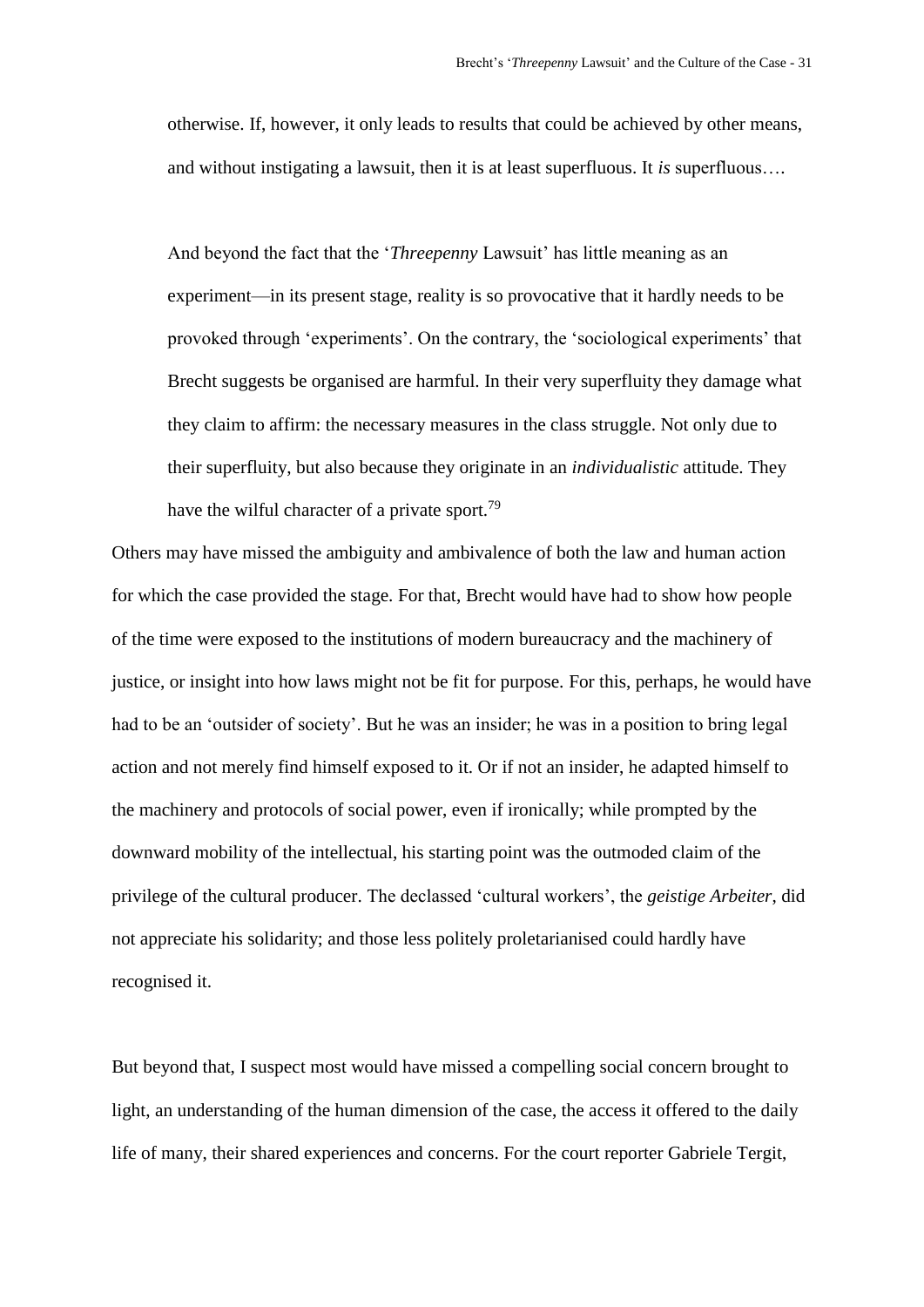the case, its media and genres—'the letter, the diary, the notes after a chance conversation… the files of a criminal case'—offered knowledge, but an 'insight (*Erkenntnis*) into the typical *feelings* of an epoch' that had to be found through experience.<sup>80</sup> Brecht, with a leap over experience to a sovereign view of the 'functional', the very totality that rendered individual experience an epistemological dead end, would have rejected this. But the public of the time was not so arid and devoid of the human, as there had to be a subject to piece together the whole picture, to 'reveal [something] about these institutions'. The public sphere, the space for the social production of knowledge, was, to quote Oskar Negt and Alexander Kluge, a space for the 'organisation of experience', $81$  the making sense of what confronted the subject—gendered, embodied and classed. The solidarity it could produce was, in their terms, a 'sensuously tangible' one.<sup>82</sup> Today we would talk in terms of affect, but the sensuous experience was also one of the manipulation of paper and image and the multiple possibilities of recognition and knowledge it could both mediate and produce. Here the widespread and immense archive of the lesser practices of accumulation and montage had their appeal and their use. Brecht manipulated a very familiar set of elements in an ironic, self-reflexive and virtuosic way, making clean copy and easy conclusions when most readers would have been sensitive to the fragility, disorder, ambiguity and utter contingency of these public media through which contemporaries sought to make sense of a bewildering and occasionally dangerous world.

Brecht, I think, realised this. After the 'experiment' or 'essay' (*Versuch*), he never again addressed the case in the form of its statutes and its procedures, its reified forms of institutionalised knowledge, bureaucracy and indeed literary culture. But the case as a cultural form and its epistemological potential continued to haunt him. Even as he wrote the '*Threepenny* Lawsuit', he was exploring other forms of justice and collective decision-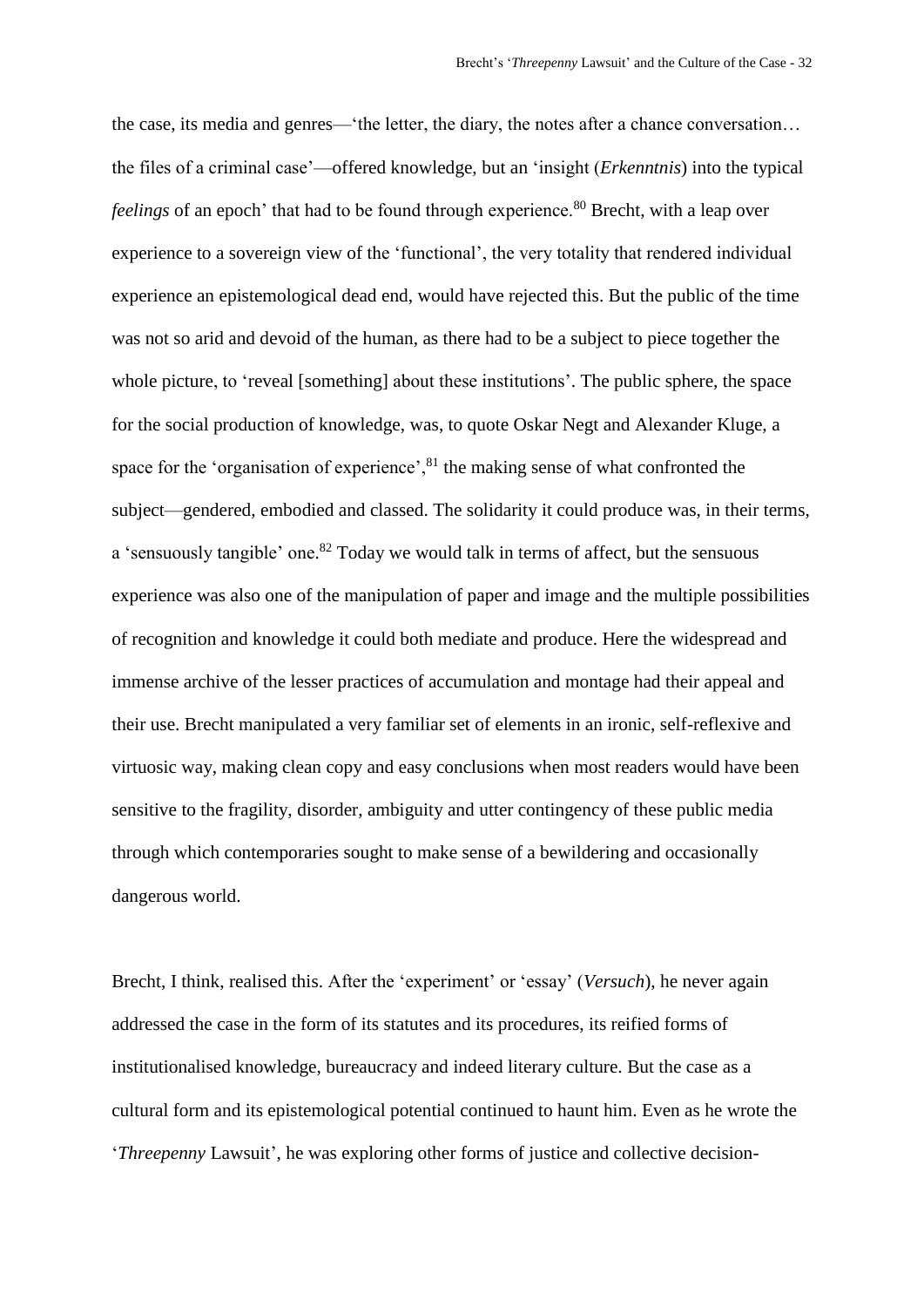making. Consider the contrasting proceedings of justice in the film *Kuhle Wampe*. <sup>83</sup> On the one hand, we see the bored and distracted judges whose eviction of the unemployed family Bönicke is a verdict they know to be unjust but make out of mere habit and lack of any alternative.<sup>84</sup> The landlord, the official at the housing office and the bailiff similarly shrug. The jurist's shrug is now a *gestus*, an embodied form of knowledge showing the uncomfortable enlightenment of false consciousness, or knowledge of the social world before the decision to change it. On the other is the improvised tribunal of fellow tenants who prevent by force such an eviction in the performance by the agit-prop group *Red Megaphone* later in the film.<sup>85</sup> Knowledge could be produced collectively and lead to social consensus in new forms: the traditional institutions of the courts, bailiffs and police, perhaps, no longer had the monopoly on the determination and execution of justice. Doubt now takes centrestage in the revolutionary tribunals of the *Ja-Sager*, the *Nein-Sager* and *Die Maßnahme*. Indeed, ad-hoc tribunals take over from courts, a development usually considered with scepticism and fear as political forces bypassed traditional courts in moments of danger, real or imagined. Brecht shows their positive potential. The megaphone too implied a different medium, and Brecht would come to investigate it and its cognate forms to see if they could reinvest the cultural form of the case with the productive unpredictability that lay at its core.

*This material was first presented at the Dutch Art Institute's Roaming Assembly #11: The Strange Case of the Case. My thanks to Sven Lütticken and Gabriëlle Schleijpen for their invitation to speak in Arnhem, and to Nikos Doulos for his assistance. Thanks also, for their invaluable comments and assistance of many kinds, to Simon Baker, Francesca Berry, Mark Carrington, Steve Edwards, Jenny Nachtigall, Nikos Pegioudis and Tom Wilkinson. The research for this article was generously funded by a Leverhulme Trust Research Fellowship.*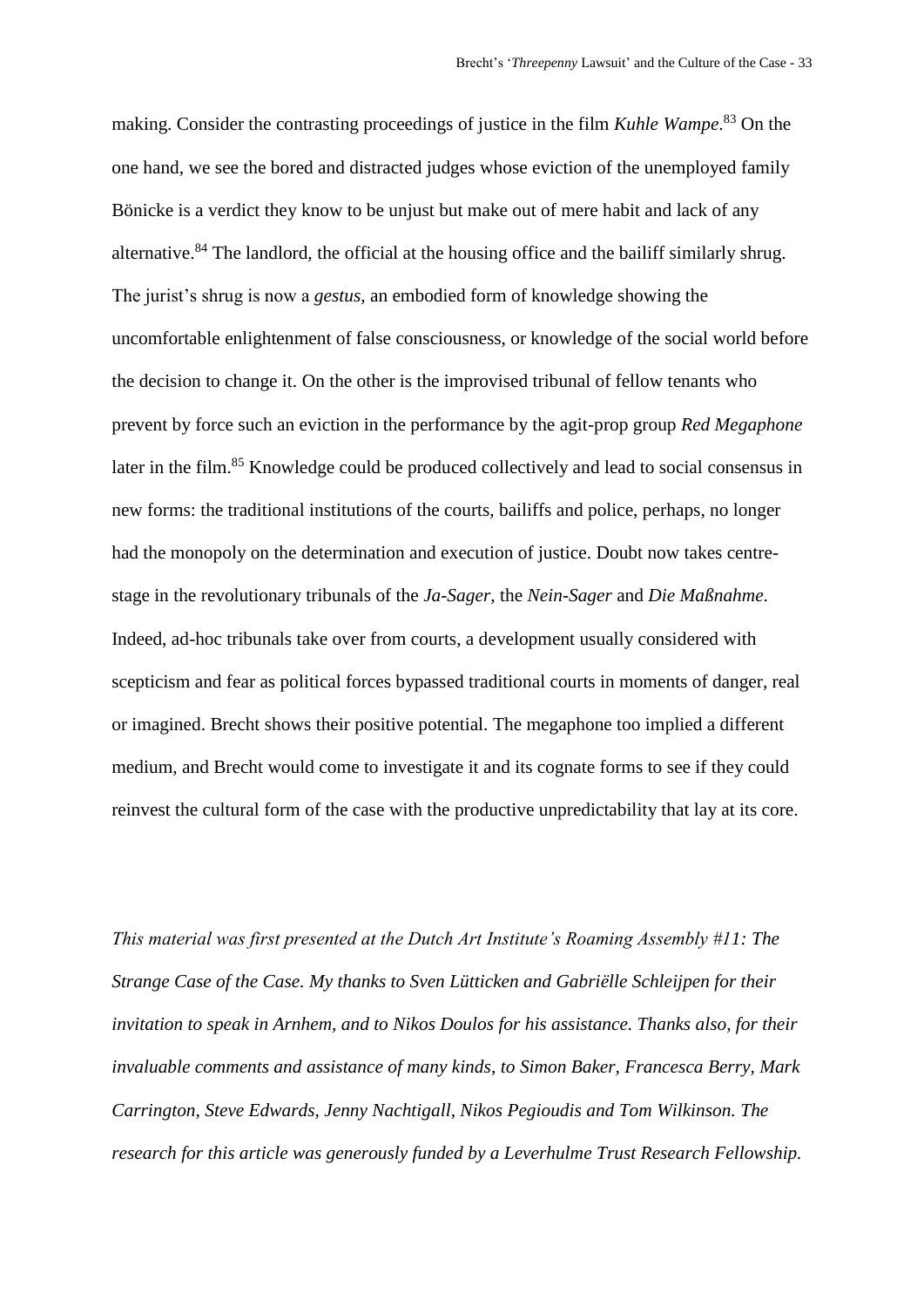# **Brecht's '***Threepenny* **Lawsuit' and the Culture of the Case**

## Illustrations

| Fig. $1$  | Bertolt Brecht, ,Der Dreigroschenprozeß', in Versuche 1-12 (repr. Frankfurt<br>a.M.: Suhrkamp, 1959), p. 243.<br>[No permission required. Need not be large.]                                                                                                                                                                                                                                               |
|-----------|-------------------------------------------------------------------------------------------------------------------------------------------------------------------------------------------------------------------------------------------------------------------------------------------------------------------------------------------------------------------------------------------------------------|
| Fig. $2$  | Kolportage booklets. Private collection. Photo: author.<br>[Author's collection and photo; all out of copyright; no permission required.<br>These will be delivered as Fig. 2a, 2b, and 2c, but the separate labelling is<br>probably not a good idea. These should be reproduced in colour, as this is<br>noted in the article, with a white space to separate them. Together these should<br>be largish.] |
| Fig. $3$  | Books from the Außenseiter der Gesellschaft series. Private collection. Photo:<br>author.<br>[No permission required as above. Please in colour. Largish?]                                                                                                                                                                                                                                                  |
| Fig. 4    | Gabriele Tergit, report on the Kolomak case. Berliner Tageblatt, 16 June<br>1927.<br>[Newspaper clipping, published in Germany. Under German law, reproduction<br>of an artwork in a scholarly work is allowed as a 'Bildzitat' (image citation) if<br>source is properly noted. The artist ('Kroll') cannot be identified. No<br>permission required. Need not be too large.]                              |
| Fig. $5$  | Press reports from the Threepenny lawsuit. From Photo: Casparius.<br>[No permission required. Need not be large.]                                                                                                                                                                                                                                                                                           |
| Fig. $6$  | First page of the court's decision in the <i>Threepenny</i> lawsuit, as printed in<br>Archiv für Urheber-, Film-, und Theaterrecht, vol. 4, no. 1 (1931).<br>[Published and publicly available legal decision: no copyright. Large enough<br>to be legible?]                                                                                                                                                |
| Fig. $7$  | Brecht, ,Der Dreigroschenprozeß', pp. 248-9.<br>[No permission required: text will not be legible from reproduction, and a<br>point is being made about the layout. Need not be large.]                                                                                                                                                                                                                     |
| Fig. $8$  | Newspaper clippings. From Anke te Heesen, Der Zeitungsauschnitt: Ein<br>Papierobject der Moderne (Frankfurt a.M.: Fischer, 2006).<br>[, Bildzitat': no permission required. These will be delivered as 8a and 8b but<br>please print as in Fig. 2 above.]                                                                                                                                                   |
| Fig. 9    | Facsimile of , original' manuscript for Margarete Böhme, Tagebuch einer<br>Verlorenen.<br>[Need not be too large.]                                                                                                                                                                                                                                                                                          |
| Fig. $10$ | M. J. Breme, <i>Vom Leben getötet</i> . Private collection. Photo: author.<br>[All these are from the author's collection. Colour? Medium size?]                                                                                                                                                                                                                                                            |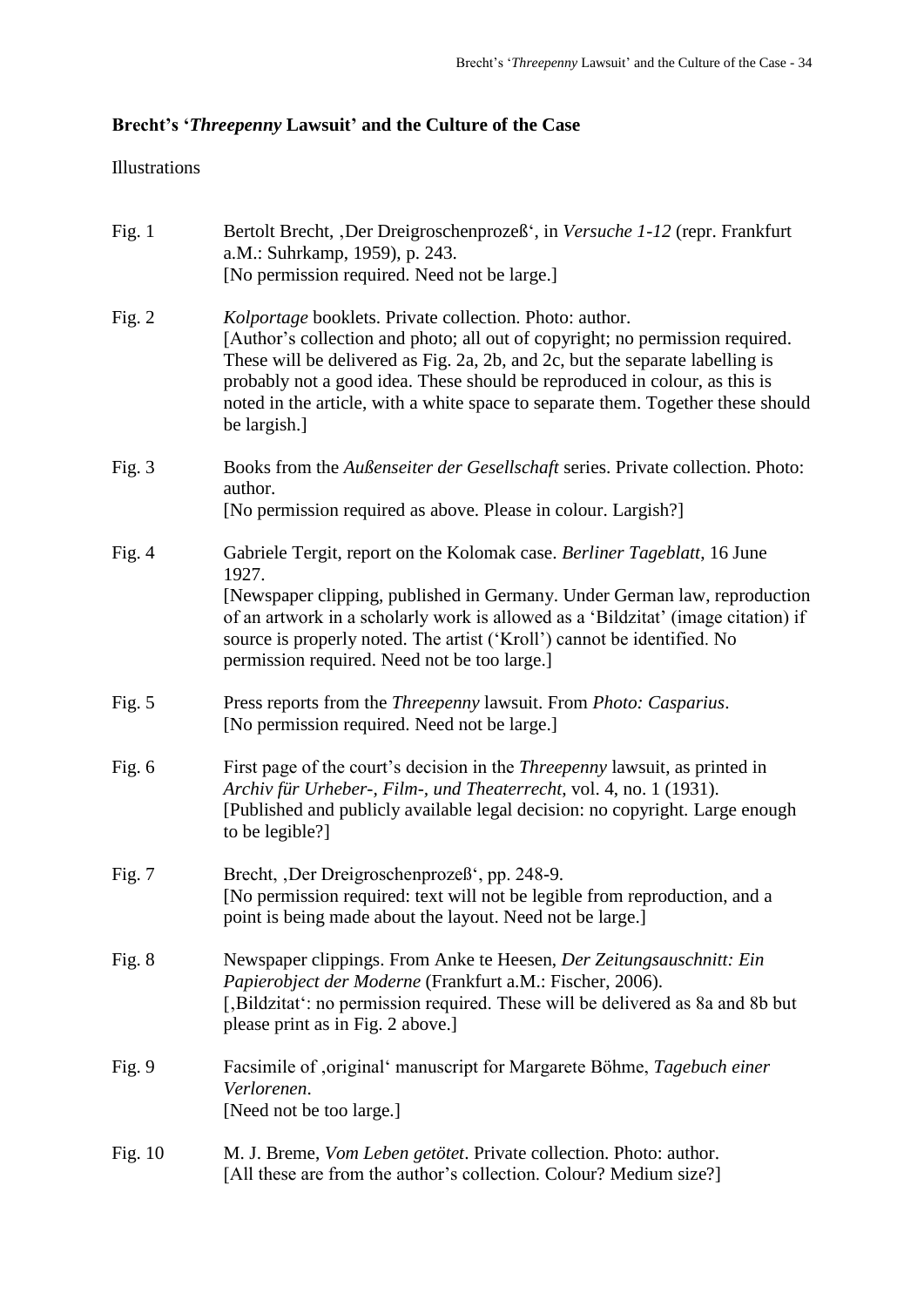| Fig. $11$ | M. J. Breme, <i>Vom Leben getötet</i> . Private collection. Photo: author.<br>[Colour? Medium size?]                                                                                                    |
|-----------|---------------------------------------------------------------------------------------------------------------------------------------------------------------------------------------------------------|
| Fig. $12$ | M. J. Breme, <i>Vom Leben getötet</i> . Private collection. Photo: author.<br>[Colour. Medium size]                                                                                                     |
| Fig. 13   | M. J. Breme, <i>Vom Leben getötet</i> . Private collection. Photo: author.<br>[Colour and fairly large?]                                                                                                |
| Fig. 14   | The file of a criminal case. Photo: author.<br>[Colour? Medium size]                                                                                                                                    |
| Fig. 15   | From the file of a criminal case. Photo: author.<br>[Delivered as 15a and 15b. Need not be too large.]                                                                                                  |
| Fig. 16   | From the file of a criminal case. Photo: author.<br>[Medium size]                                                                                                                                       |
| Fig. 17   | From the file of a criminal case. Photo: author.<br>[Medium size]                                                                                                                                       |
| Fig. 18   | Pages from Eduard Trautner, Der Mord am Polizeiagenten Blau, Außenseiter<br>der Gesellschaft, vol. 3.<br>[Delivered as 18a and 18b. Large enough for the very different kinds of text to<br>be visible] |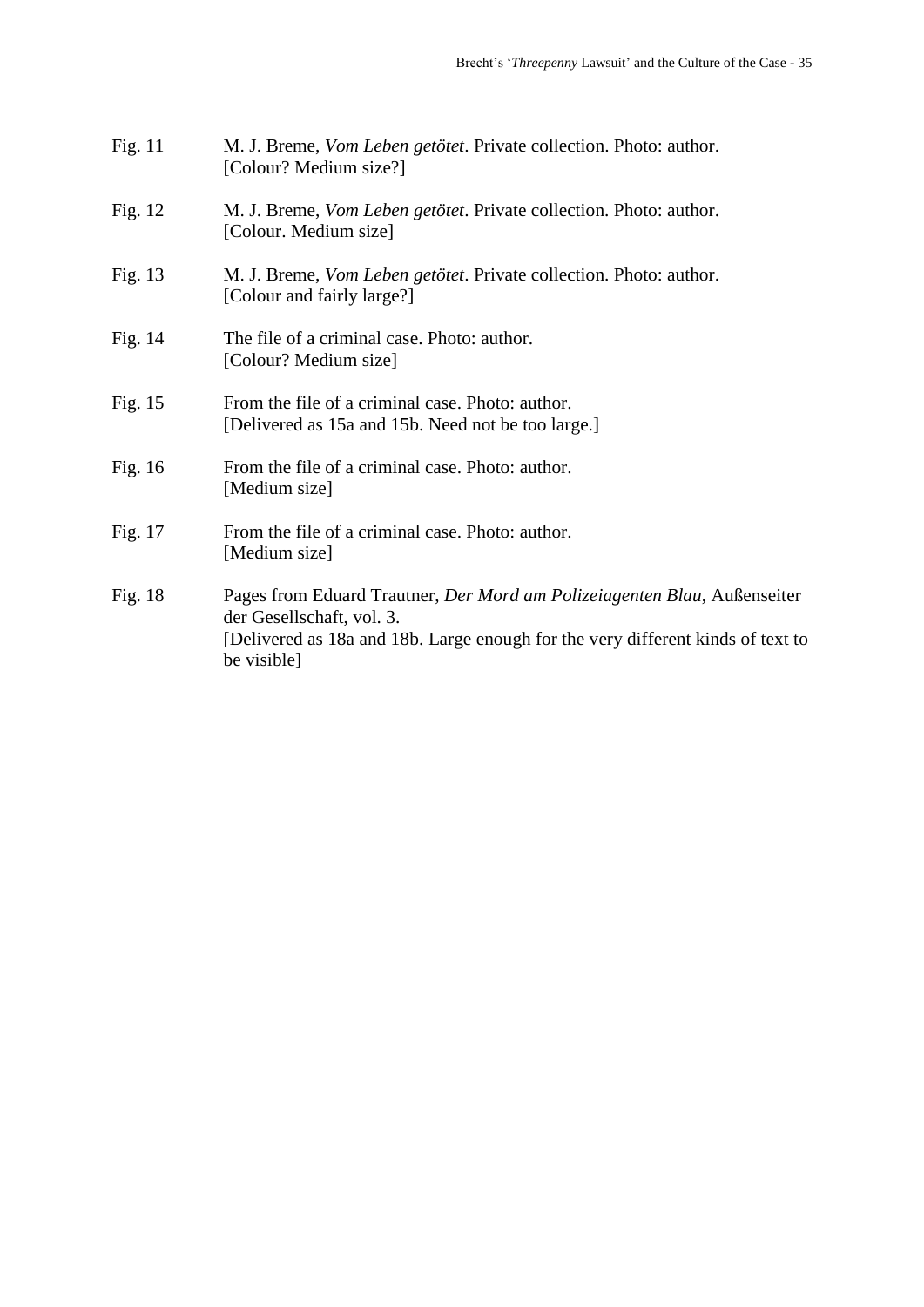## **NOTES**

1

Unless otherwise indicated, translations are mine.

<sup>1</sup> Sergei Tretjakow, *Lyrik, Dramatik, Prosa*, ed. and trans. Fritz Mierau (Leipzig: Reclam, 1972), p. 333. The only major study of Brecht and judicature is Yasco Horsman, 'Brecht on Trial: The Courtroom, the Theater, and *The Measures Taken*', in Horsman, *Theaters of Justice: Judging, Staging, and Working Through in Arendt, Brecht, and Delbo* (Stanford: Stanford University Press, 2011). Horsman, whose subtle account informs my argument here, discusses Tretyakov's comments on pp. 91-93. See also Fredric Jameson, *Brecht and Method* (London: Verso, 1998), pp. 28, 118-22 and Hildegard Emmel, *Das Gericht in der deutschen Literatur des 20. Jahrhunderts* (Bern: Francke, 1963), chap. 3.

<sup>2</sup> Tretjakow, *Lyrik, Dramatik, Prosa*, p. 336. Brecht's ideas for a '*Prozeßtheater*' (trial theatre) are discussed in more detail in Manfred Wekwerth, *Notate: Zur Arbeit des Berliner Ensembles, 1956-1966* (Berlin and Weimar: Aufbau, 1967), pp. 163-64.

<sup>3</sup> On the proceedings of 1928 to 1931 against Grosz for blasphemy, see Michael White, 'Not another Blasphemy Trial! The Prosecution of George Grosz and Political Justice in Weimar Germany', in *The Trials of Art*, ed. Daniel McClean (London: Ridinghouse, 2007), pp. 255- 70; Wolfgang Hütt, *Hintergrund: Mit den Unzüchtigkeits- und Gotteslästerungsparagraphen des Strafgesetzbuches gegen Kunst und Künstler, 1900-1933* (Berlin: Henschelverlag, 1990), pp. 60-67 and the documentation on pp. 230-62; and on this and Grosz's trials for indecency, Rosamunde Neugebauer, *George Grosz: Macht und Ohnmacht satirischer Kunst* (Berlin: Gebr. Mann, 1993). Carl Einstein's unperformed drama *Die schlimme Botschaft* (Berlin: Rowohlt, 1921), about the arrival of Christ in contemporary Germany, was banned; Einstein and his publisher were convicted of blasphemy and given heavy fines, while unsold copies of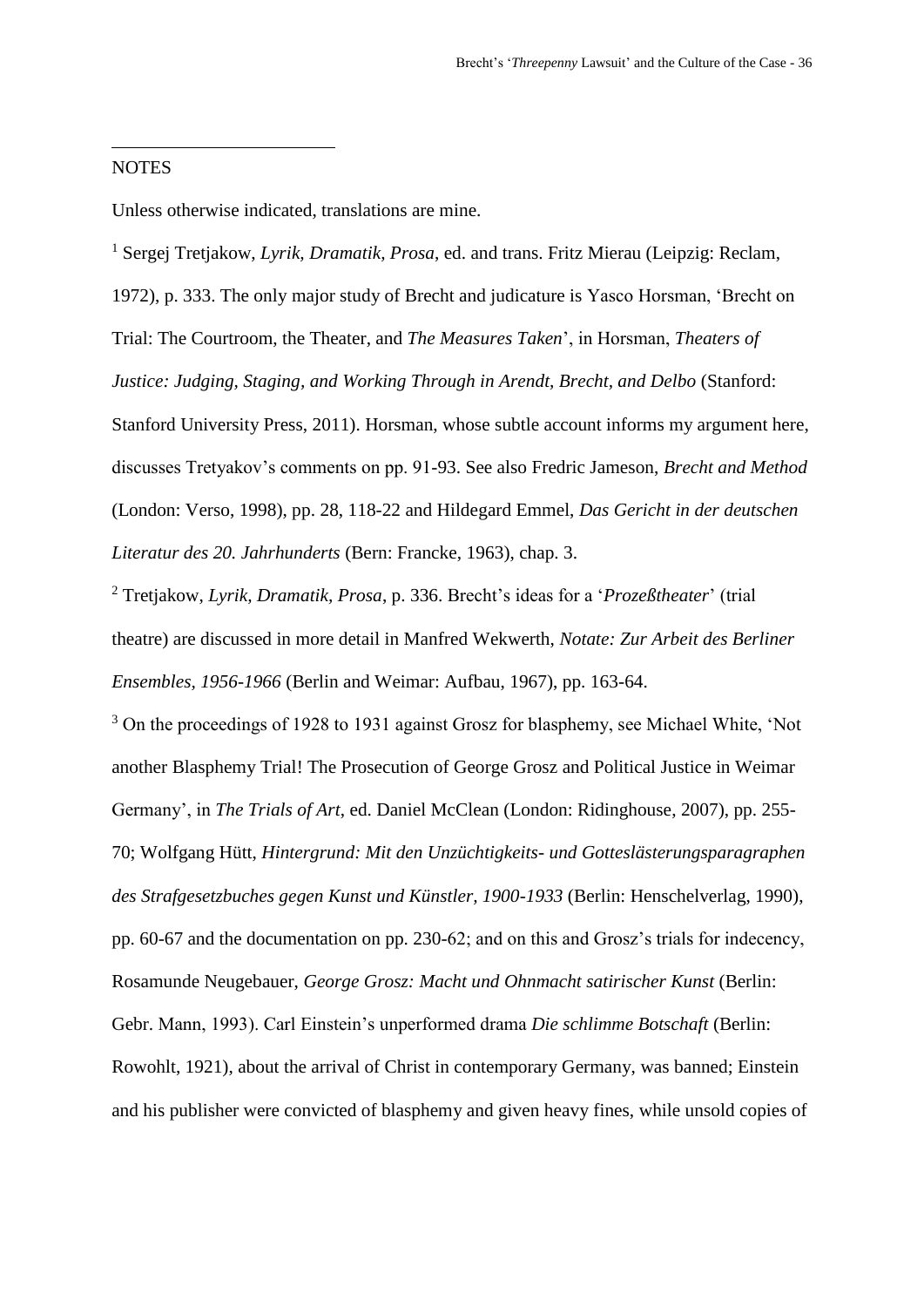the book and the typeset plates were destroyed. See Heinrich Hubert Houben, *Verbotene Literatur von der klassischen Zeit bis zur Gegenwart* (Berlin: Rowohlt, 1924), pp. 137-74. <sup>4</sup> On *literarischer Hochverrat*, see Klaus Petersen, *Literatur und Justiz in der Weimarer Republik* (Stutgart: Metzler, 1988), pp. 97-108.

1

<sup>5</sup> The full title of the book, a dystopian account of a civil war in Germany following the horrors of the First World War, is *(CHCl=CH)3As (Levisite), oder Der einzig gerechte Krieg* (Vienna and Berlin: Agis-Verlag, 1926). See Johannes R. Becher *et al*., *Der literarische Hochverrat von Joh. R. Becher* (Berlin: Mopr-Verlag, 1928); accounts in the contemporary press such as an article by his defence attorney: Alfred Apfel, 'Der Fall Becher', *Die Weltbühne*, 1926, vol. 2, pp. 22-23; and the documents in Friedrich Albrecht *et al.*, eds, *Aktionen, Bekenntnisse, Perspektiven: Berichte und Dokumente von Kampf um die Freiheit des literarischen Schaffens in der Weimarer Republik* (Berlin and Weimar: Aufbau, 1966), pp. 23-127.

<sup>6</sup> Letter of 16 November 1926 to Siegfried Kracauer. Walter Benjamin, *Gesammelte Briefe*, ed. Christoph Gödde and Henri Lonitz (Frankfurt a.M.: Suhrkamp, 1995-2000), vol. 3, p. 214. The *Schriftstellergruppe 1925* was a loose union of roughly forty left-leaning authors founded in that year by Rudolf Leonhard; it included, among others, Brecht, Becher, Ernst Bloch, Alfred Döblin, Leonhard Frank, Ernst Toller and Kurt Tucholsky. The only study of the group is Klaus Petersen, *Die 'Gruppe 1925': Geschichte und Soziologie einer Schriftstellervereinigung* (Heidelberg: Carl Winter, 1981).

 $<sup>7</sup>$  From the circular letter of 19 November 1926 to members of the group (these were written</sup> and circulated by Rudolf Leonhard or Alfred Döblin); portions are quoted in Petersen, *Die 'Gruppe 1925'*, pp. 168-69. The 'literary court' was held on 8 November in the Hotel Kaiserhof, Berlin. Petersen cites a copy of the minutes in the Literaturarchiv, Akademie der Künste, Berlin, Ernst-Toller-Sammlung, but this is missing from its place (Sig. Toller 150); a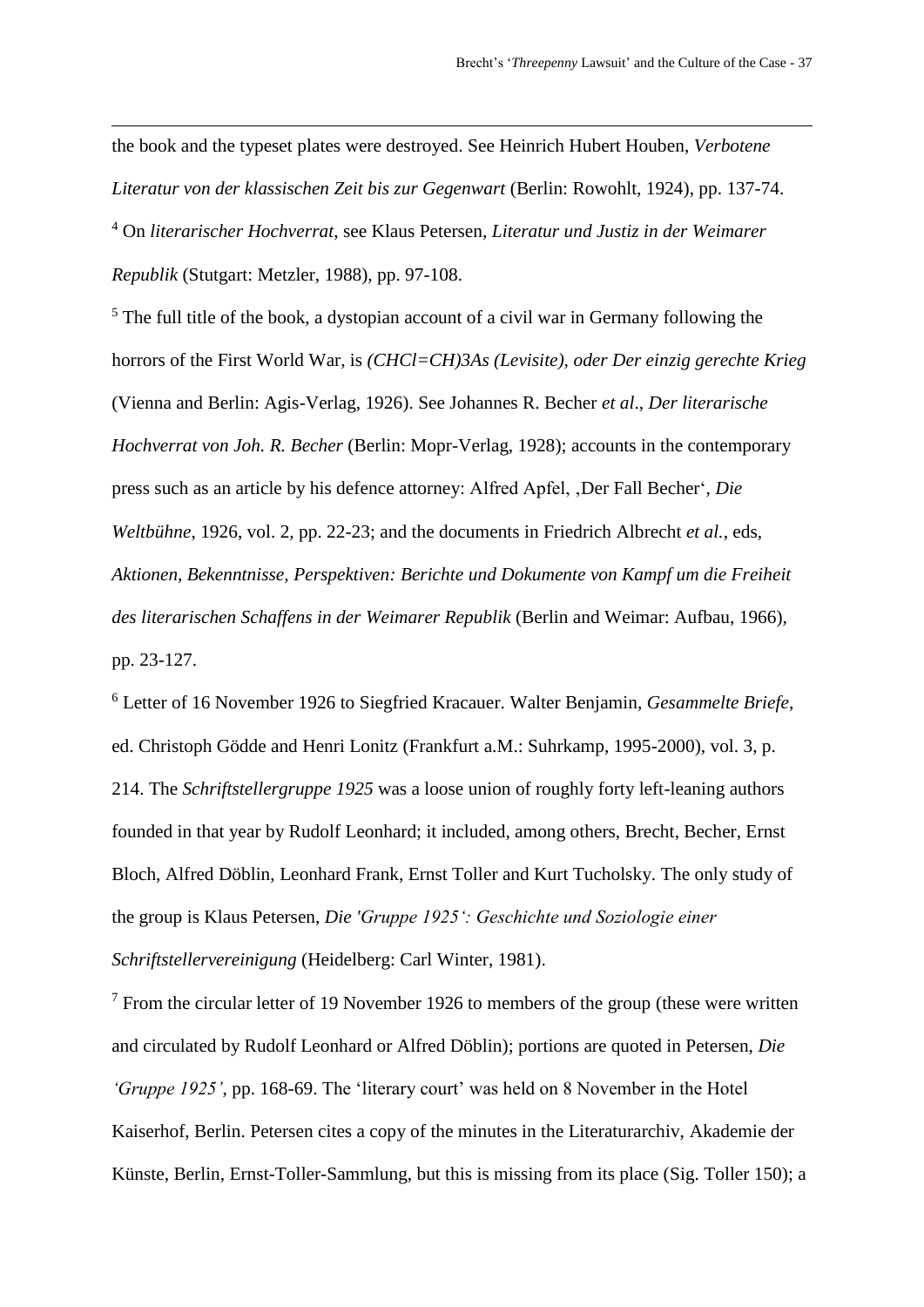copy remains in the Handschriftenabteilung of the Zentralbibliothek Zürich, Nachl. A. Turel 28. My thanks to Fr. Helga Neumann of the Literaturchiv, Akademie der Künste, Berlin, for her help in determining the fate of this document.

<sup>8</sup> Leonhard, letter of 19 November 1926; Petersen, p. 169.

1

<sup>9</sup> Bertolt Brecht, 'Der Dreigroschenprozeß: Ein soziologisches Experiment', in Brecht, *Versuche*, no. 3 (Berlin: Kiepenheuer, 1931 [*recte*: 1932]), pp. 256-306. Citations here are from Brecht, *Werke: Große kommentierte Berliner und Frankfurter Ausgabe*, eds. Werner Hecht, Jan Knopf, Werner Mittenzwei and Klaus-Detlef Müller (Berlin and Weimar: Aufbau, and Frankfurt a.M.: Suhrkamp, 1988-2000), vol. 21, *Schriften 1*, pp. 448-514; and from the English translation 'The *Threepenny* Lawsuit', in *Bertolt Brecht on Film and Radio*, ed. and trans. Marc Silberman (London: Methuen, 2000), pp. 147-99. The best account of the lawsuit and its background is Steve Giles, *Bertolt Brecht and Critical Theory: Marxism, Modernity and the* Threepenny *Lawsuit*, 2<sup>nd</sup> ed. (Bern: Peter Lang, 1998); see also the editors' notes in Brecht, *Werke*, vol. 21, pp. 769-787; the documents reproduced in *Photo: Casparius* (Berlin: Staatliche Kunsthalle and Stiftung Deutsche Kinemathek, 1978); Burkhardt Lindner, 'Der Dreigroschenprozeß', in Jan Knopf, ed., *Brecht-Handbuch* (Stuttgart: Metzler, 2001-3), vol. 4, *Schriften, Journale, Briefe*, pp. 134-55, as well as the sources in Lindner's bibliography, pp. 154-55.

<sup>10</sup> Brecht's *Mitbestimmungsrecht* is discussed by Giles, *Bertolt Brecht and Critical Theory*, pp. 15, 22-23 and 31-32.

<sup>11</sup> Brecht, 'Die Beule: Ein Dreigroschenfilm', in Brecht, *Werke*, vol. 19, *Prosa 4*, pp. 307-20; 'The Bruise: A Threepenny Film', in *Bertolt Brecht on Film and Radio*, pp. 131-43.

<sup>12</sup> I explore these matters elsewhere in 'Architecture and Crime: Adolf Loos and the Culture of the "Case"', *Art Bulletin*, vol. 94, no. 3 (2012), pp. 437-57; and 'Entzauberte Bilder: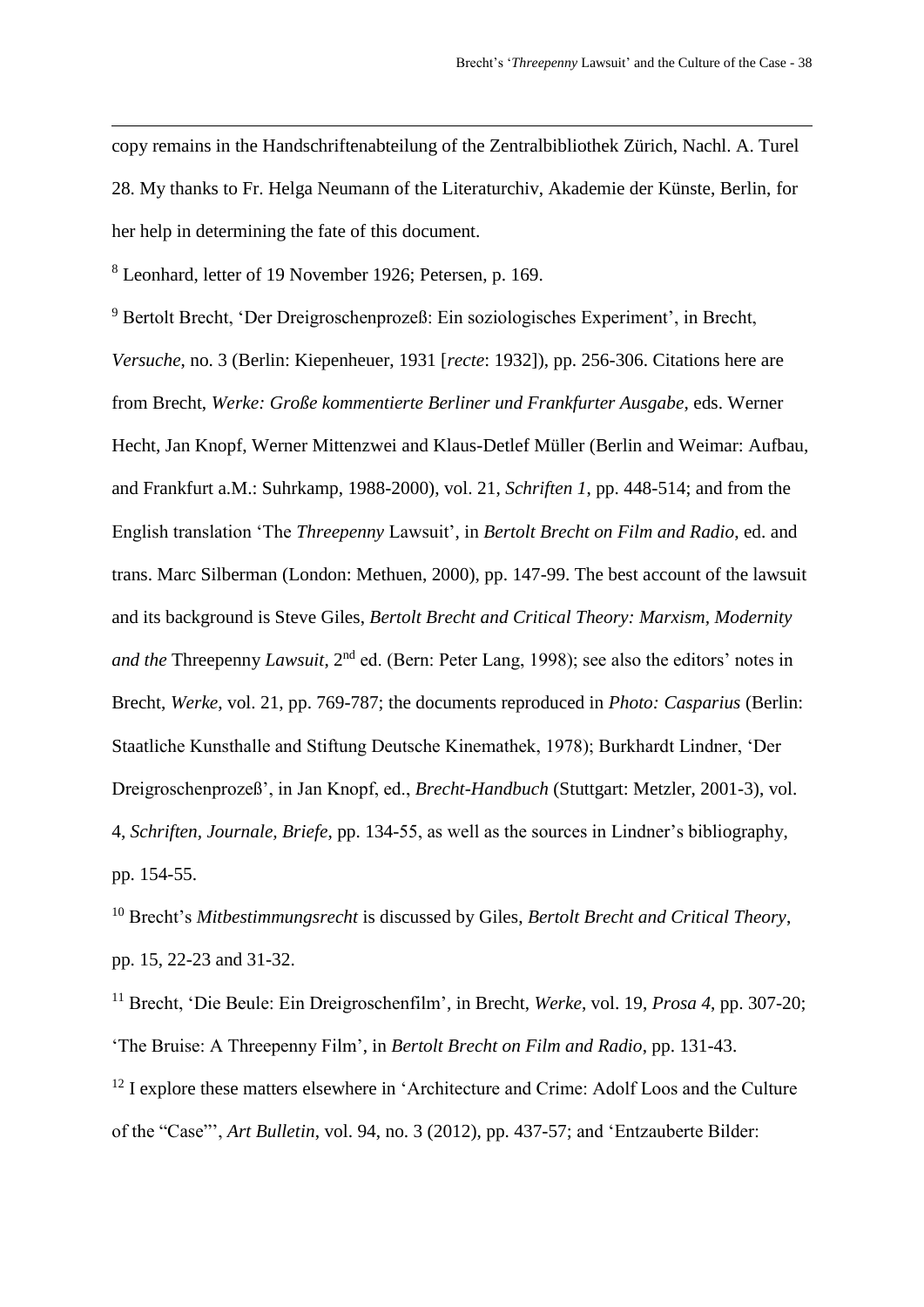Gewalt, Illustration und Neue Sachlichkeit', in Inge Hinterwaldner, Michael Hagner and Vera Wolff, eds, *Einwegbilder* (Munich: Wilhelm Fink, 2016), pp. 131-53.

13 'Der Dreigroschenprozeß', p. 469; 'The *Threepenny* Lawsuit', p. 164.

1

<sup>14</sup> See for example Martin Brady's discussion in 'Brecht and Film', in Peter Thomson and Glendyr Sacks, eds, *The Cambridge Companion to Brecht*, second ed. (Cambridge: Cambridge University Press, 2006), pp. 302-3.

<sup>15</sup> Fritz Sternberg, *Der Dichter und die Ratio: Erinnerungen an Bertolt Brecht* (Göttingen: Sachse & Pohl, 1963), pp. 14-15: Brecht was very critical about many of his own plays, and I said to him that he would have great difficulties, greater than Shakespeare. 'In the time when Shakespeare wrote… [s]ociety was clearly visible in its sociological character... Today, on the other hand', I tried to explain to Brecht, 'things are different in a decisive point. Today, in a modern, industrial society, one cannot simply see the various social strata with one's eyes. Go to a factory, watch what the businessmen, what the directors, the office staff, the workers do. When you've seen all that, you know nothing. The worker could be well paid or utterly exploited. Vision alone yields no answers, just as little as does intuition. First you need an analysis of today's society that can only be achieved through reason (*Ratio*) and not through intuition.'' Or pp. 47-49: 'In antiquity and the middle ages, the fact of exploitation was considered by both sides… to be self-evident, indisputable and never to be eliminated. Precisely because both parts were aware of this, the relations of the classes were so clear; precisely because agriculture was the absolutely dominant production sector, one could 'see' the exploitation of the lower classes in all its clarity. I want to emphasise this expressly—it is so important for the later analysis—*one could see this in the literal sense*…. That is no longer the case for our epoch.... Thus there arose precisely that phenomenon that I described to Brecht as the 'sociology of repression (*Verdrängung*).' In contrast to the middle ages and antiquity, the fact of an exploitation was no longer recognised, and this 'sociological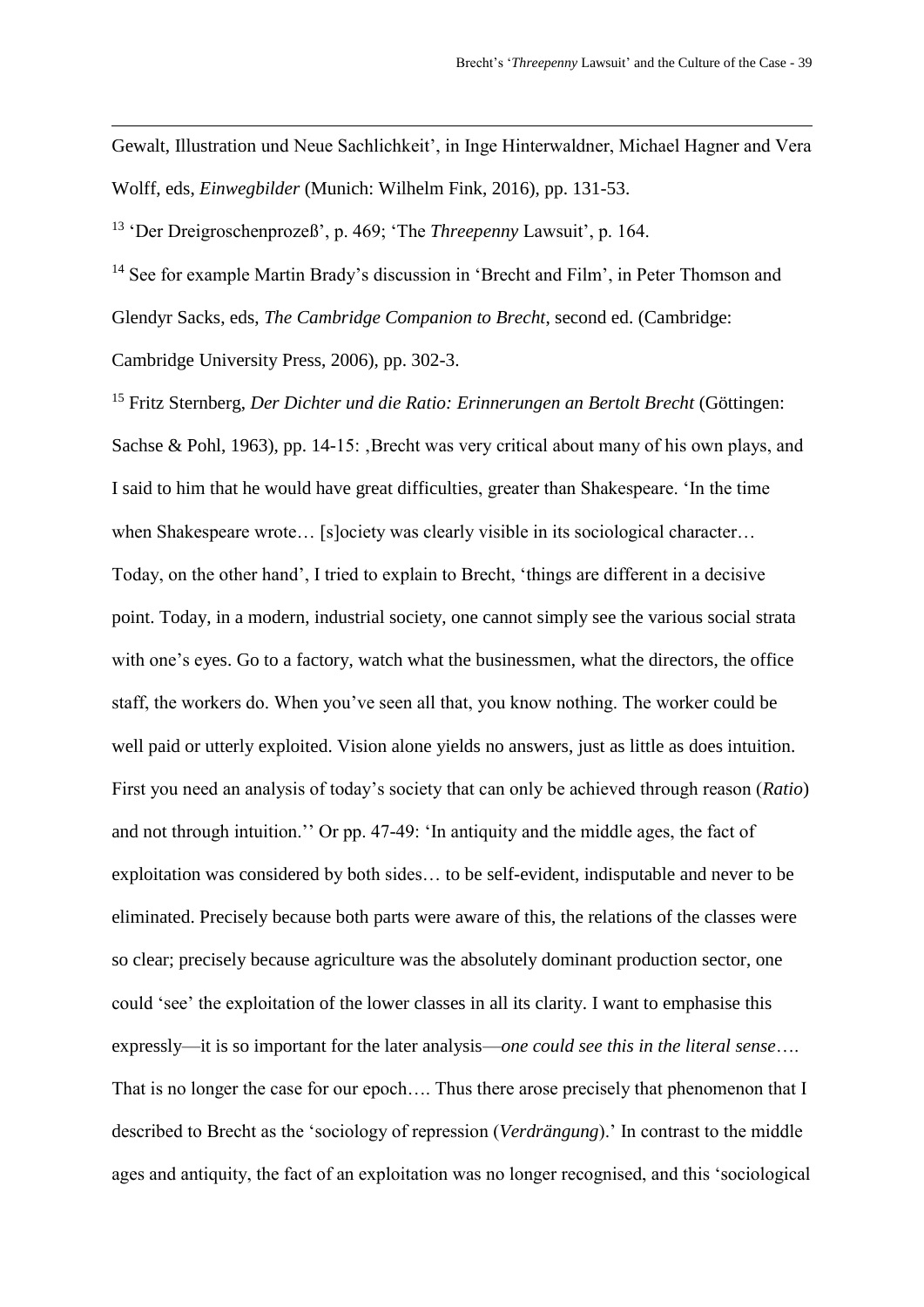repression' was made easier in that… this exploitation could no longer be immediately seen.' On Sternberg and Brecht, see the material in the fine new edition of *Der Dichter und die Ratio* edited by Helga Grebing (Berlin: Suhrkamp, 2014).

1

<sup>16</sup> Bertolt Brecht, 'Fünf Schwierigkeiten beim Schreiben der Wahrheit', in *Werke*, vol. 22, *Schriften 2*, p. 81; 'Five Difficulties in Writing the Truth', in *Brecht on Art and Politics*, ed. Tom Kuhn and Steve Giles (London: Methuen, 2003), p. 148 (emphasis added).

<sup>17</sup> *Der Dreigroschenroman*, in *Werke*, vol. 16, *Prosa 1*; *The Threepenny Novel*, trans. Desmond I. Vesey and Christopher Isherwood (London: Granada, 1981). This work is discussed with great insight in Devin Fore, 'The Time of Capital: Brecht's *Threepenny Novel*', *nonsite.org*, no. 10 (2013).

<sup>18</sup> The notion, or ideal, of the public sphere (*Öffentlichkeit*) as a more or less transparent realm in which public opinion could be formed is, of course, Jürgen Habermas's, and is described in his seminal *The Structural Transformation of the Public Sphere*, trans. Thomas Burger and Frederick Lawrence (Cambridge, MA: MIT Press, 1989). Some of the most important critiques of Habermas's argument can be found in Craig Calhoun, ed., *Habermas and the Public Sphere* (Cambridge, MA: MIT Press, 1992).

<sup>19</sup> On this aspect of Brecht's thought, see Giles, *Bertolt Brecht and Critical Theory*, chap. 3; and Todd Cronan. 'Art and Political Consequence: Brecht and the Problem of Affect', *nonsite.org*, no. 10 (2013).

 $20$  Considering his erstwhile prominence, literature on Harden is scarce. Still useful in English is Harry F. Young, *Maximilian Harden, Censor Germaniae: The Critic in Opposition from Bismarck to the Rise of Nazism* (The Hague: Martinus Nijhoff, 1959).

<sup>21</sup> See most recently Norman Domeier, *Der Eulenburg-Skandal: Eine politische Kulturgeschichte des Kaiserreichs* (Frankfurt a.M.: Campus, 2010) and Frank Bösch,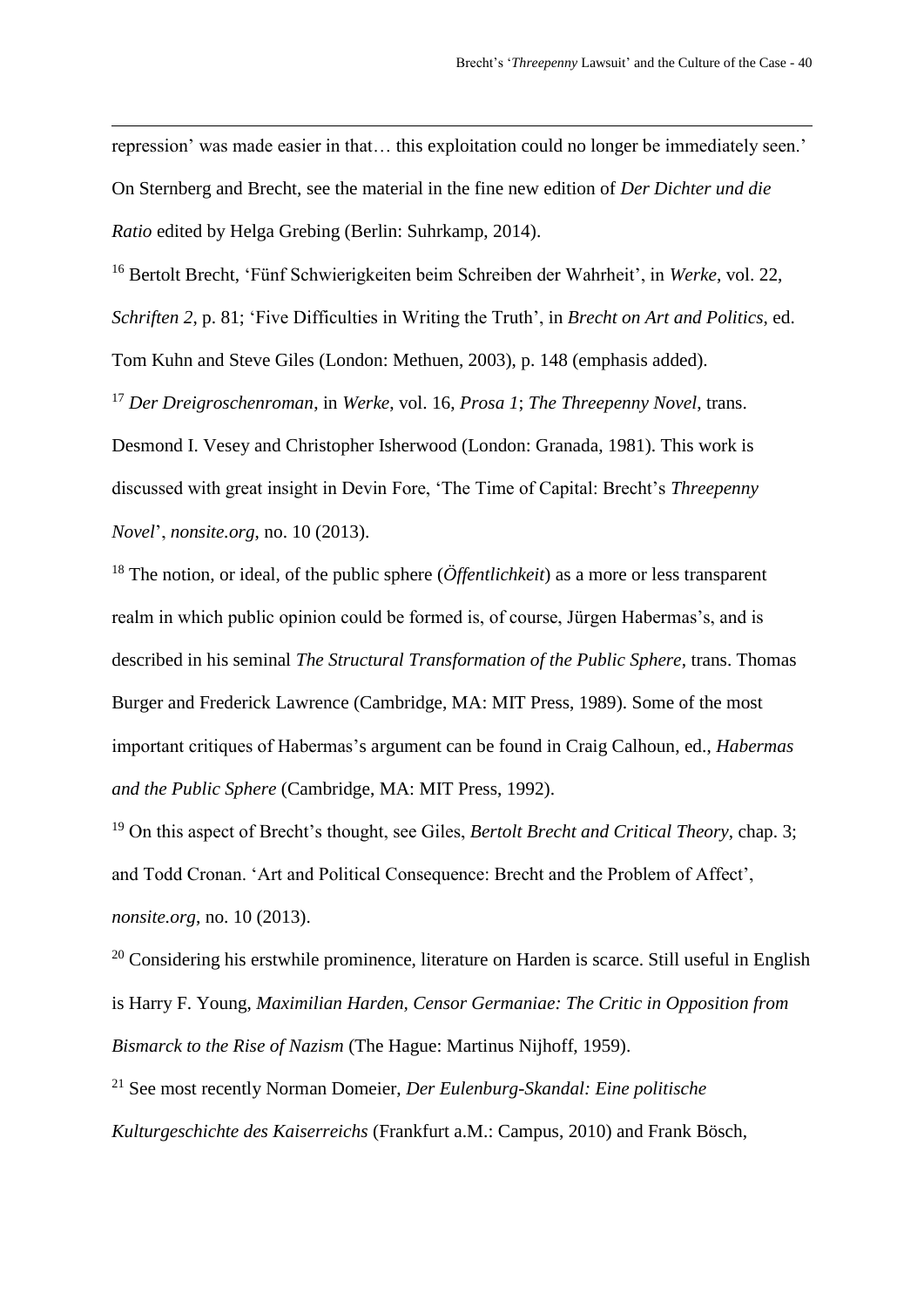*Öffentliche Geheimnisse: Skandale, Politik und Medien in Deutschland und Grossbritannien, 1880-1914* (Munich: Oldenbourg, 2009), pp. 117-54.

<sup>22</sup> Young, *Maximilian Harden*, p. 80.

1

<sup>23</sup> Maximilian Harden, *Prozesse: Köpfe, dritter Teil* (Berlin: Erich Reiss, 1913). The Hau case came to be the subject of two books by the accused (*Das Todesurteil: Die Geschichte meines Prozesses* and *Lebenslänglich: Erlebtes u. Erlittenes*, both Berlin: Ullstein, 1925) and of several films and semi-fictional accounts, most recently Bernd Schroeder, *Hau* (Munich: Hanser, 2006). On the Dippold case, see the exemplary study by Michael Hagner: *Der Hauslehrer: Die Geschichte eines Kriminalfalls. Erziehung, Sexualität und Medien um 1900* (Berlin: Suhrkamp, 2010).

<sup>24</sup> On Kraus and the case, see my 'Architecture and Crime'.

<sup>25</sup> Hermann Böhm, ed., *Karl Kraus contra…: Die Prozeßakten der Kanzlei Oskar Samek in der Wiener Stadt- und Landesbibliothek*, 4 vols. (Vienna: Wiener Stadt- und Landesbibliothek, 1995-97).

<sup>26</sup> Joachim Linder, 'Deutsche Pitavalgeschichten in der Mitte des 19. Jahrhunderts: Konkurrierende Formen der Wissensvermittlung und der Verbrechensdeutung', in Jörg Schönert, ed., *Erzählte Kriminalität: Zur Typologie und Funktion von narrativen Darstellungen in Strafrechtspflege, Publizistik und Literatur zwischen 1770 und 1920* (Tübingen: Niemeyer, 1991), pp. 313-48; Todd Herzog, *Crime Stories: Criminalistic Fantasy and the Culture of Crisis in Weimar Germany* (New York and Oxford: Berhgahn, 2009), pp. 37-41.

<sup>27</sup> Hugo Friedlaender, *Interessante Kriminal-Prozesse von kulturhistorischer Bedeutung: Darstellung merkwürdiger Strafrechtsfälle aus Gegenwart und Jüngstvergangenheit, nach eignenen Erlebnissen*, 12 vols (Berlin: Hermann Barsdorf Verlag, then Berliner Buchversand, 1911-21).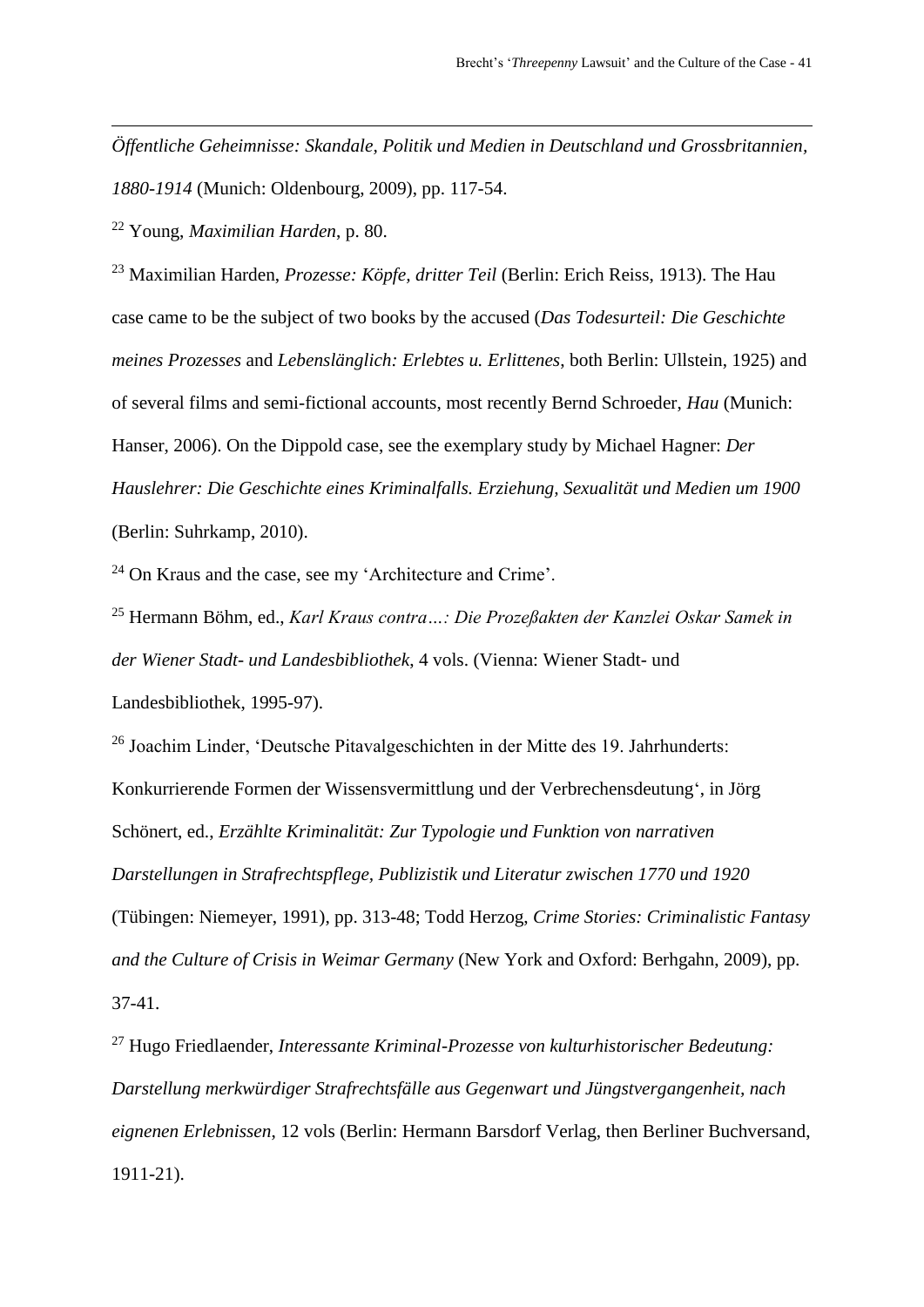<sup>28</sup> See Joachim Lindner, , Außenseiter der Gesellschaft. Die Verbrechen der Gegenwart: Straftäter und Strafverfahren in einer literarischen Reihe der Weimarer Republik', *Kriminologisches Journal*, vol. 26 (1994), pp. 190-227. Todd Herzog uses the series to develop the idea of a 'modernist' case history in 'Crime Stories: Criminal, Society, and the Modernist Case History', *Representations*, no. 80 (2002), pp. 34-61.

1

 $29$  The notion of the reciprocity of the case is developed most famously in André Jolles, *Einfache Formen: Legende, Sage, Mythe, Rätsel, Spruch, Kasus, Memorabile, Märchen, Witz* (Halle: Niemeyer, 1930), pp. 171-99; now in English as *Simple Forms*, trans. Peter J. Schwartz (London: Verso, 2017), chap. 6. Interestingly, Jolles explores this reciprocity using an example of the rich popular journalism discussing court cases and criminal law to appear at the time, in this case an article of 1928 by 'Balder' (probably the journalist Balder Olden) in the *Berliner Illustrirte Zeitung* (*Einfache Formen*, p. 173; *Simple Forms*, p. 139). See also the work of Fredric Jameson, who has long championed Jolles's book, e.g. *Brecht and Method*, pp. 118-22; and Herzog, 'Crime Stories', pp. 39-40.

<sup>30</sup> Most notably in Moritz Föllmer and Rüdiger Graf, eds, *Die 'Krise' der Weimarer Republik: Zur Kritik eines Deutungsmusters* (Frankfurt a.M.: Campus, 2005).

<sup>31</sup> On the 'crisis of justice' in relation to the culture of the time, see Petersen, *Literatur und Justiz*, pp. 15-75.

<sup>32</sup> See Daniel Siemens, *Metropole und Verbrechen: Die Gerichtsreportage in Berlin, Paris und Chicago, 1919-1933* (Stuttgart: Franz Steiner, 2007).

 $33$  After his death in 1928, a popular collection of Schlesinger's articles appeared as Sling, *Richter und Gerichtete* (Berlin: Ullstein, 1929). A more complete edition has recently been published: Sling (Paul Schlesinger), *Der Mensch, der schiesst: Berichte aus dem Gerichtssaal*, ed. Axel von Ernst (Düsseldorf: Lilienfeld, 2013).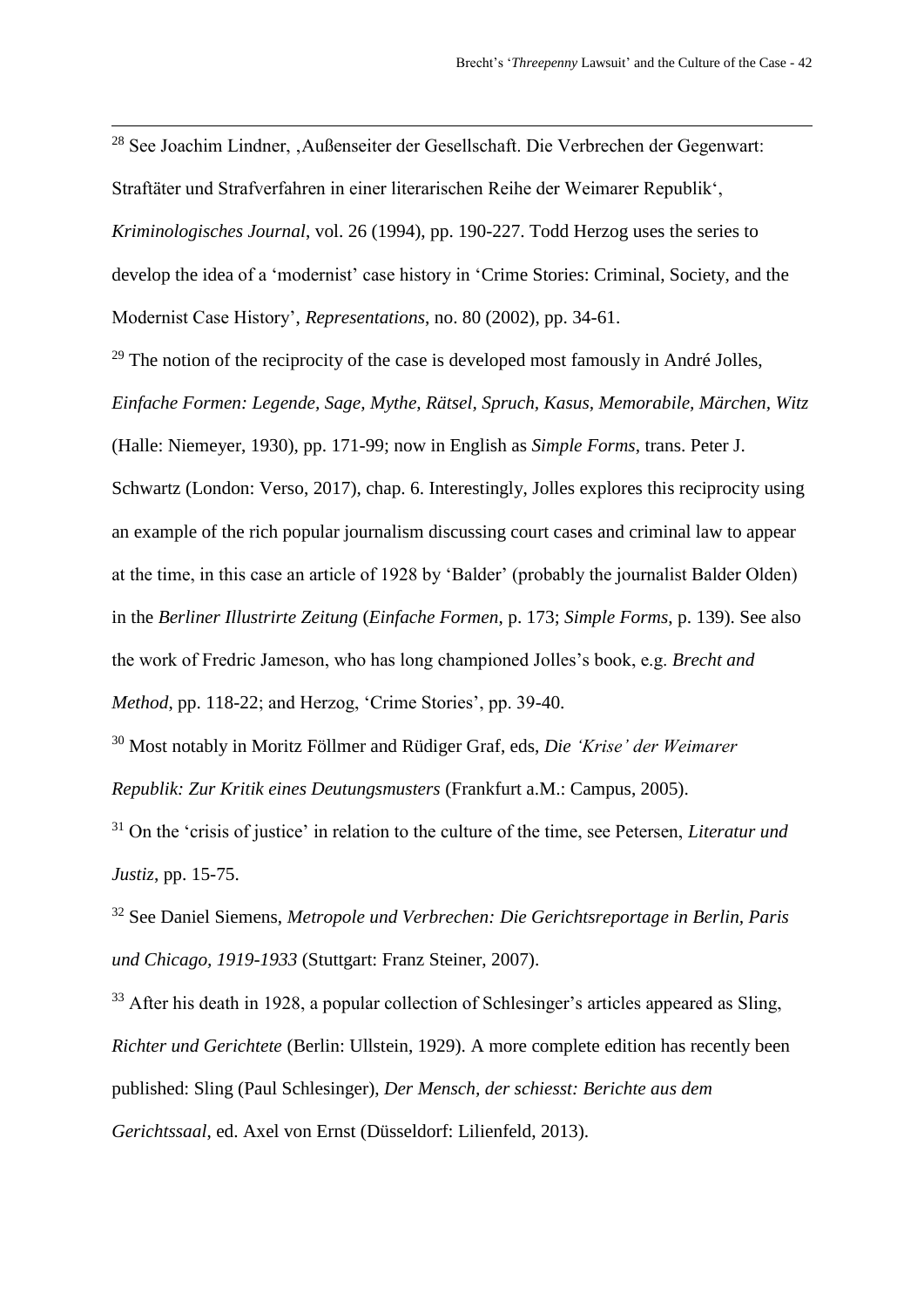<sup>34</sup> See, for example, Kisch's collections *Kriminalistisches Reisebuch* (Berlin: Die Schmiede, 1927) and *Prager Pitaval* (Berlin: Erich Reiss, 1931).

<sup>35</sup> *Berliner Tageblatt*, 6 March 1931, quoted in Gabriele Tergit, *Wer schießt aus Liebe? Gerichtsreportagen*, ed. Jens Brüning (Berlin: Das Neue Berlin, 1999), p. 6.

1

<sup>36</sup> Alfred Döblin, *Die beiden Freundinnen und ihr Giftmord* (Außenseiter der Gesellschaft, vol. 1) (Berlin: Die Schmiede, 1924; repr. Düsseldorf: Artemis & Winkler, 2001). This is probably the volume of the series that has received most attention from scholars. See, for example, Walter Müller-Seidel, 'Alfred Döblin, *Die beiden Freundinnen und ihr Giftmord*: Psychiatrie, Strafrecht und moderne Literatur', in Ulrich Mölk, ed., *Literatur und Recht: Literarische Rechtsfälle von der Antike bis in die Gegenwart* (Göttingen: Wallstein, 1996), pp. 356-69); Hania Siebenpfeiffer, *'Böse Lust': Gewaltverbrechen in Diskursen der Weimarer Republik* (Cologne: Böhlau, 2005), pp. 117-22; and Devin Fore, , Döblin's Epic: Sense, Document, and the Verbal World Picture', *New German Critique*, no. 99 (2006), pp. 171-207.

<sup>37</sup> Jürgen Stenzel, 'Mit Kleister und Schere: Zur Handschrift von Berlin Alexanderplatz', *Text und Kritik*, no. 13/14 (1966) and Harald Jähner, *Erzählter, montierter, soufflierter Text: Zur Konstruktion des Romans 'Berlin Alexanderplatz' von Alfred Döblin* (Frankfurt a.M.: Peter Lang, 1984).

<sup>38</sup> Alfred Döblin, 'An Romanautoren und ihre Kritiker (Berliner Programm, 1913)', in Döblin, *Schriften zu Ästhetik, Poetik und Literatur* (Frankfurt a.M.: Fischer, 2013), p. 119. <sup>39</sup> Alfred Döblin, 'Bemerkungen zum Roman (1917)', in *Schriften zu Ästhetik, Poetik und Literatur*, p. 125.

<sup>40</sup> Alfred Döblin, 'Der Bau des epischen Werks (1928)', in *Schriften zu Ästhetik, Poetik und Literatur*, p. 226.

<sup>41</sup> Döblin, 'Der Bau des epischen Werks', p. 229.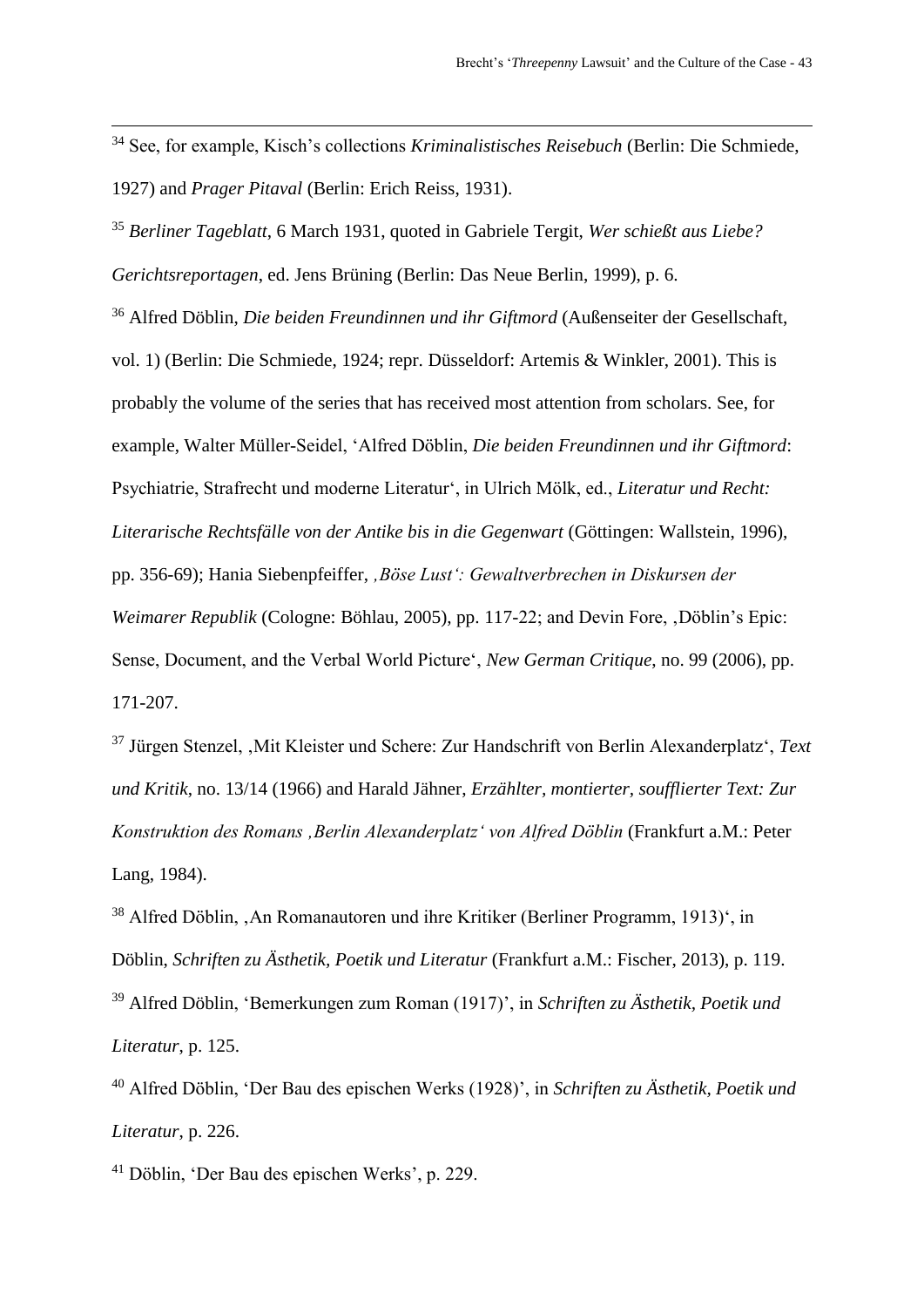<sup>42</sup> Döblin, 'Bemerkungen zum Roman', p. 125.

1

<sup>43</sup> 'Der Dreigroschenprozeß', p. 463; 'The *Threepenny* Lawsuit', p. 160.

<sup>44</sup> 'Der Dreigroschenprozeß', p. 460; 'The *Threepenny* Lawsuit', p. 158.

<sup>45</sup> 'Der Dreigroschenprozeß', p. 500; 'The *Threepenny* Lawsuit', p. 188 (trans. modified). <sup>46</sup> 'Der Dreigroschenprozeß', pp. 462-63; 'The *Threepenny* Lawsuit', pp. 159-60 (trans. modified).

<sup>47</sup> On this, and copyright law generally, see Nesbit's classic essay 'What Was an Author?'. *Yale French Studies*, no. 73 (Fall 1987), pp. 229-57, now reprinted in Nesbit, *Midnight—The Tempest Essays* (New York: Inventory Press, 2017). Steve Edwards engages critically with Nesbit's discussion in ''Beard Patentee': Daguerreotype Property and Authorship', *Oxford Art Journal*, vol. 36, no. 3 (2013).

<sup>48</sup> As in, for example, the *Threepenny Novel*.

<sup>49</sup> 'Der Dreigroschenprozeß', p. 500; 'The *Threepenny* Lawsuit', p. 188.

<sup>50</sup> 'Der Dreigroschenprozeß', pp. 489-90; 'The *Threepenny* Lawsuit', p. 180.

<sup>51</sup> Peter Sloterdijk, *Critique of Cynical Reason*, trans. Michael Eldred (Minneapolis: University of Minnesota Press, 1987), p. 5. A reference to Sloterdijk might seem out of place in an argument situated within the terms of Critical Theory, but it is worth pointing out that his early work addressed issues of the public sphere with reference to the Frankfurt School: beyond the *Critique of Cynical Reason*, see Sloterdijk's first book: *Literatur und Lebenserfahrung: Autobiographien der Zwanziger Jahre* (Munich: Hanser, 1978), esp. pp. 5-

13.

<sup>52</sup> Kracauer had published an extensive résumé of the trial in the *Frankfurter Zeitung* on 9 November 1930 that was supportive of Brecht's claims for artistic control; Brecht then used Kracauer's writings from a different article against him in the '*Threepenny Lawsuit*'. See Kracauer, *Werke*, ed. Inke Mülder-Bach (Frankfurt a.M. and Berlin: Suhrkamp, 2004-2012),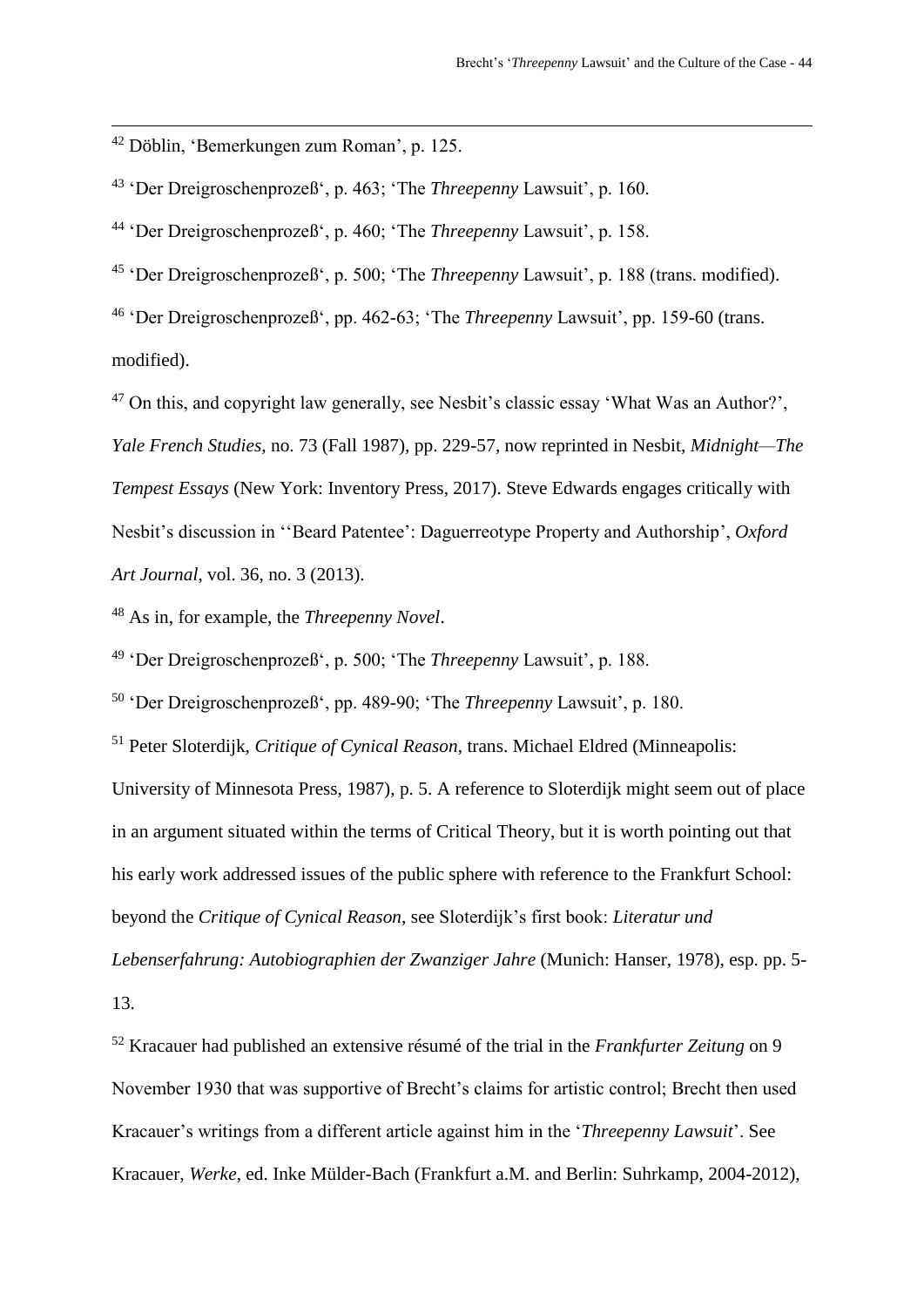vol. 6, *Kleine Schriften zum Film*, pt. 2, pp. 418-23 for Kracauers résumé; Kracauer, ,Asta Nielsen und die Filmbranche: Grundsätlziche Bermerkungen', *Werke*, vol. 6, pt. 2, pp. 482- 86 for the text used by Brecht in 'Der Dreigroschenprozeß', pp. 467, 459-60; 'The *Threepenny* Lawsuit', pp. 163, 165-66.

1

<sup>53</sup> On these accusations and Brecht's self-confessed 'fundamental laxness in questions of intellectual property', see, among other accounts, Stephen Parker, *Bertolt Brecht: A Literary Life* (London: Bloomsbury, 2014), pp. 217, 247.

<sup>54</sup> 'Der Dreigroschenprozeß', p. 459; 'The *Threepenny* Lawsuit', p. 157 (trans. modified).

<sup>55</sup> 'Der Dreigroschenprozeß', p. 463; 'The *Threepenny* Lawsuit', p. 160 (trans. modified).

<sup>56</sup> 'Der Dreigroschenprozeß', p. 513; 'The *Threepenny* Lawsuit', pp. 198-99.

<sup>57</sup> Alfred Apfel, prominent defender of, among others, George Grosz, Max Hoelz and Johannes R. Becher, wrote regularly in the *Weltbühne* as a way of influencing public opinion on the cases in which he was involved. See Apfel, *Hinter den Kulissen der deutschen Justiz: Erinnerungen eines deutschen Rechtsanwalts, 1882-1933*, trans. Jan and Ursla Gehlsen (Berlin: Berliner Wissenschaftsverlag, 2013) and the very helpful recent edition of Apfel's writings: *Alfred Apfel: Sein Schriftwerk. Autobiografien, Publikationen*, ed. Heinrich Schwing (Berlin: epubli, 2014).

<sup>58</sup> The (sympathetic) critic Ludwig Marcuse had published a parody sketch of the *Threepenny* litigation in Stefan Großmann's journal *Das Tage-Buch* called 'Brecht ist Brecht' (Brecht is Brecht), accusing Brecht of mercenary motives. When Brecht's lawyer Paul Casper responded in the journal with a denial, Marcuse published another article titled 'Brecht ist doch nicht Brech' (Brecht isn't Brecht after all). Brecht instigated legal measures against Marcuse, in the course of which the two agreed to drop the matter. See Brecht, *Werke*, vol. 21, *Schriften 1*, pp. 779-780 and Marcuse's own account: 'Der arme Bertolt Brecht und der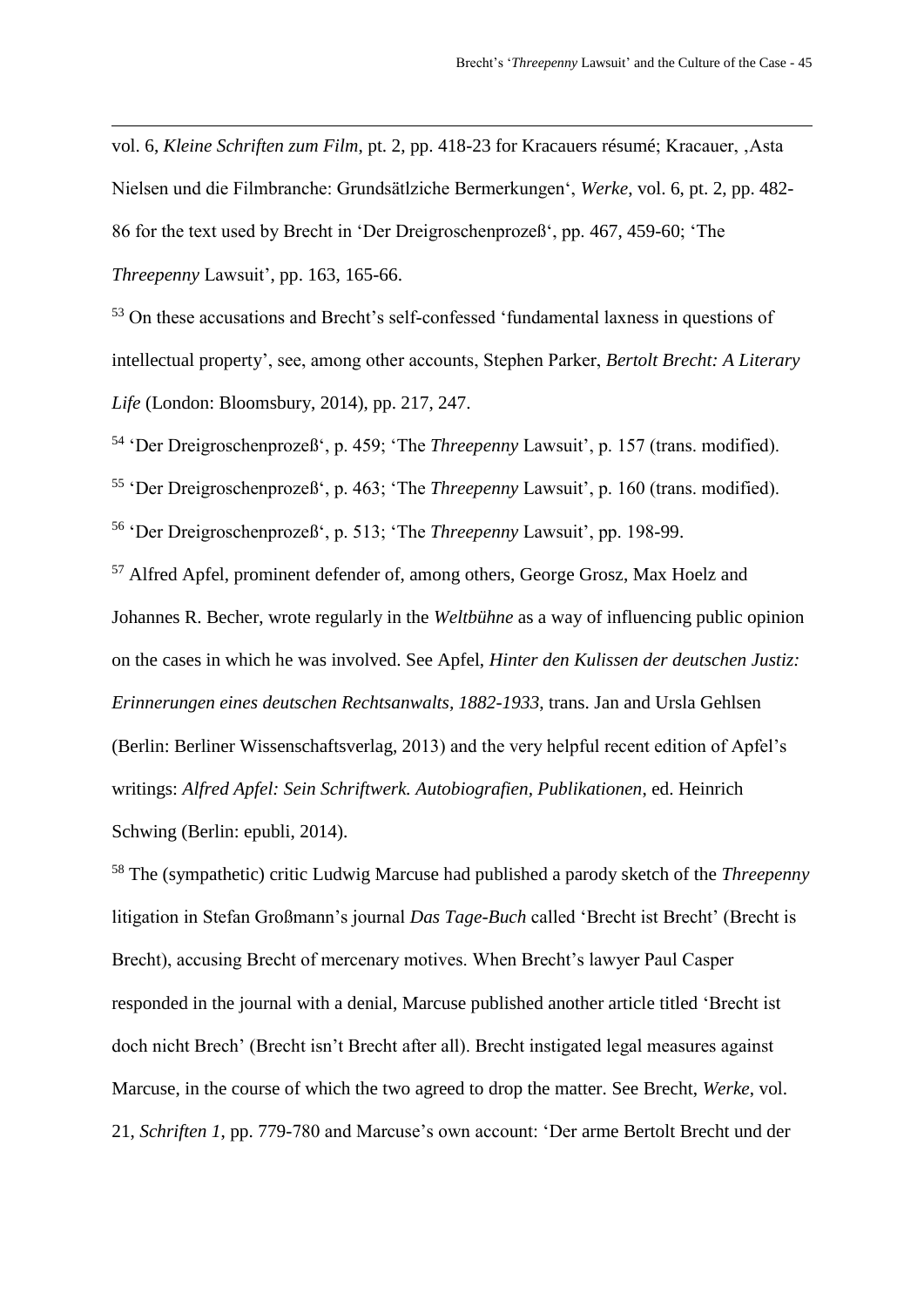wenige arme', in Marcuse, *Mein zwanzigstes Jahrhundert: Auf dem Wege zu einer Autobiographie* (Zurich: Diogenes, 1975), pp. 132-36.

1

<sup>59</sup> 'Der Dreigroschenprozeß', p. 454; 'The *Threepenny* Lawsuit', p. 153. Press reports confirm this: the *Film-Kurier* reported on 18 October 1930 as follows: 'Toward 2.00 p.m. the onslaught of the press and spectators was so great that the lawyers had to request more room to move. A rope was used to separate the spectators from the principals of the trial.' Repr. in *Photo: Casparius*, p. 202.

<sup>60</sup> In *Literatur und Justiz*, Klaus Petersen discusses many examples of writers who were lawyers or familiar with legal culture.

<sup>61</sup> For an extraordinary contemporary account of artistic labour that stresses the separation of the intellectual or artist from the 'apparatus', see Peter Suhrkamp, 'Kunst und Künstler', in *Deutsche Berufskunde: Ein Querschnitt durch die Berufe und Arbeitskreise der Gegenwart*, eds. Ottoheinz von der Gablentz and Carl Mennicke (Leipzig: Bibliographisches Institut, 1930). Suhrkamp was working closely with Brecht at the time of this publication, and his ideas there certainly reflect their discussions. The text should also be seen in the context of the well-known 'Notes on the Opera *Rise and Fall of the City of Mahagonny*', which Suhrkamp co-wrote with Brecht: 'Anmerkungen zur Oper 'Aufstieg und Fall der Stadt Mahagonny'', Brecht, *Werke*, vol. 24, *Schriften 4*, pp. 74-84; on Suhrkamp's co-authorship, p. 476; 'Notes on the Opera *Rise and Fall of the City of Mahagonny*', *Brecht on Theatre*, third ed., eds. Marc Silberman, Steve Giles and Tom Kuhn (London: Bloomsbury, 2015), pp. 61-71. On *Deutsche Berufskunde* and the social epistemology of labour developed there, see my *Blind Spots: Critical Theory and the History of Art in Twentieth-Century Germany* (New Haven and London: Yale University Press, 2005), chap. 2, esp. pp. 95-96.

<sup>62</sup> The problem of a socially 'free-floating intelligentsia' (*freischwebende Intelligenz*) is a crucial subtext in the works of the nineteenth- and twentieth-century avant-gardes. It emerged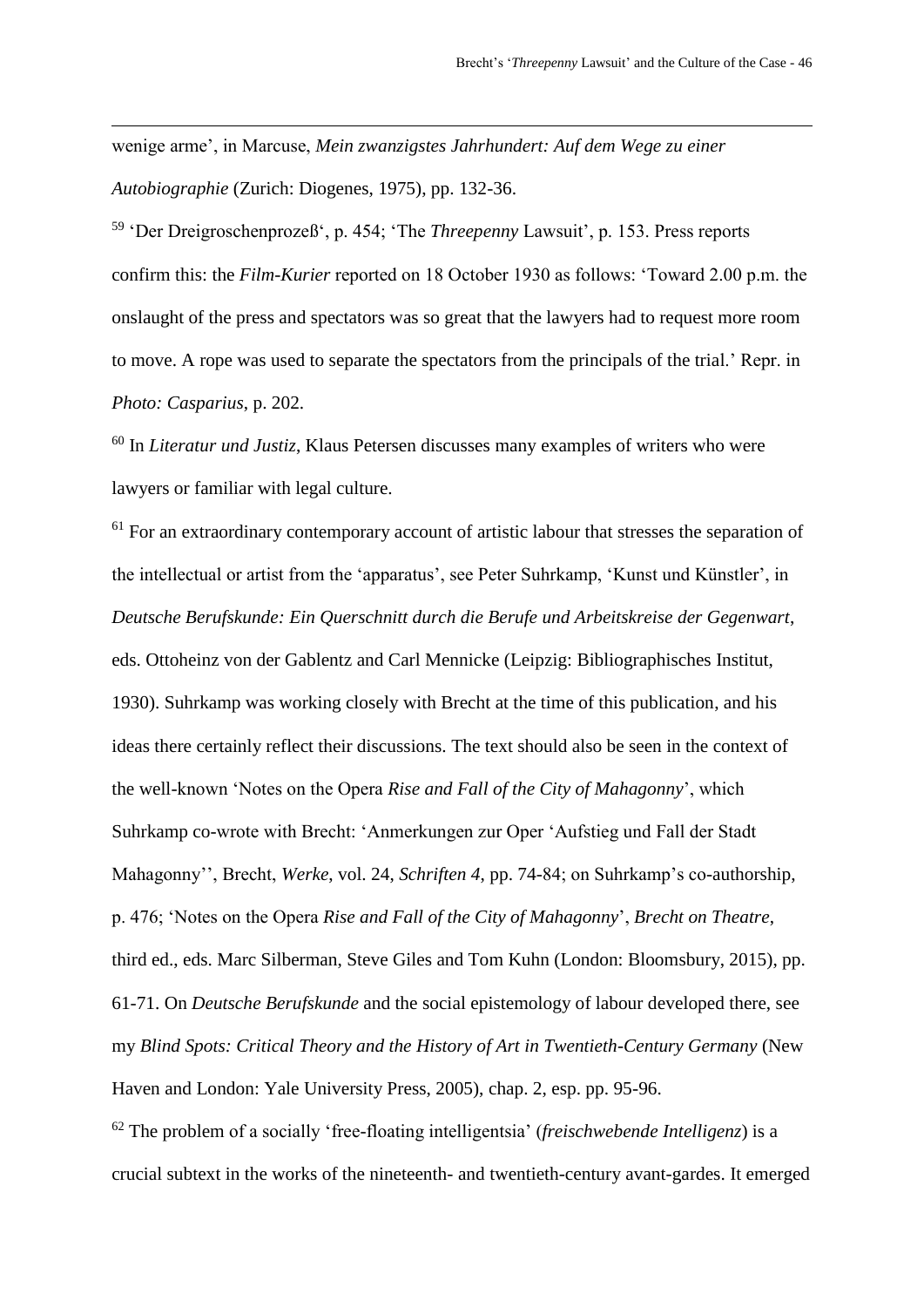in the discussions around the 'plight of the intellectual workers' (*die Not der geistigen Arbeiter*), the proletarianisation of intellectual labour as universities and academies produced more students than could be absorbed into the traditional professions and institutions. More than any specific social space ('Bohemia', etc.), this situation unified literature, the arts and potentially radical politics. For a classic statement of the problem, see Alfred Weber's *Die Not der geistigen Arbeiter* (Munich and Leipzig: Duncker und Humblot, 1923); an excerpt of this appears in translation in Anton Kaes, Martin Jay and Edward Dimendberg, eds., *The Weimar Republic Sourcebook* (Berkeley and Los Angeles: University of California Press, 1994), pp. 294-95. The idea of the free-floating intelligentsia was most famously taken up by Karl Mannheim, who turned the social contradiction into an epistemological advantage, seeing this group as tending towards immunity to ideologies. His mistake is to see the epistemological potential in isolation from the vacuum of social practice. See Mannheim, *Ideology and Utopia: An Introduction to the Sociology of Knowledge*, trans. Louis Wirth and Edward Shils (1930; New York: Harcourt, Brace & Company, 1936), esp. pp. 136-46. Nikos Pegioudis reconsiders the history of the German avant-garde in the visual arts through the lens of the predicament of intellectual labour in 'Artists and Radicalism in Germany, 1890- 1933: Reform, Politics and the Paradoxes of the Avant-Garde' (PhD thesis, University College London, 2014).

1

<sup>63</sup> Werner Mittenzwei, *Das Leben des Bertolt Brecht, oder Der Umgang mit den Welträtseln*, second ed. (Frankfurt a.M.: Suhrkamp, 1989), vol. 1, pp. 493-94.

<sup>64</sup> Anke te Heesen, *The Newspaper Clipping: A Modern Paper Object*, trans. Lori Lantz (Manchester: Manchester University Press, 2014)

<sup>65</sup> There is a substantial literature on the scrapbooking tradition; see, for example, Patrizia Di Bello, *Women's Albums and Photography in Victorian England: Ladies, Mothers and Flirts* (Aldershot: Ashgate, 2007).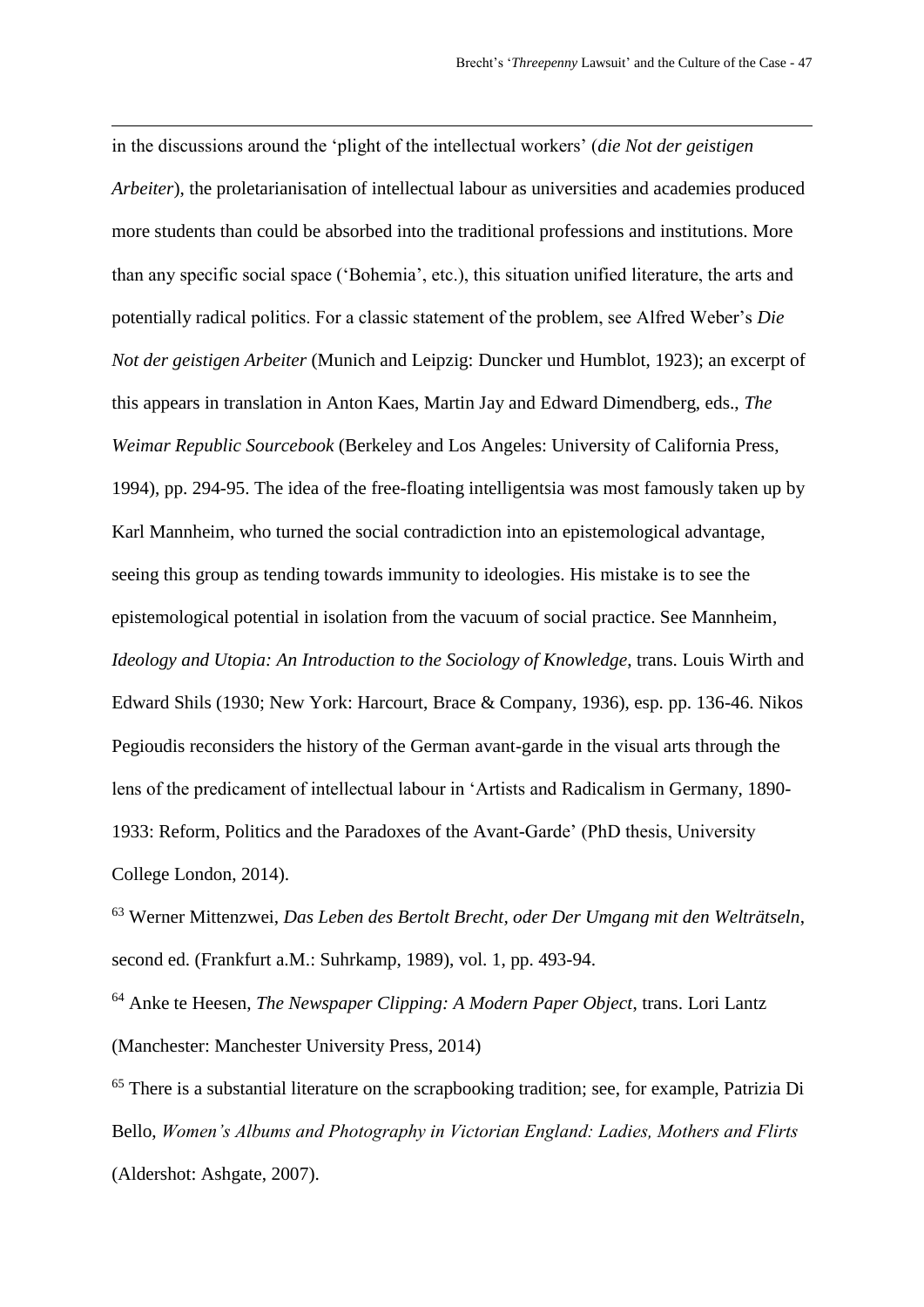<sup>66</sup> *Tagebuch einer Verlorenen: Von einer Toten*, ed. Margarete Böhme (Berlin: F. Fontane, 1905).

1

<sup>67</sup> The controversy over the book is discussed in Arno Bammé, *Margarete Böhme: Die Erfolgsschriftstellerin aus Husum* (Munich: Profil Verlag, 1994), pp. 16-36. <sup>68</sup> The theatre production by Wolf von Metz-Schillbach premiered, after difficulties with the censor, in 1907. The screen adaptations were directed by Richard Oswald (1918, with Ema Morena and Conrad Veidt) and Pabst (1929, screenplay by Rudolf Leonhardt (not Leonhard)): Bammé, *Margarete Böhme*, p. 48. There was apparently an earlier screen version from 1912: see [https://de.wikipedia.org/wiki/Tagebuch\\_einer\\_Verlorenen\\_\(1929\)](https://de.wikipedia.org/wiki/Tagebuch_einer_Verlorenen_(1929)) (accessed 6 February 2018).

<sup>69</sup> *Tagebuch einer männlichen Braut: Die Geschichte eines Doppelwesens. Bearbeitet von Walter Homann* (Berlin: D. Dreyer & Co., 1907; repr. Hamburg: Männerschwarm Verlag, 2010). There is an extensive and almost entirely unexplored quasi-documentary literature of such cases, by or about those falsely accused or convicted of crimes, suffering at the hands of the medical profession or involuntarily committed to insane asylums, and it is central to the culture of the case. The often fictional diaries of the kind discussed here drew upon this larger culture and ultimately became a part of it. The only discussion of the genre I have found focusses specifically on the issue of involuntary psychiatric institutionalisation and offers insight into the role of such publications in the public sphere: Anne Goldberg, 'A Reinvented Public: 'Lunatics' Rights' and Bourgeois Populism in the Kaiserreich', *German History*, vol. 21 (2003), pp. 159–82.

<sup>70</sup> *Vom Leben getötet: Bekenntnisse eines Kindes*. *Herausgegeben von M.I. Breme* (Freiburg i.B.: Herder & Co., 1927). This case was covered extensively be court reporters such as Gabriele Tergit; see Tergit, *Wer Schießt aus Liebe?*, pp. 70-79, 85-90. More recent discussions include Daniel Siemens, '"Vom Leben getötet": Die Gerichtsreportage in der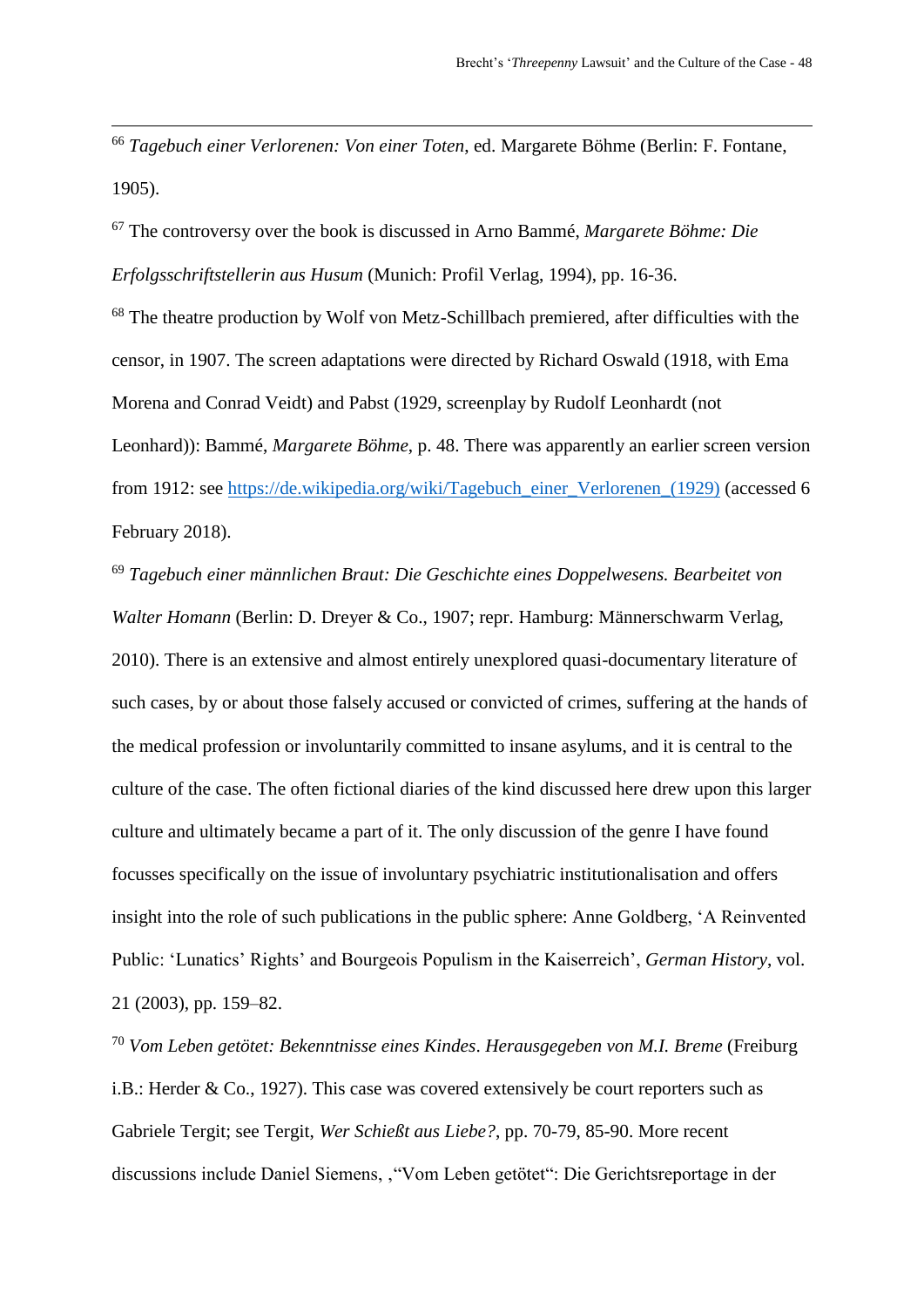liberaldemokratischen Presse im Berlin der 1920er Jahre', in Wolfgang Hardtwig (ed.),

1

*Ordnungen in der Krise: Zur politischen Kulturgeschichte Deutschlands 1900-1933* (Munich: Oldenbourg, 2007), pp. 327-54 and Heidi Sack, *Moderne Jugend vor Gericht: Sensationsprozesse, 'Sexualtragödien' und die Krise der Jugend in der Weimarer Republik* (Bielefeld: Transcript, 2016), pp. 325-66.

<sup>71</sup> *Vom Leben getötet* (1927, dir. Franz Hofer, with Eva Speyer, Ernst Rückert and Gerdi Gerdt).

 $72$  On melodrama, the female mass-market audience and women's modernity in early twentieth-century Germany, see Patrice Petro, *Joyless Streets: Women and Melodramatic Representation in Weimar Germany* (Princeton: Princeton University Press, 1989). Also relevant here is Miriam Hansen, 'Early Silent Cinema: Whose Public Sphere?', *New German Critique*, no. 29 (1983), pp. 147–84.

<sup>73</sup> See Cornelia Vismann, *Akten: Medientechnik und Recht* (Frankfurt a.M.: Fischer, 2000), and the slightly abridged English edition: *Files: Law and Media Technology*, trans. Geoffrey Winthrop-Young (Stanford: Stanford University Press, 2008).

<sup>74</sup> My example here is the case of Theodor Beer in Vienna, 1905-6; see 'Architecture and Crime'.

<sup>75</sup> Michel Foucault, ed., *I, Pierre Rivière, having slaughtered my mother, my sister, and my brother*…: *A Case of Parricide in the 19<sup>th</sup> Century*, trans. Frank Jellinek (New York: Pantheon, 1975), pp. x-xi.

<sup>76</sup> See, for example, the judge's nervous breakdown in the final chapter of Ernst Ottwalt, *Denn sie wissen, was sie tun: Ein deutscher Justiz-Roman* (Berlin: Malik-Verlag, 1931). For its wide-ranging exploration of German legal culture, famous cases and the practical and theoretical problems of legal positivism, Klaus Petersen considers the book 'the most significant work of contemporary critique of justice in the literature of the Weimar period'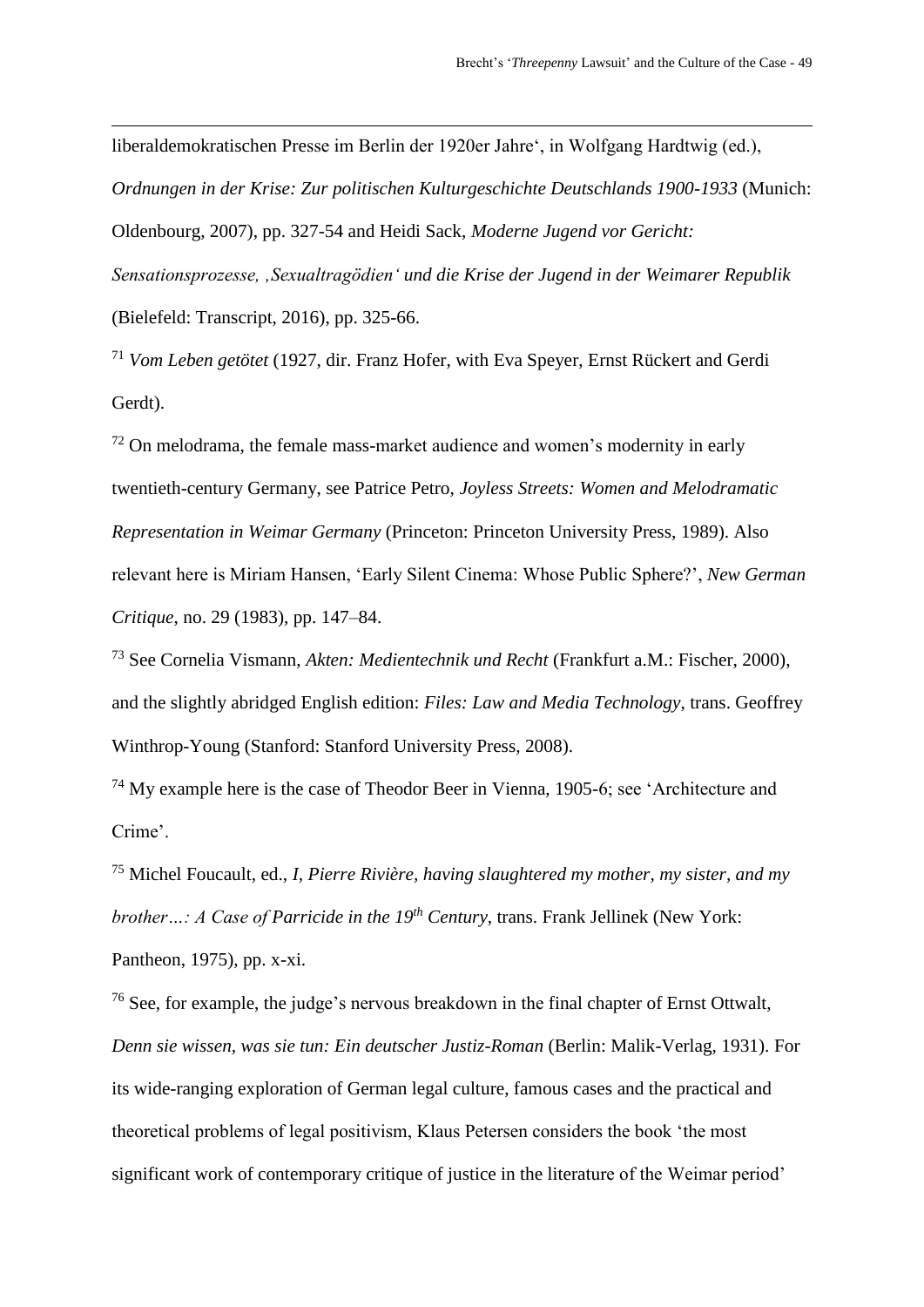and suggests that it represents a fictionalisation of another important work, Ernst Fraenkel, *Zur Soziologie der Klassenjustiz* (Berlin: E. Laub, 1927): Petersen, *Literatur und Justiz*, pp. 159-61. Ottwalt (actually Ernst Gottwalt Nicolas) worked closely with Brecht at the time, as one of the authors' collective of the film *Kuhle Wampe* along with Slatan Dudow and Brecht. <sup>77</sup> Theodor Lessing, *Haarmann: Die Geschichte eines Werwolfs* (Außenseiter der Gesellschaft, vol. 6) (Berlin: Die Schmiede, 1925; repr. Munich: Rogner & Bernhard, 1973),

p. 217

1

<sup>78</sup> On the notion of 'mediation in reverse', see Andreas Huyssen, *Miniature Metropolis:* 

*Literature in an Age of Photography and Film* (Cambridge, MA: Harvard University Press,

2015), esp. pp. 7-10.

<sup>79</sup> Sigfried Kracauer, 'Ein soziologisches Experiment? Zu Bert Brechts Versuch: Der

Dreigroschenprozeß'', *Frankfurter Zeitung*, 28 Feburary 1932, repr. in Kracauer, *Werke*, vol.

5, *Essays, Feuilletons, Rezensionen*, pt. 4, pp. 48-49.

<sup>80</sup> Tergit, *Wer schießt aus Liebe?*, p. 6 (emphasis added).

<sup>81</sup> Oskar Negt and Alexander Kluge, *Öffentlichkeit und Erfahrung: Zur Organisationsanalyse von bürgerlicher und proletarischer Öffentlichkeit* (Frankfurt a.M.: Suhrkamp, 1972), pp. 20- 28; trans. as *Public Sphere and Experience: Toward an Analysis of the Bourgeois and Proletarian Public Sphere*, trans. Peter Labanyi et al. (Minneapolis: University of Minnesota Press, 1993), pp. 1-8.

82 '[S]innlich faßbare Solidarität': *Öffentlichkeit und Erfahrung*, p. 75; *Public Sphere and Experience*, p. 38 (trans. modified).

<sup>83</sup> *Kuhle Wampe oder Wem gehört die Welt* (1932, dir. Slatan Dudow, screenplay Bertolt Brecht and Ernst Ottwalt, music Hanns Eisler).